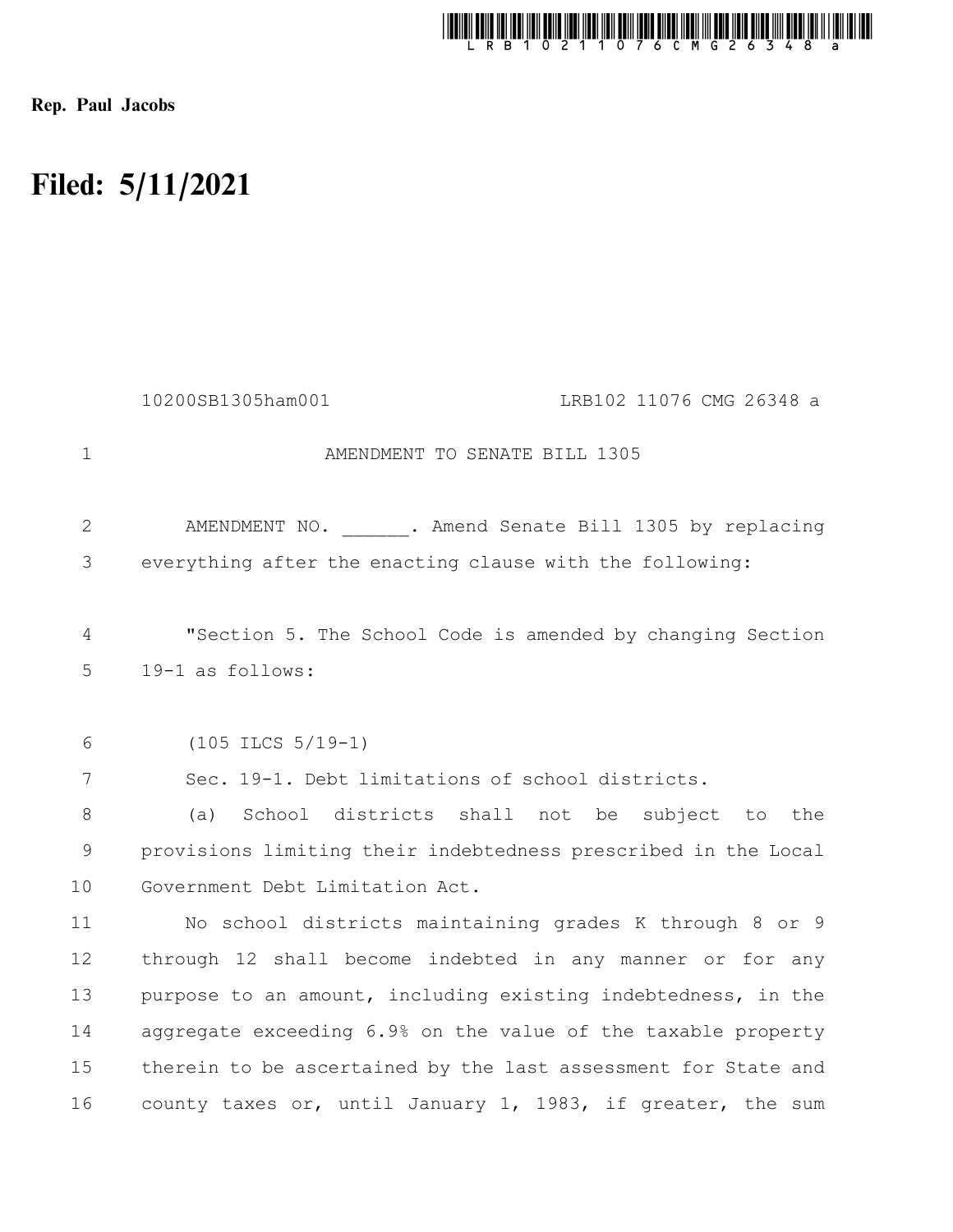that is produced by multiplying the school district's 1978 equalized assessed valuation by the debt limitation percentage in effect on January 1, 1979, previous to the incurring of such indebtedness. 1 2 3 4

No school districts maintaining grades K through 12 shall become indebted in any manner or for any purpose to an amount, including existing indebtedness, in the aggregate exceeding 13.8% on the value of the taxable property therein to be ascertained by the last assessment for State and county taxes or, until January 1, 1983, if greater, the sum that is produced by multiplying the school district's 1978 equalized assessed valuation by the debt limitation percentage in effect on January 1, 1979, previous to the incurring of such indebtedness. 5 6 7 8 9 10 11 12 13 14

No partial elementary unit district, as defined in Article 11E of this Code, shall become indebted in any manner or for any purpose in an amount, including existing indebtedness, in the aggregate exceeding 6.9% of the value of the taxable property of the entire district, to be ascertained by the last assessment for State and county taxes, plus an amount, including existing indebtedness, in the aggregate exceeding 6.9% of the value of the taxable property of that portion of the district included in the elementary and high school classification, to be ascertained by the last assessment for State and county taxes. Moreover, no partial elementary unit district, as defined in Article 11E of this Code, shall become 15 16 17 18 19 20 21 22 23 24 25 26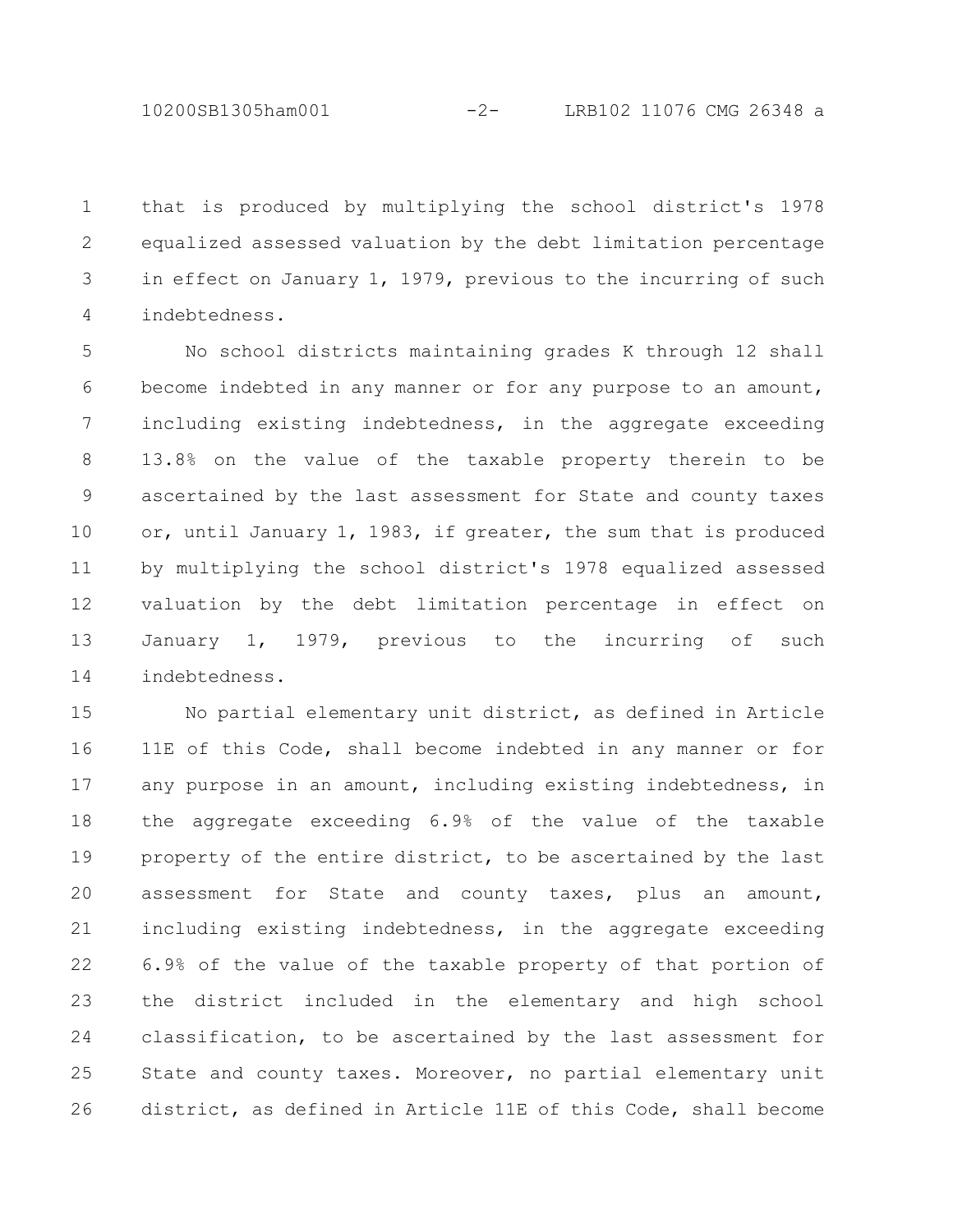10200SB1305ham001 -3- LRB102 11076 CMG 26348 a

indebted on account of bonds issued by the district for high school purposes in the aggregate exceeding 6.9% of the value of the taxable property of the entire district, to be ascertained by the last assessment for State and county taxes, nor shall the district become indebted on account of bonds issued by the district for elementary purposes in the aggregate exceeding 6.9% of the value of the taxable property for that portion of the district included in the elementary and high school classification, to be ascertained by the last assessment for State and county taxes. 1 2 3 4 5 6 7 8 9 10

Notwithstanding the provisions of any other law to the contrary, in any case in which the voters of a school district have approved a proposition for the issuance of bonds of such school district at an election held prior to January 1, 1979, and all of the bonds approved at such election have not been issued, the debt limitation applicable to such school district during the calendar year 1979 shall be computed by multiplying the value of taxable property therein, including personal property, as ascertained by the last assessment for State and county taxes, previous to the incurring of such indebtedness, by the percentage limitation applicable to such school district under the provisions of this subsection (a). 11 12 13 14 15 16 17 18 19 20 21 22

(a-5) After January 1, 2018, no school district may issue bonds under Sections 19-2 through 19-7 of this Code and rely on an exception to the debt limitations in this Section unless it has complied with the requirements of Section 21 of the Bond 23 24 25 26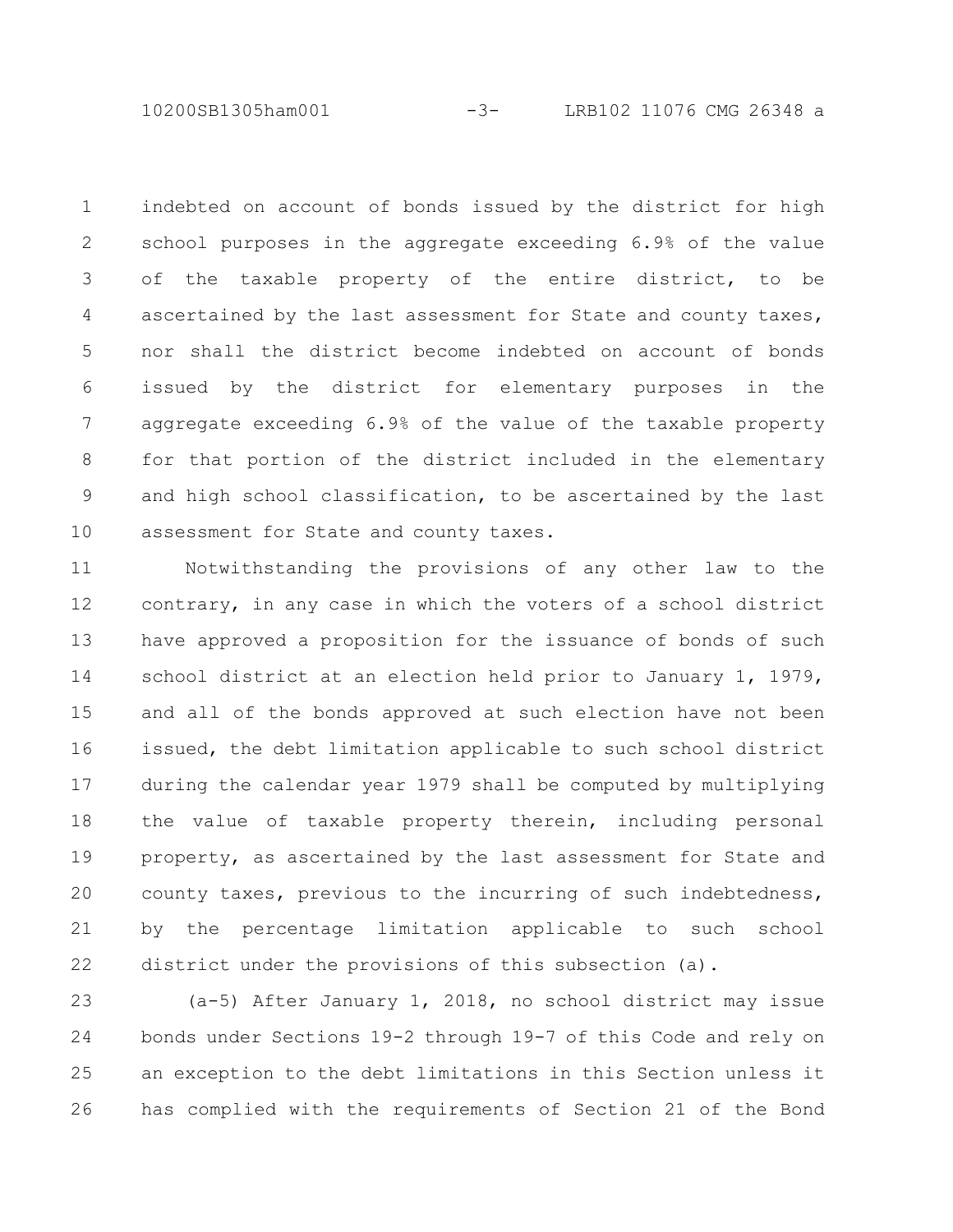Issue Notification Act and the bonds have been approved by referendum. 1 2

(b) Notwithstanding the debt limitation prescribed in subsection (a) of this Section, additional indebtedness may be incurred in an amount not to exceed the estimated cost of acquiring or improving school sites or constructing and equipping additional building facilities under the following conditions: 3 4 5 6 7 8

(1) Whenever the enrollment of students for the next school year is estimated by the board of education to increase over the actual present enrollment by not less than 35% or by not less than 200 students or the actual present enrollment of students has increased over the previous school year by not less than 35% or by not less than 200 students and the board of education determines that additional school sites or building facilities are required as a result of such increase in enrollment; and 9 10 11 12 13 14 15 16 17

(2) When the Regional Superintendent of Schools having jurisdiction over the school district and the State Superintendent of Education concur in such enrollment projection or increase and approve the need for such additional school sites or building facilities and the estimated cost thereof; and 18 19 20 21 22 23

(3) When the voters in the school district approve a proposition for the issuance of bonds for the purpose of acquiring or improving such needed school sites or 24 25 26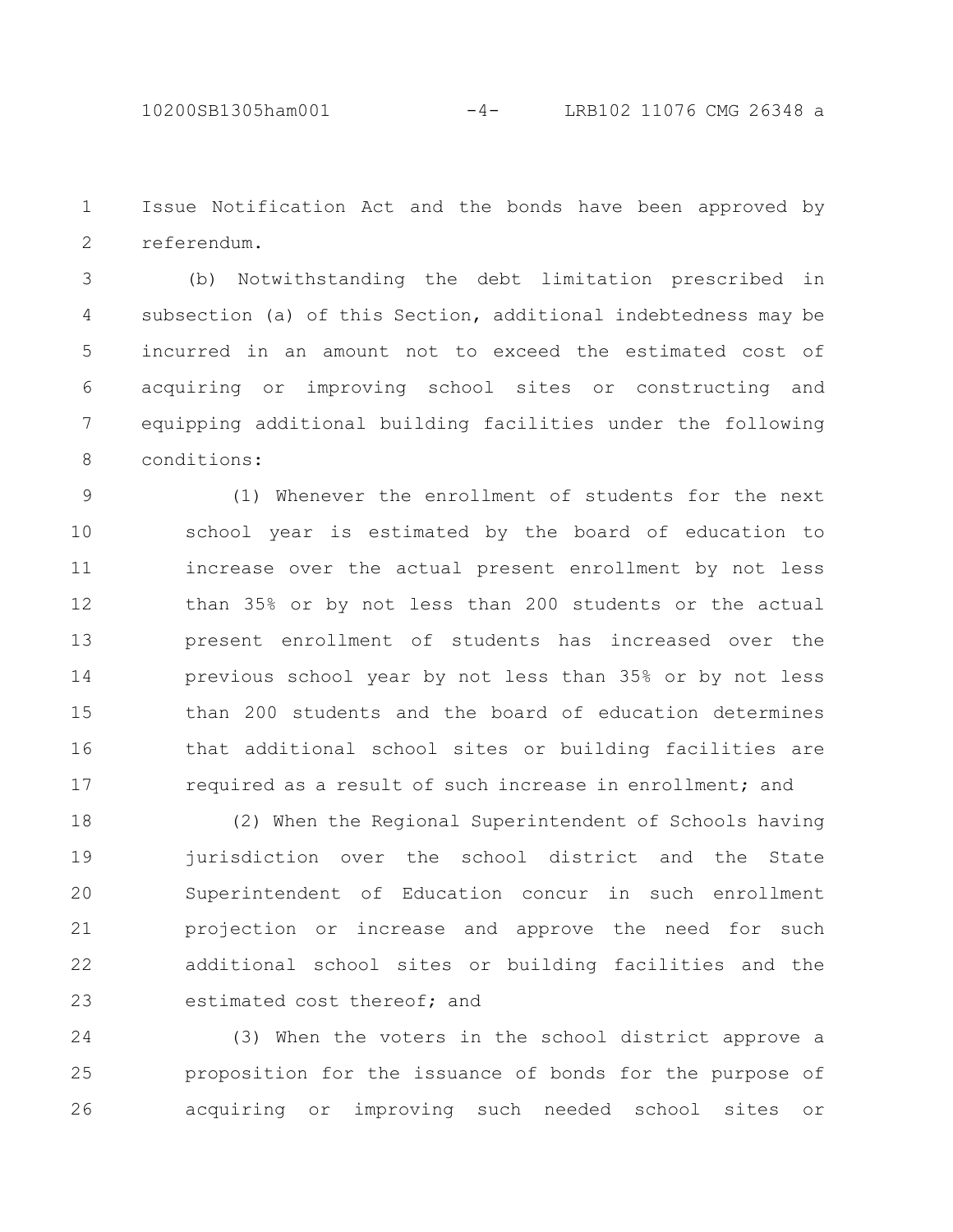10200SB1305ham001 -5- LRB102 11076 CMG 26348 a

constructing and equipping such needed additional building facilities at an election called and held for that purpose. Notice of such an election shall state that the amount of indebtedness proposed to be incurred would exceed the debt limitation otherwise applicable to the school district. The ballot for such proposition shall state what percentage of the equalized assessed valuation will be outstanding in bonds if the proposed issuance of bonds is approved by the voters; or 1 2 3 4 5 6 7 8 9

(4) Notwithstanding the provisions of paragraphs (1) through (3) of this subsection (b), if the school board determines that additional facilities are needed to provide a quality educational program and not less than 2/3 of those voting in an election called by the school board on the question approve the issuance of bonds for the construction of such facilities, the school district may issue bonds for this purpose; or 10 11 12 13 14 15 16 17

(5) Notwithstanding the provisions of paragraphs (1) through (3) of this subsection (b), if (i) the school district has previously availed itself of the provisions of paragraph (4) of this subsection (b) to enable it to issue bonds, (ii) the voters of the school district have not defeated a proposition for the issuance of bonds since the referendum described in paragraph (4) of this subsection (b) was held, (iii) the school board determines that additional facilities are needed to provide a quality 18 19 20 21 22 23 24 25 26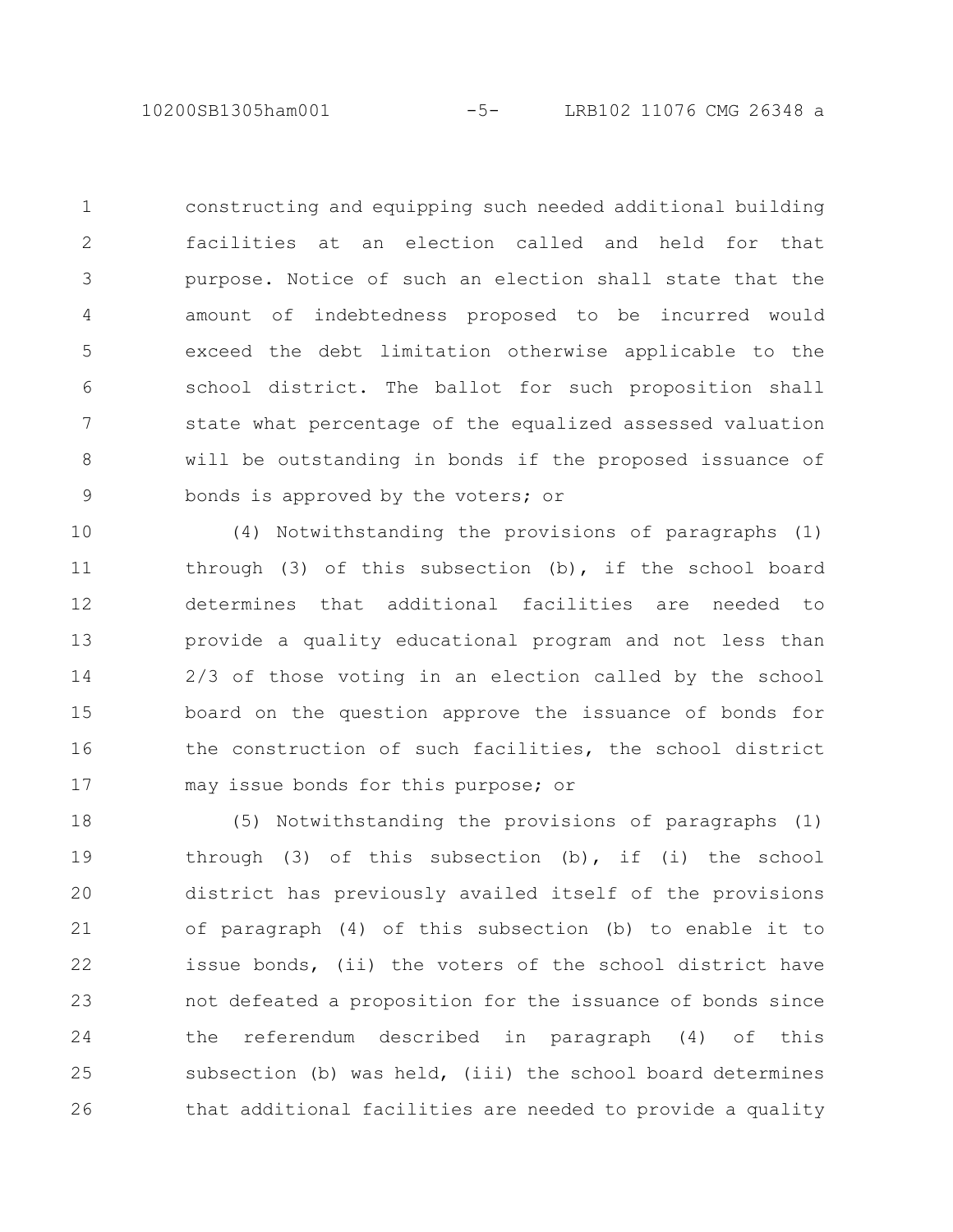educational program, and (iv) a majority of those voting in an election called by the school board on the question approve the issuance of bonds for the construction of such facilities, the school district may issue bonds for this purpose. 1 2 3 4 5

In no event shall the indebtedness incurred pursuant to this subsection (b) and the existing indebtedness of the school district exceed 15% of the value of the taxable property therein to be ascertained by the last assessment for State and county taxes, previous to the incurring of such indebtedness or, until January 1, 1983, if greater, the sum that is produced by multiplying the school district's 1978 equalized assessed valuation by the debt limitation percentage in effect on January 1, 1979. 6 7 8 9 10 11 12 13 14

The indebtedness provided for by this subsection (b) shall be in addition to and in excess of any other debt limitation. 15 16

(c) Notwithstanding the debt limitation prescribed in subsection (a) of this Section, in any case in which a public question for the issuance of bonds of a proposed school district maintaining grades kindergarten through 12 received at least 60% of the valid ballots cast on the question at an election held on or prior to November 8, 1994, and in which the bonds approved at such election have not been issued, the school district pursuant to the requirements of Section 11A-10 (now repealed) may issue the total amount of bonds approved at such election for the purpose stated in the question. 17 18 19 20 21 22 23 24 25 26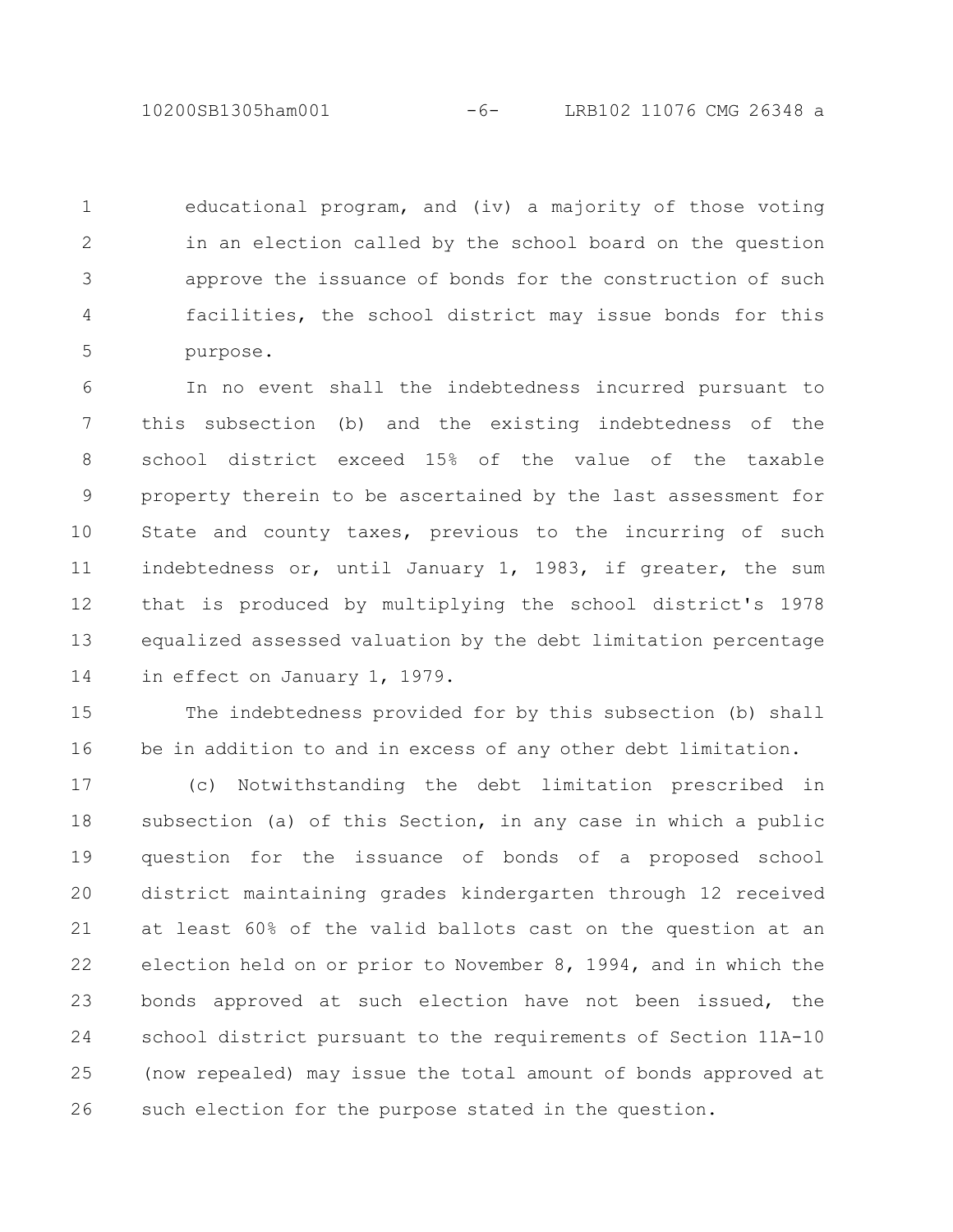10200SB1305ham001 -7- LRB102 11076 CMG 26348 a

(d) Notwithstanding the debt limitation prescribed in subsection (a) of this Section, a school district that meets all the criteria set forth in paragraphs (1) and (2) of this subsection (d) may incur an additional indebtedness in an amount not to exceed \$4,500,000, even though the amount of the additional indebtedness authorized by this subsection (d), when incurred and added to the aggregate amount of indebtedness of the district existing immediately prior to the district incurring the additional indebtedness authorized by this subsection (d), causes the aggregate indebtedness of the district to exceed the debt limitation otherwise applicable to that district under subsection (a): 1 2 3 4 5 6 7 8 9 10 11 12

(1) The additional indebtedness authorized by this subsection (d) is incurred by the school district through the issuance of bonds under and in accordance with Section 17-2.11a for the purpose of replacing a school building which, because of mine subsidence damage, has been closed as provided in paragraph (2) of this subsection (d) or through the issuance of bonds under and in accordance with Section 19-3 for the purpose of increasing the size of, or providing for additional functions in, such replacement school buildings, or both such purposes. 13 14 15 16 17 18 19 20 21 22

(2) The bonds issued by the school district as provided in paragraph (1) above are issued for the purposes of construction by the school district of a new school building pursuant to Section 17-2.11, to replace an 23 24 25 26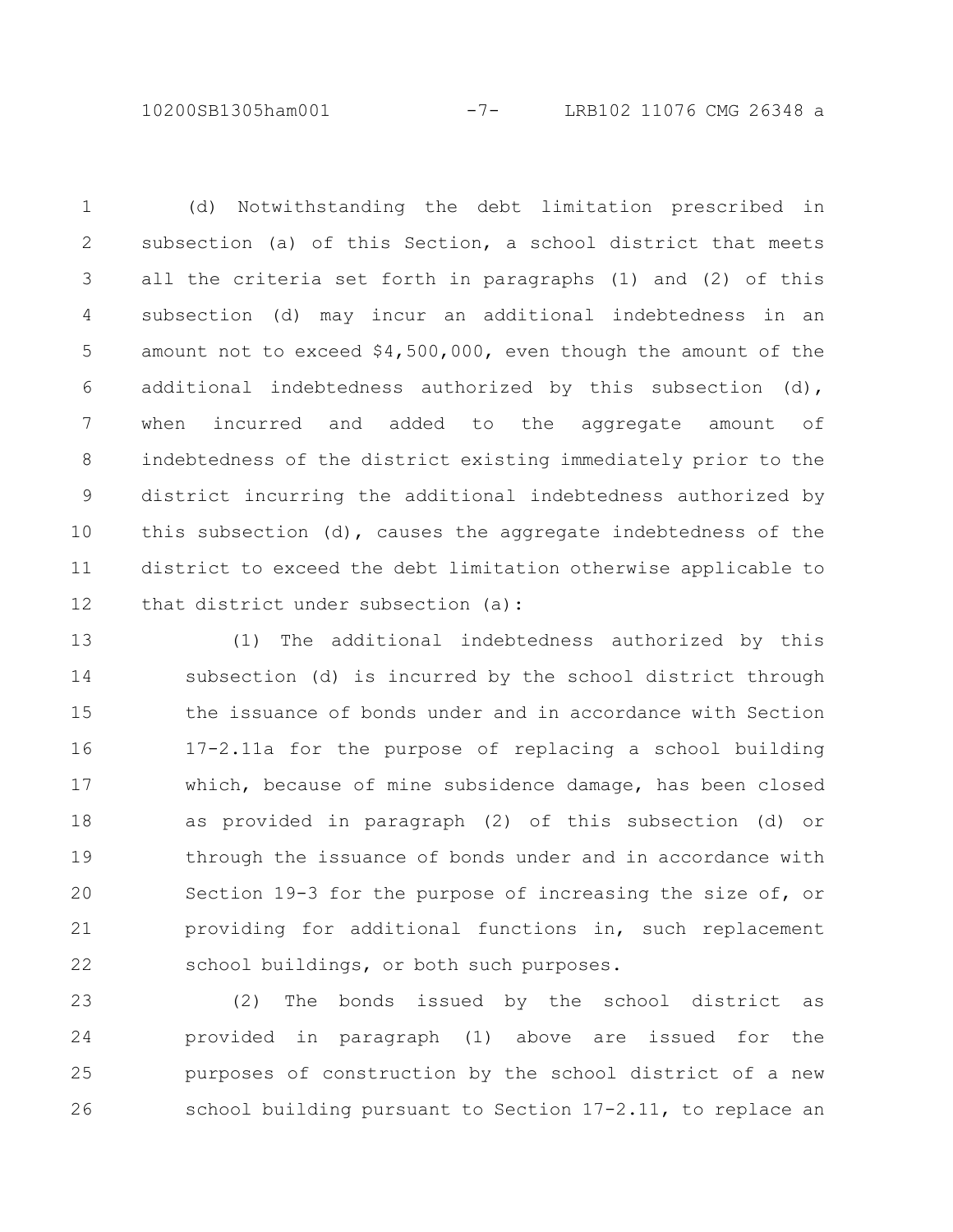10200SB1305ham001 -8- LRB102 11076 CMG 26348 a

existing school building that, because of mine subsidence damage, is closed as of the end of the 1992-93 school year pursuant to action of the regional superintendent of schools of the educational service region in which the district is located under Section 3-14.22 or are issued for the purpose of increasing the size of, or providing for additional functions in, the new school building being constructed to replace a school building closed as the result of mine subsidence damage, or both such purposes. 1 2 3 4 5 6 7 8 9

(e) (Blank).

10

(f) Notwithstanding the provisions of subsection (a) of this Section or of any other law, bonds in not to exceed the aggregate amount of \$5,500,000 and issued by a school district meeting the following criteria shall not be considered indebtedness for purposes of any statutory limitation and may be issued in an amount or amounts, including existing indebtedness, in excess of any heretofore or hereafter imposed statutory limitation as to indebtedness: 11 12 13 14 15 16 17 18

(1) At the time of the sale of such bonds, the board of education of the district shall have determined by resolution that the enrollment of students in the district is projected to increase by not less than 7% during each of the next succeeding 2 school years. 19 20 21 22 23

(2) The board of education shall also determine by resolution that the improvements to be financed with the proceeds of the bonds are needed because of the projected 24 25 26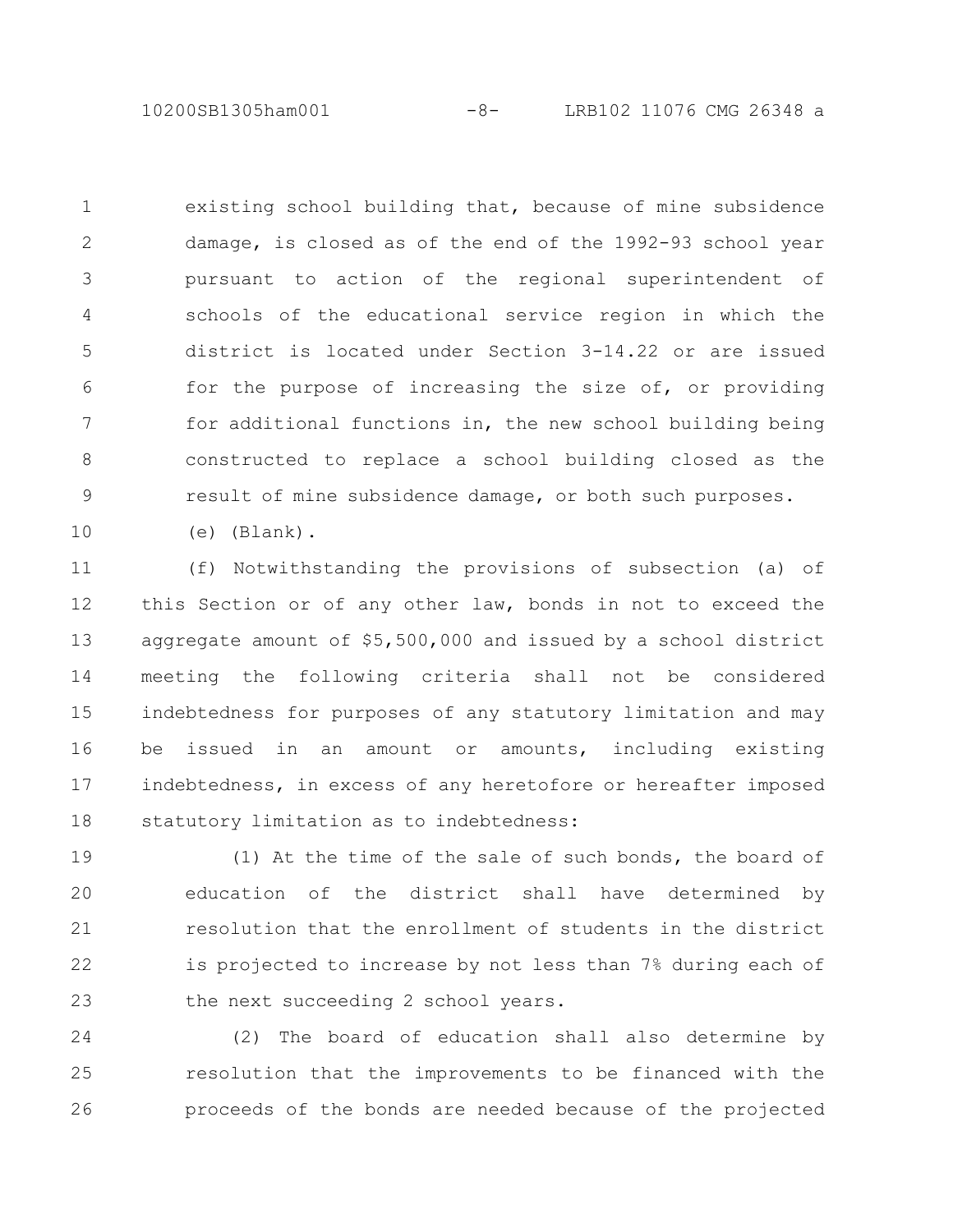1

enrollment increases.

(3) The board of education shall also determine by resolution that the projected increases in enrollment are the result of improvements made or expected to be made to passenger rail facilities located in the school district. 2 3 4 5

Notwithstanding the provisions of subsection (a) of this Section or of any other law, a school district that has availed itself of the provisions of this subsection (f) prior to July 22, 2004 (the effective date of Public Act 93-799) may also issue bonds approved by referendum up to an amount, including existing indebtedness, not exceeding 25% of the equalized assessed value of the taxable property in the district if all of the conditions set forth in items  $(1)$ ,  $(2)$ , and  $(3)$  of this subsection (f) are met. 6 7 8 9 10 11 12 13 14

(g) Notwithstanding the provisions of subsection (a) of this Section or any other law, bonds in not to exceed an aggregate amount of 25% of the equalized assessed value of the taxable property of a school district and issued by a school district meeting the criteria in paragraphs (i) through (iv) of this subsection shall not be considered indebtedness for purposes of any statutory limitation and may be issued pursuant to resolution of the school board in an amount or amounts, including existing indebtedness, in excess of any statutory limitation of indebtedness heretofore or hereafter imposed: 15 16 17 18 19 20 21 22 23 24 25

26

(i) The bonds are issued for the purpose of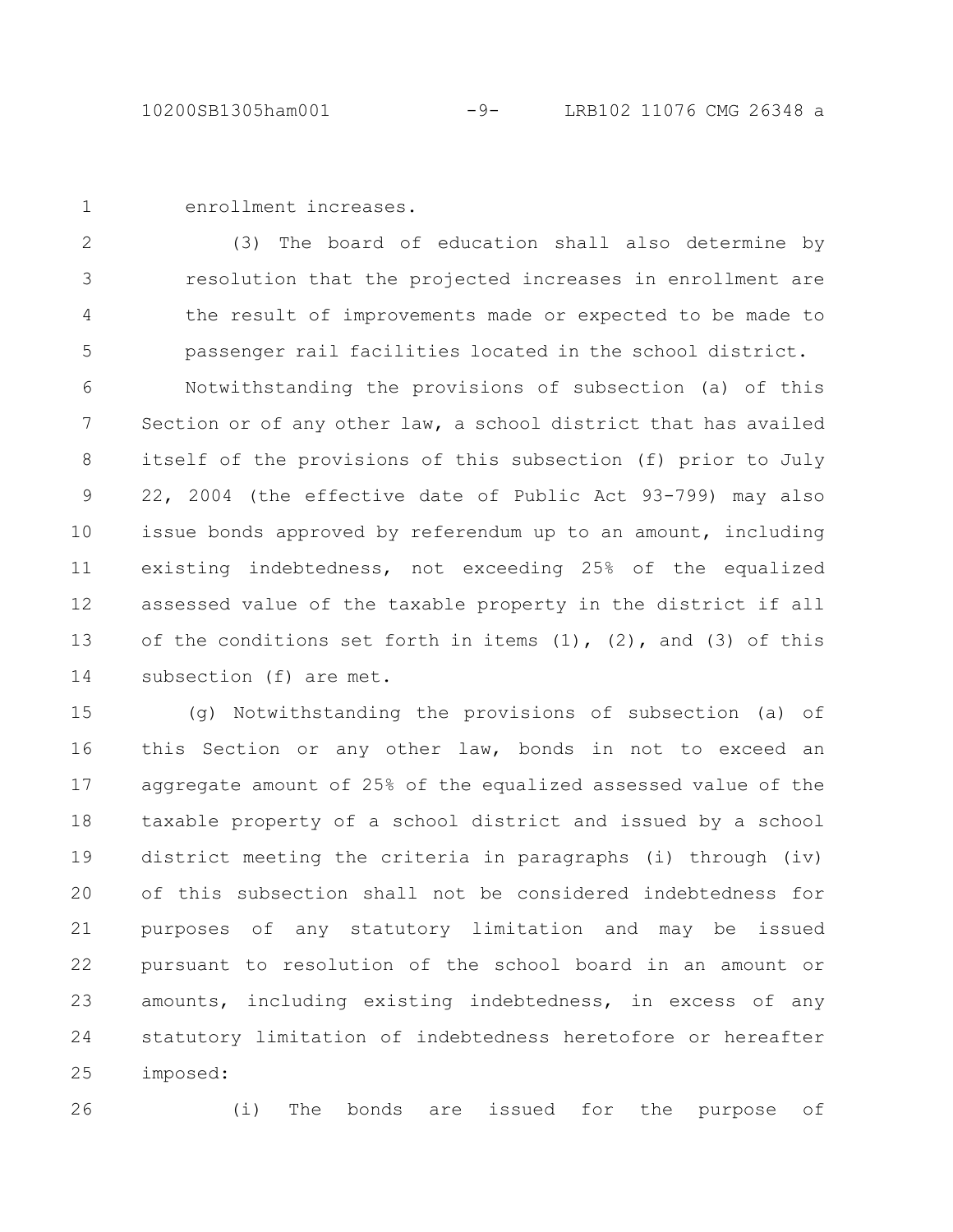10200SB1305ham001 -10- LRB102 11076 CMG 26348 a

constructing a new high school building to replace two adjacent existing buildings which together house a single high school, each of which is more than 65 years old, and which together are located on more than 10 acres and less than 11 acres of property. 1 2 3 4 5

(ii) At the time the resolution authorizing the issuance of the bonds is adopted, the cost of constructing a new school building to replace the existing school building is less than 60% of the cost of repairing the existing school building. 6 7 8 9 10

(iii) The sale of the bonds occurs before July 1, 1997. 11 12

(iv) The school district issuing the bonds is a unit school district located in a county of less than 70,000 and more than 50,000 inhabitants, which has an average daily attendance of less than 1,500 and an equalized assessed valuation of less than \$29,000,000. 13 14 15 16 17

(h) Notwithstanding any other provisions of this Section or the provisions of any other law, until January 1, 1998, a community unit school district maintaining grades K through 12 may issue bonds up to an amount, including existing indebtedness, not exceeding 27.6% of the equalized assessed value of the taxable property in the district, if all of the following conditions are met: 18 19 20 21 22 23 24

(i) The school district has an equalized assessed valuation for calendar year 1995 of less than \$24,000,000; 25 26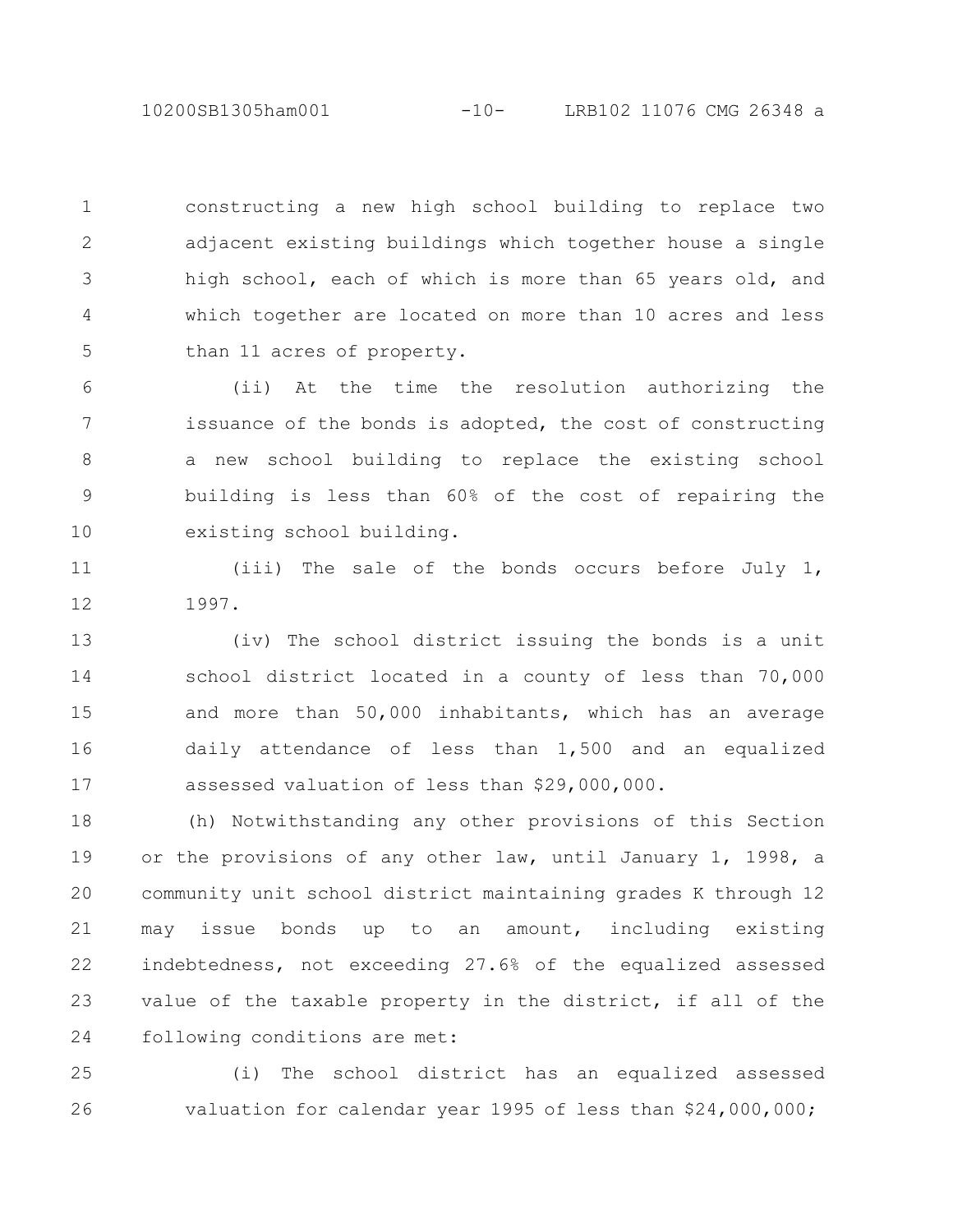(ii) The bonds are issued for the capital improvement, renovation, rehabilitation, or replacement of existing school buildings of the district, all of which buildings were originally constructed not less than 40 years ago; 1 2 3 4

(iii) The voters of the district approve a proposition for the issuance of the bonds at a referendum held after March 19, 1996; and 5 6 7

(iv) The bonds are issued pursuant to Sections 19-2 through 19-7 of this Code. 8 9

(i) Notwithstanding any other provisions of this Section or the provisions of any other law, until January 1, 1998, a community unit school district maintaining grades K through 12 may issue bonds up to an amount, including existing indebtedness, not exceeding 27% of the equalized assessed value of the taxable property in the district, if all of the following conditions are met: 10 11 12 13 14 15 16

(i) The school district has an equalized assessed valuation for calendar year 1995 of less than \$44,600,000; 17 18

(ii) The bonds are issued for the capital improvement, renovation, rehabilitation, or replacement of existing school buildings of the district, all of which existing buildings were originally constructed not less than 80 years ago; 19 20 21 22 23

(iii) The voters of the district approve a proposition for the issuance of the bonds at a referendum held after December 31, 1996; and 24 25 26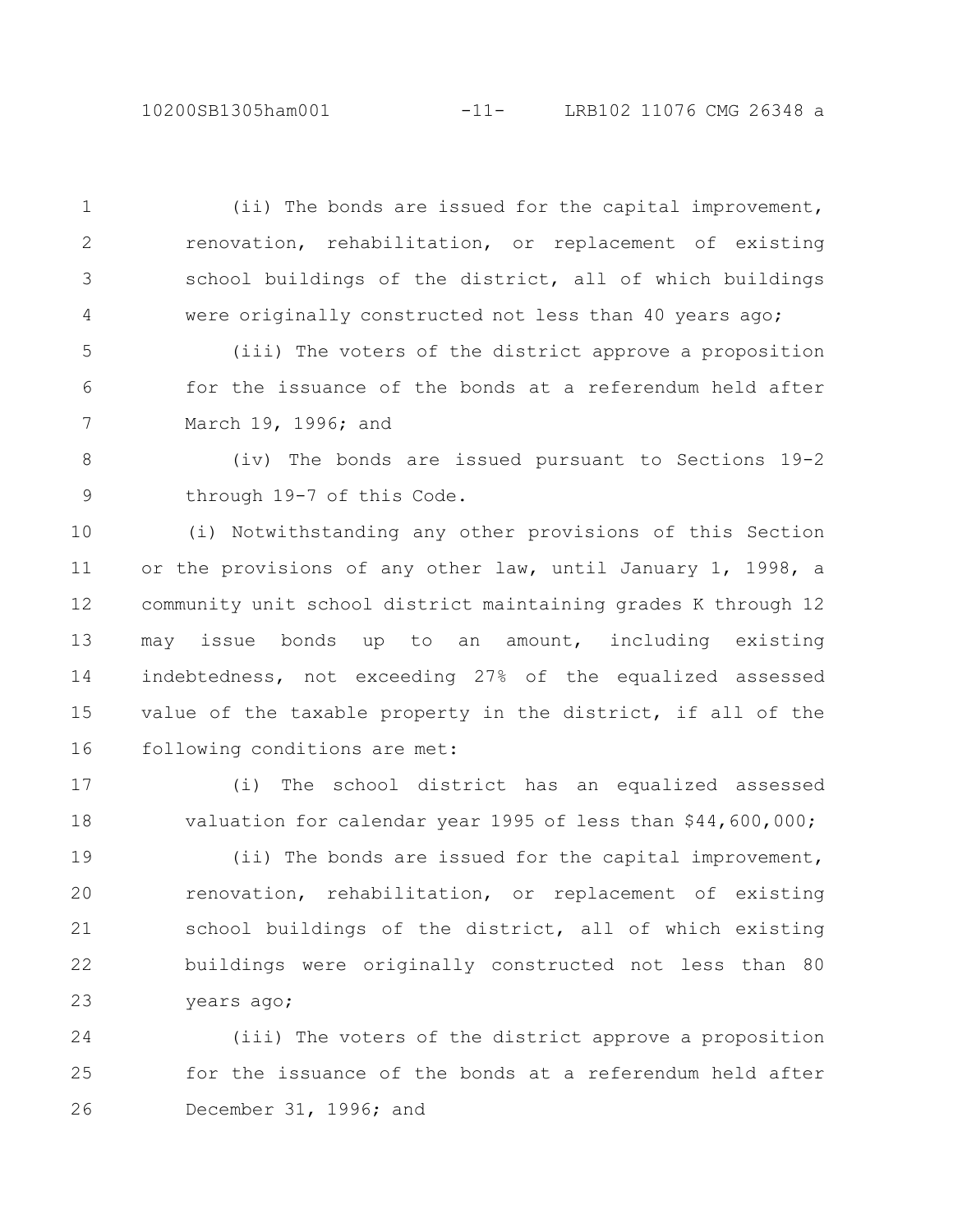(iv) The bonds are issued pursuant to Sections 19-2 through 19-7 of this Code. 1 2

(j) Notwithstanding any other provisions of this Section or the provisions of any other law, until January 1, 1999, a community unit school district maintaining grades K through 12 may issue bonds up to an amount, including existing indebtedness, not exceeding 27% of the equalized assessed value of the taxable property in the district if all of the following conditions are met: 3 4 5 6 7 8 9

(i) The school district has an equalized assessed valuation for calendar year 1995 of less than \$140,000,000 and a best 3 months average daily attendance for the 1995-96 school year of at least 2,800; 10 11 12 13

(ii) The bonds are issued to purchase a site and build and equip a new high school, and the school district's existing high school was originally constructed not less than 35 years prior to the sale of the bonds; 14 15 16 17

(iii) At the time of the sale of the bonds, the board of education determines by resolution that a new high school is needed because of projected enrollment increases; 18 19 20 21

(iv) At least 60% of those voting in an election held after December 31, 1996 approve a proposition for the issuance of the bonds; and 22 23 24

(v) The bonds are issued pursuant to Sections 19-2 through 19-7 of this Code. 25 26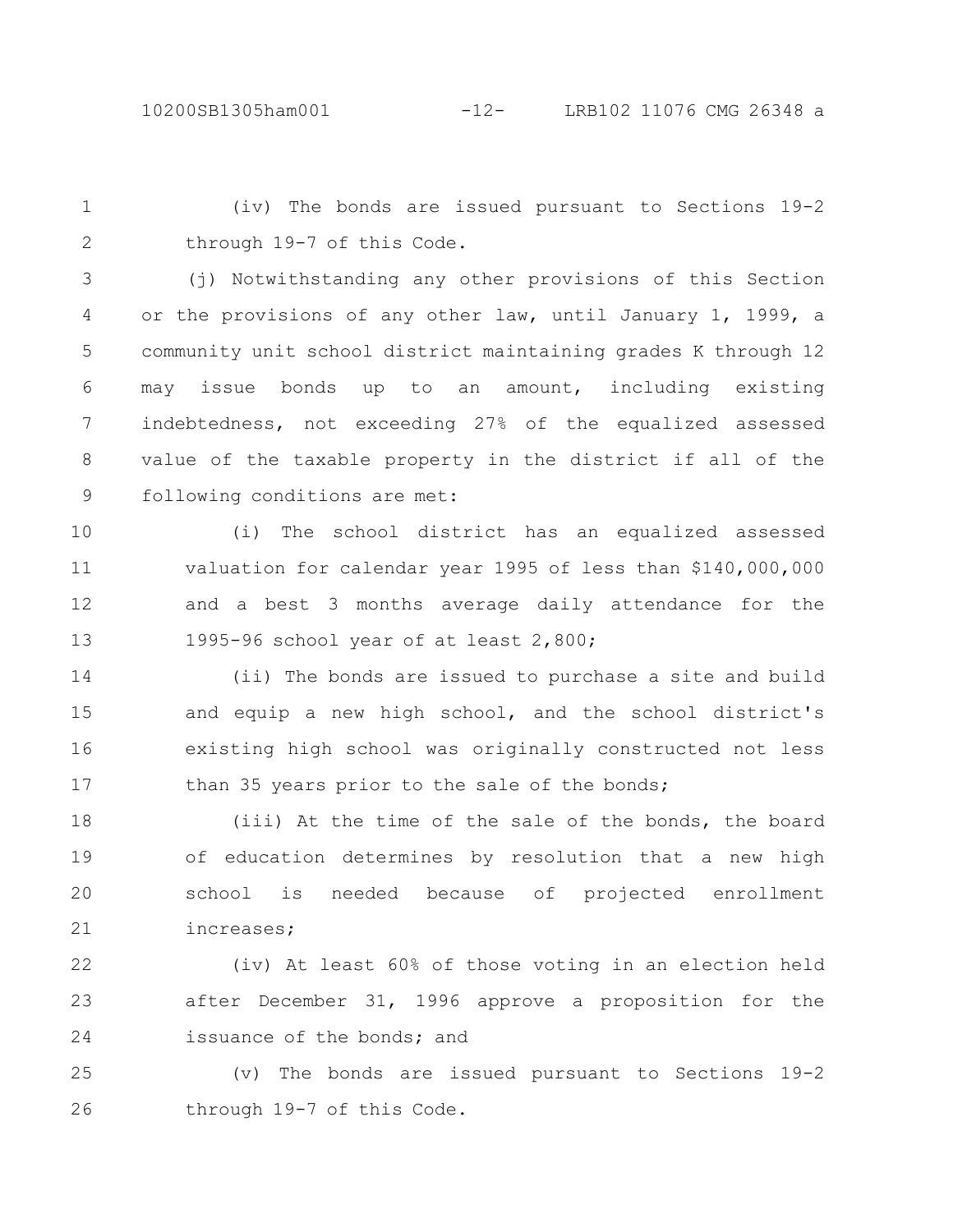10200SB1305ham001 -13- LRB102 11076 CMG 26348 a

(k) Notwithstanding the debt limitation prescribed in subsection (a) of this Section, a school district that meets all the criteria set forth in paragraphs (1) through (4) of this subsection (k) may issue bonds to incur an additional indebtedness in an amount not to exceed \$4,000,000 even though the amount of the additional indebtedness authorized by this subsection (k), when incurred and added to the aggregate amount of indebtedness of the school district existing immediately prior to the school district incurring such additional indebtedness, causes the aggregate indebtedness of the school district to exceed or increases the amount by which the aggregate indebtedness of the district already exceeds the debt limitation otherwise applicable to that school district under subsection (a): 1 2 3 4 5 6 7 8 9 10 11 12 13 14

(1) the school district is located in 2 counties, and a referendum to authorize the additional indebtedness was approved by a majority of the voters of the school district voting on the proposition to authorize that indebtedness; 15 16 17 18 19

(2) the additional indebtedness is for the purpose of financing a multi-purpose room addition to the existing high school; 20 21 22

(3) the additional indebtedness, together with the existing indebtedness of the school district, shall not exceed 17.4% of the value of the taxable property in the school district, to be ascertained by the last assessment 23 24 25 26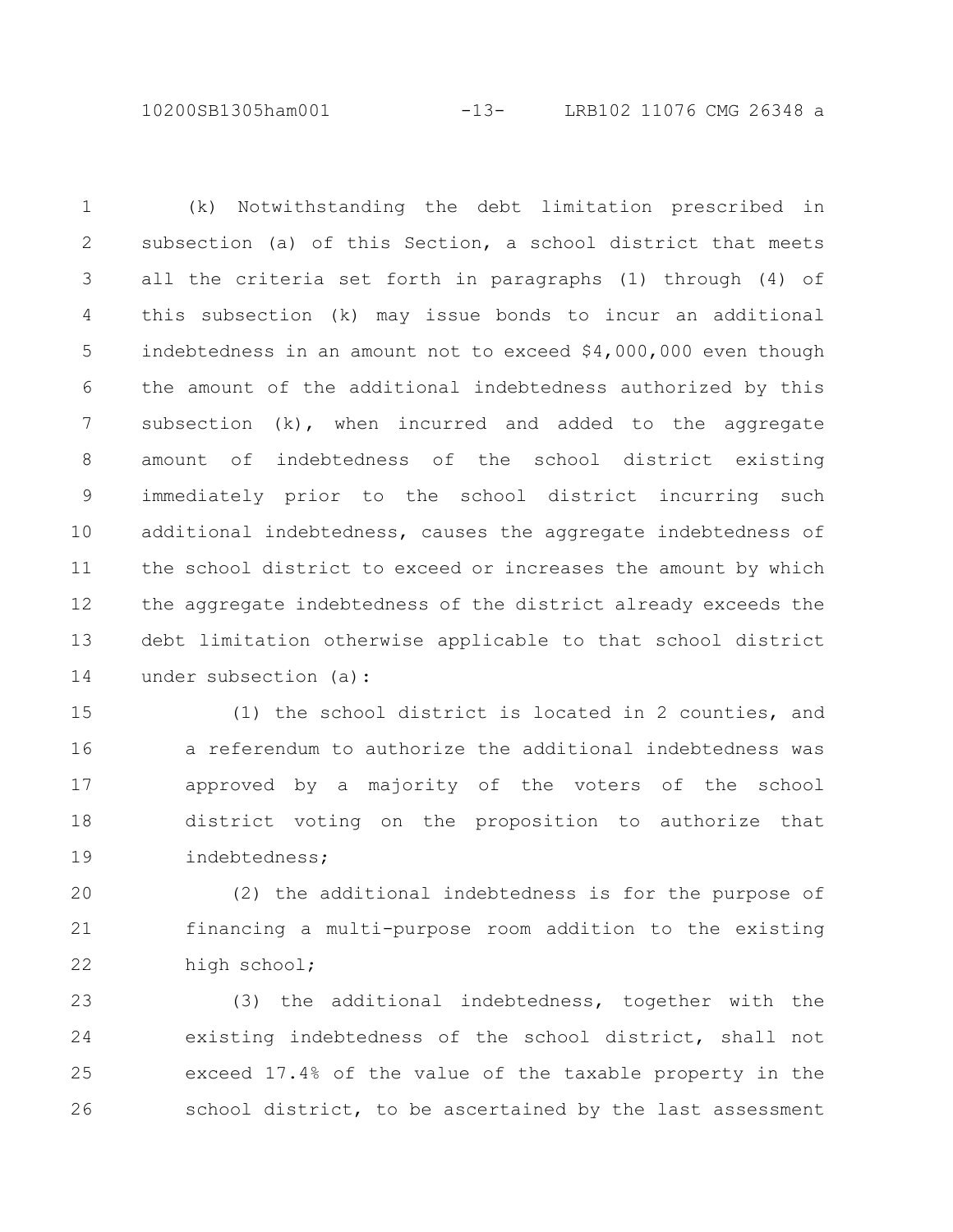1

## for State and county taxes; and

(4) the bonds evidencing the additional indebtedness are issued, if at all, within 120 days of August 14, 1998 (the effective date of Public Act 90-757). 2 3 4

(l) Notwithstanding any other provisions of this Section or the provisions of any other law, until January 1, 2000, a school district maintaining grades kindergarten through 8 may issue bonds up to an amount, including existing indebtedness, not exceeding 15% of the equalized assessed value of the taxable property in the district if all of the following conditions are met: 5 6 7 8 9 10 11

12

(i) the district has an equalized assessed valuation for calendar year 1996 of less than \$10,000,000; 13

(ii) the bonds are issued for capital improvement, renovation, rehabilitation, or replacement of one or more school buildings of the district, which buildings were originally constructed not less than 70 years ago; 14 15 16 17

(iii) the voters of the district approve a proposition for the issuance of the bonds at a referendum held on or after March 17, 1998; and 18 19 20

(iv) the bonds are issued pursuant to Sections 19-2 through 19-7 of this Code. 21 22

(m) Notwithstanding any other provisions of this Section or the provisions of any other law, until January 1, 1999, an elementary school district maintaining grades K through 8 may issue bonds up to an amount, excluding existing indebtedness, 23 24 25 26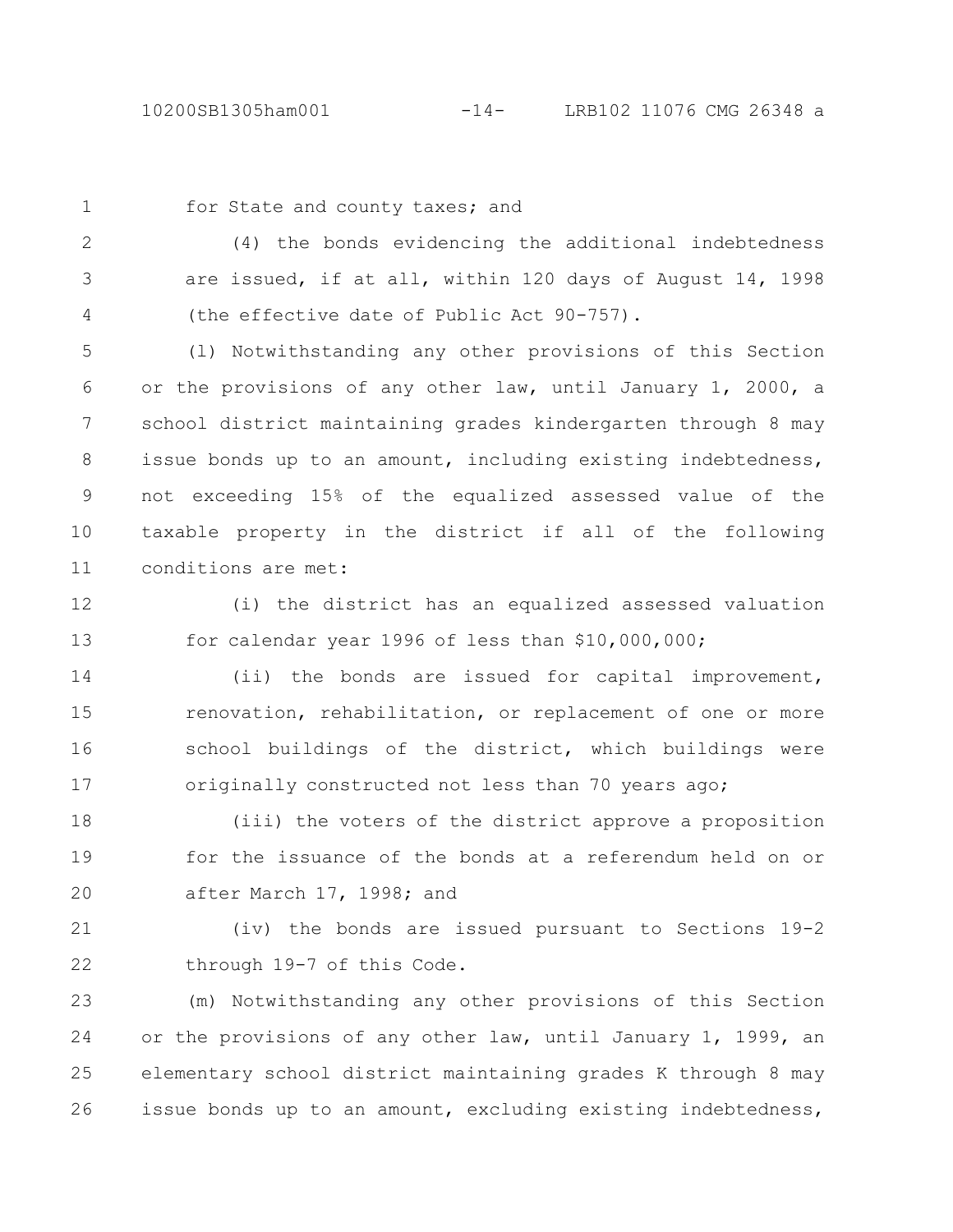not exceeding 18% of the equalized assessed value of the taxable property in the district, if all of the following conditions are met: 1 2 3

4

5

(i) The school district has an equalized assessed valuation for calendar year 1995 or less than \$7,700,000;

(ii) The school district operates 2 elementary attendance centers that until 1976 were operated as the attendance centers of 2 separate and distinct school districts; 6 7 8 9

(iii) The bonds are issued for the construction of a new elementary school building to replace an existing multi-level elementary school building of the school district that is not accessible at all levels and parts of which were constructed more than 75 years ago; 10 11 12 13 14

(iv) The voters of the school district approve a proposition for the issuance of the bonds at a referendum held after July 1, 1998; and 15 16 17

(v) The bonds are issued pursuant to Sections 19-2 through 19-7 of this Code. 18 19

(n) Notwithstanding the debt limitation prescribed in subsection (a) of this Section or any other provisions of this Section or of any other law, a school district that meets all of the criteria set forth in paragraphs (i) through (vi) of this subsection (n) may incur additional indebtedness by the issuance of bonds in an amount not exceeding the amount certified by the Capital Development Board to the school 20 21 22 23 24 25 26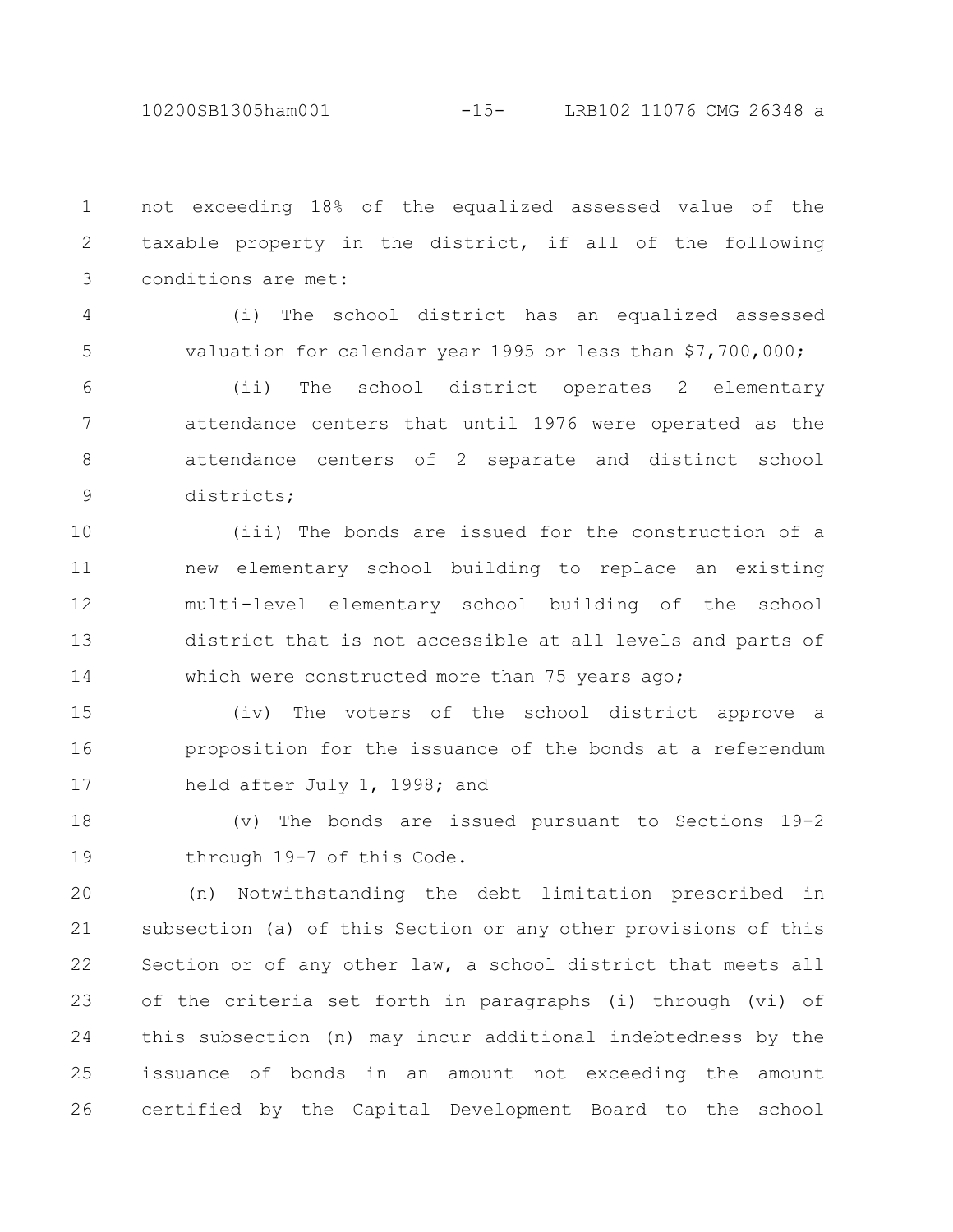10200SB1305ham001 -16- LRB102 11076 CMG 26348 a

district as provided in paragraph (iii) of this subsection (n), even though the amount of the additional indebtedness so authorized, when incurred and added to the aggregate amount of indebtedness of the district existing immediately prior to the district incurring the additional indebtedness authorized by this subsection (n), causes the aggregate indebtedness of the district to exceed the debt limitation otherwise applicable by law to that district: 1 2 3 4 5 6 7 8

(i) The school district applies to the State Board of Education for a school construction project grant and submits a district facilities plan in support of its application pursuant to Section 5-20 of the School Construction Law. 9 10 11 12 13

(ii) The school district's application and facilities plan are approved by, and the district receives a grant entitlement for a school construction project issued by, the State Board of Education under the School Construction Law. 14 15 16 17 18

(iii) The school district has exhausted its bonding capacity or the unused bonding capacity of the district is less than the amount certified by the Capital Development Board to the district under Section 5-15 of the School Construction Law as the dollar amount of the school construction project's cost that the district will be required to finance with non-grant funds in order to receive a school construction project grant under the 19 20 21 22 23 24 25 26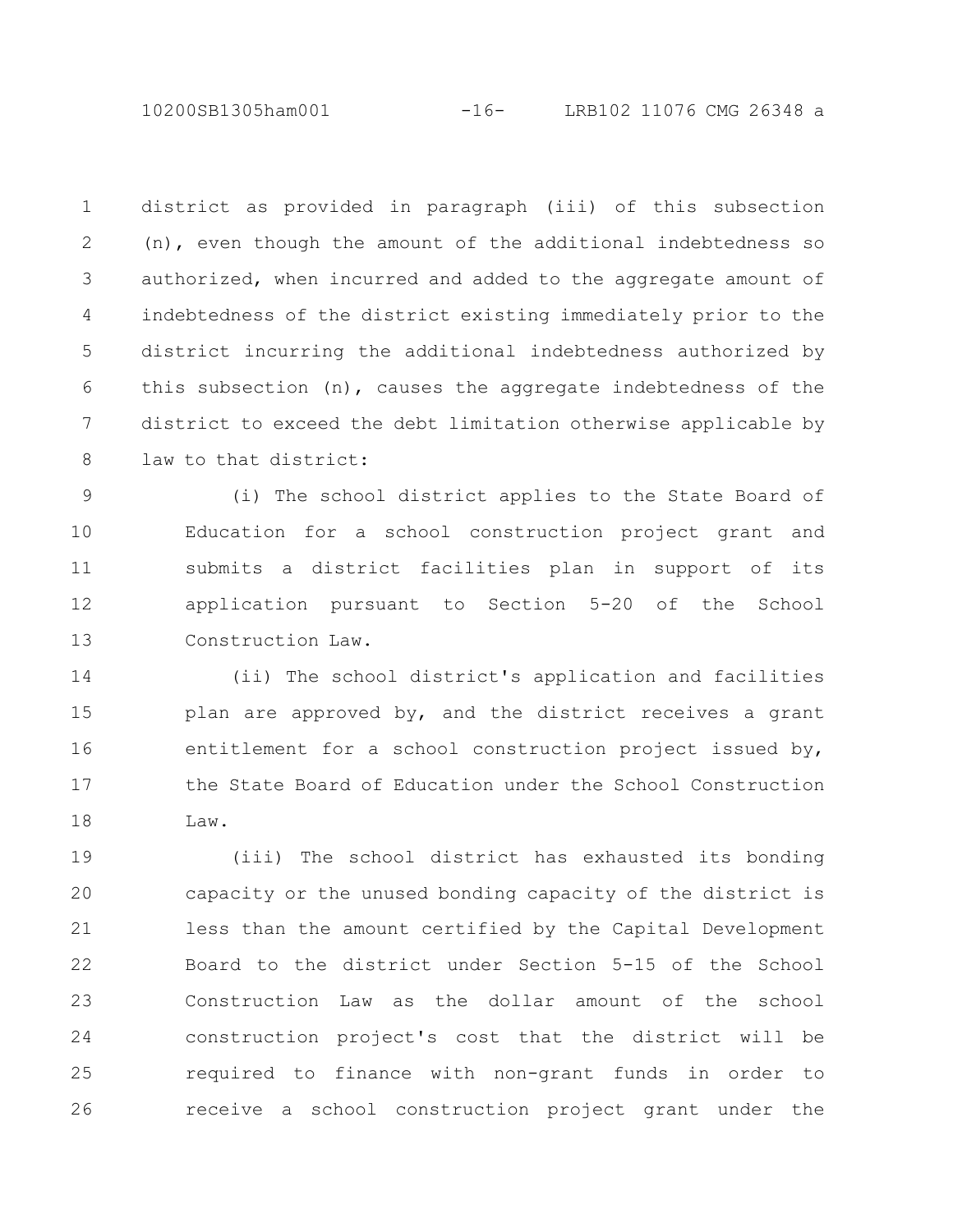1

School Construction Law.

(iv) The bonds are issued for a "school construction project", as that term is defined in Section 5-5 of the School Construction Law, in an amount that does not exceed the dollar amount certified, as provided in paragraph (iii) of this subsection (n), by the Capital Development Board to the school district under Section 5-15 of the School Construction Law. 2 3 4 5 6 7 8

(v) The voters of the district approve a proposition for the issuance of the bonds at a referendum held after the criteria specified in paragraphs (i) and (iii) of this subsection (n) are met. 9 10 11 12

(vi) The bonds are issued pursuant to Sections 19-2 through 19-7 of the School Code. 13 14

(o) Notwithstanding any other provisions of this Section or the provisions of any other law, until November 1, 2007, a community unit school district maintaining grades K through 12 may issue bonds up to an amount, including existing indebtedness, not exceeding 20% of the equalized assessed value of the taxable property in the district if all of the following conditions are met: 15 16 17 18 19 20 21

(i) the school district has an equalized assessed valuation for calendar year 2001 of at least \$737,000,000 and an enrollment for the 2002-2003 school year of at least 8,500; 22 23 24 25

26

(ii) the bonds are issued to purchase school sites,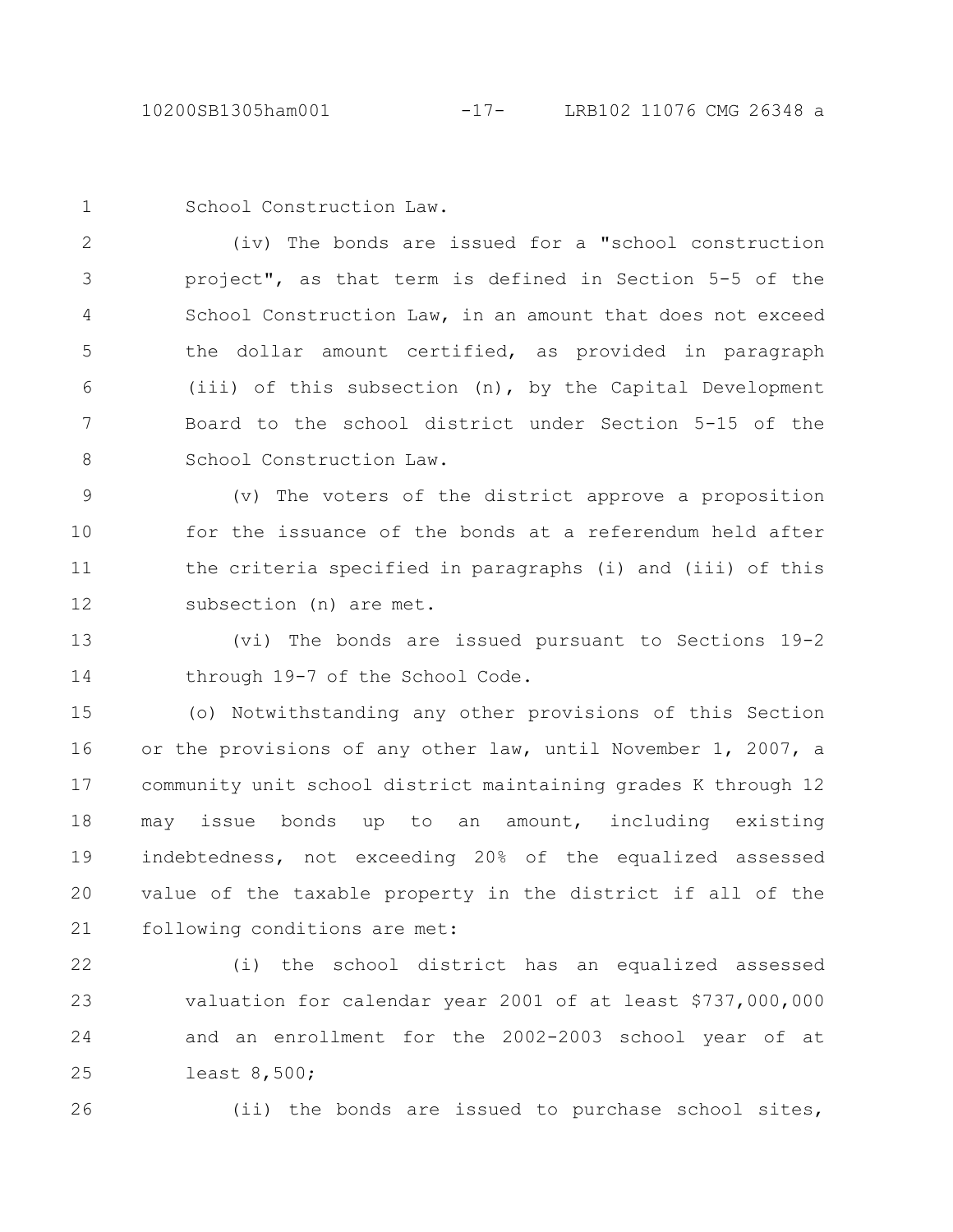10200SB1305ham001 -18- LRB102 11076 CMG 26348 a

build and equip a new high school, build and equip a new junior high school, build and equip 5 new elementary schools, and make technology and other improvements and additions to existing schools; 1 2 3 4

(iii) at the time of the sale of the bonds, the board of education determines by resolution that the sites and new or improved facilities are needed because of projected enrollment increases; 5 6 7 8

(iv) at least 57% of those voting in a general election held prior to January 1, 2003 approved a proposition for the issuance of the bonds; and 9 10 11

(v) the bonds are issued pursuant to Sections 19-2 through 19-7 of this Code. 12 13

(p) Notwithstanding any other provisions of this Section or the provisions of any other law, a community unit school district maintaining grades K through 12 may issue bonds up to an amount, including indebtedness, not exceeding 27% of the equalized assessed value of the taxable property in the district if all of the following conditions are met: 14 15 16 17 18 19

(i) The school district has an equalized assessed valuation for calendar year 2001 of at least \$295,741,187 and a best 3 months' average daily attendance for the 2002-2003 school year of at least 2,394. 20 21 22 23

(ii) The bonds are issued to build and equip 3 elementary school buildings; build and equip one middle school building; and alter, repair, improve, and equip all 24 25 26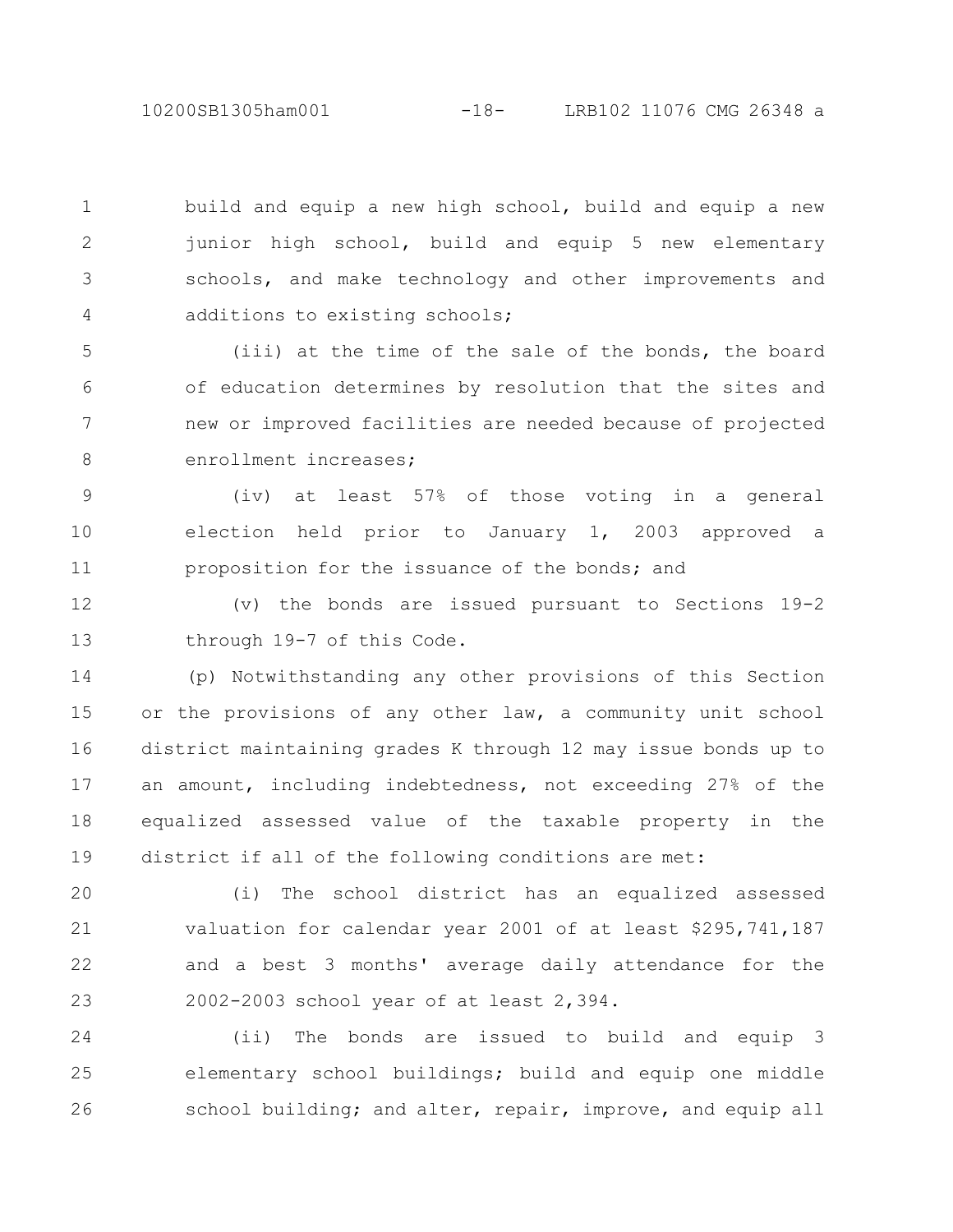1

existing school buildings in the district.

(iii) At the time of the sale of the bonds, the board of education determines by resolution that the project is needed because of expanding growth in the school district and a projected enrollment increase. 2 3 4 5

(iv) The bonds are issued pursuant to Sections 19-2 through 19-7 of this Code. 6 7

(p-5) Notwithstanding any other provisions of this Section or the provisions of any other law, bonds issued by a community unit school district maintaining grades K through 12 shall not be considered indebtedness for purposes of any statutory limitation and may be issued in an amount or amounts, including existing indebtedness, in excess of any heretofore or hereafter imposed statutory limitation as to indebtedness, if all of the following conditions are met: 8 9 10 11 12 13 14 15

(i) For each of the 4 most recent years, residential property comprises more than 80% of the equalized assessed valuation of the district. 16 17 18

(ii) At least 2 school buildings that were constructed 40 or more years prior to the issuance of the bonds will be demolished and will be replaced by new buildings or additions to one or more existing buildings. 19 20 21 22

(iii) Voters of the district approve a proposition for the issuance of the bonds at a regularly scheduled election. 23 24 25

26

(iv) At the time of the sale of the bonds, the school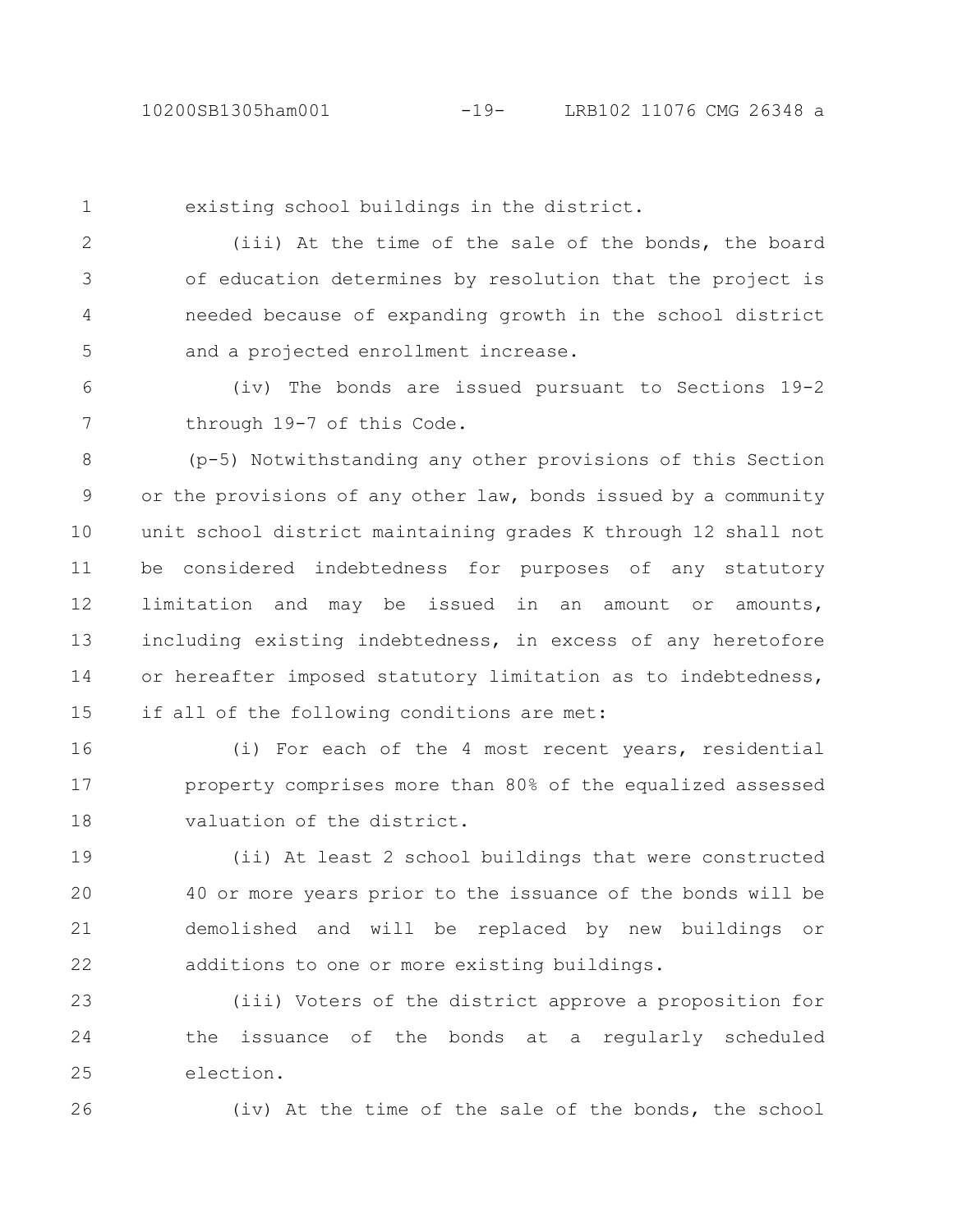board determines by resolution that the new buildings or building additions are needed because of an increase in enrollment projected by the school board. 1 2 3

(v) The principal amount of the bonds, including existing indebtedness, does not exceed 25% of the equalized assessed value of the taxable property in the district. 4 5 6 7

(vi) The bonds are issued prior to January 1, 2007, pursuant to Sections 19-2 through 19-7 of this Code. 8 9

(p-10) Notwithstanding any other provisions of this Section or the provisions of any other law, bonds issued by a community consolidated school district maintaining grades K through 8 shall not be considered indebtedness for purposes of any statutory limitation and may be issued in an amount or amounts, including existing indebtedness, in excess of any heretofore or hereafter imposed statutory limitation as to indebtedness, if all of the following conditions are met: 10 11 12 13 14 15 16 17

(i) For each of the 4 most recent years, residential and farm property comprises more than 80% of the equalized assessed valuation of the district. 18 19 20

(ii) The bond proceeds are to be used to acquire and improve school sites and build and equip a school building. 21 22 23

(iii) Voters of the district approve a proposition for the issuance of the bonds at a regularly scheduled election. 24 25 26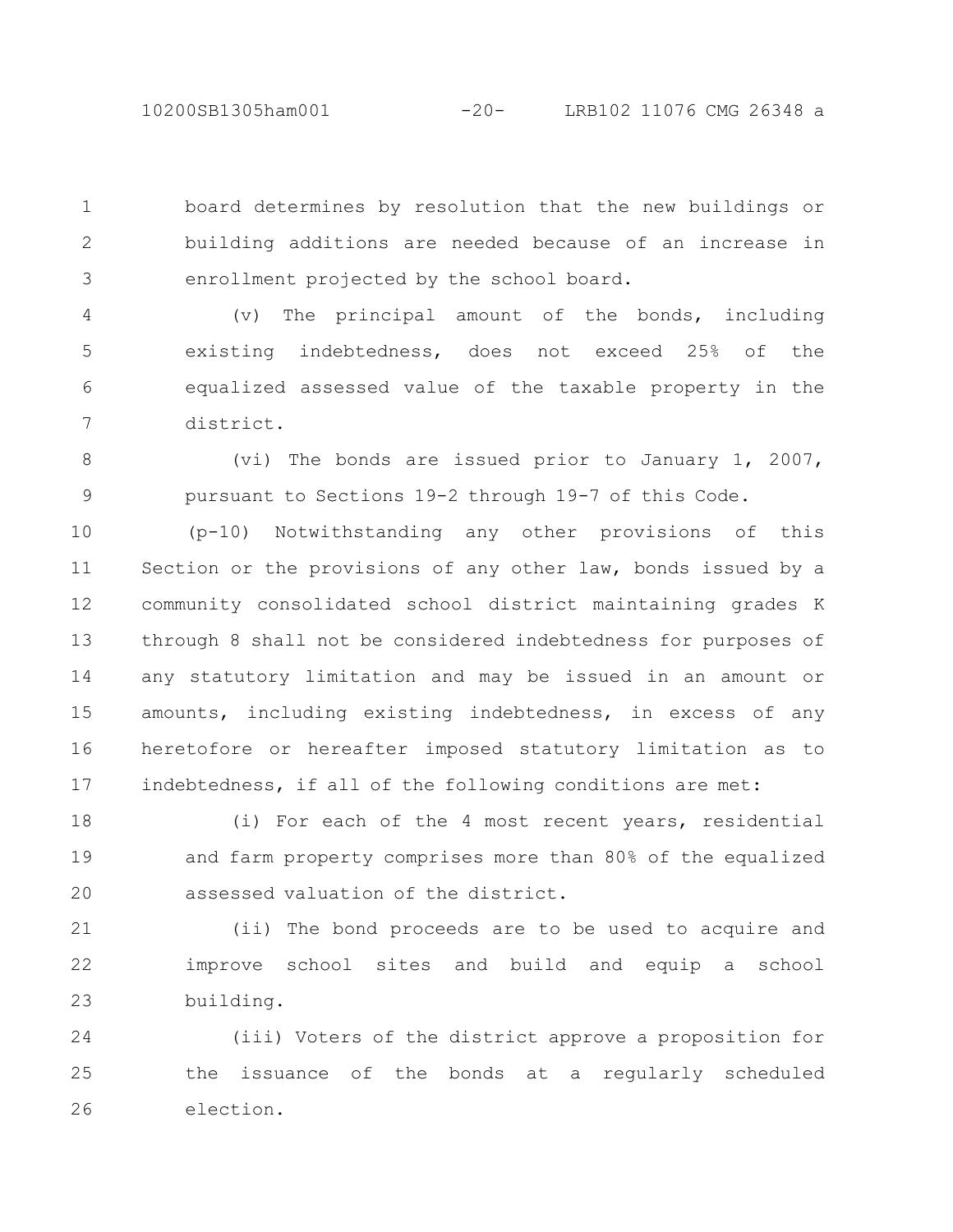(iv) At the time of the sale of the bonds, the school board determines by resolution that the school sites and building additions are needed because of an increase in enrollment projected by the school board. 1

2

3

4

(v) The principal amount of the bonds, including existing indebtedness, does not exceed 20% of the equalized assessed value of the taxable property in the district. 5 6 7 8

(vi) The bonds are issued prior to January 1, 2007, pursuant to Sections 19-2 through 19-7 of this Code. 9 10

(p-15) In addition to all other authority to issue bonds, the Oswego Community Unit School District Number 308 may issue bonds with an aggregate principal amount not to exceed \$450,000,000, but only if all of the following conditions are met: 11 12 13 14 15

(i) The voters of the district have approved a proposition for the bond issue at the general election held on November 7, 2006. 16 17 18

(ii) At the time of the sale of the bonds, the school board determines, by resolution, that: (A) the building and equipping of the new high school building, new junior high school buildings, new elementary school buildings, early childhood building, maintenance building, transportation facility, and additions to existing school buildings, the altering, repairing, equipping, and provision of technology improvements to existing school 19 20 21 22 23 24 25 26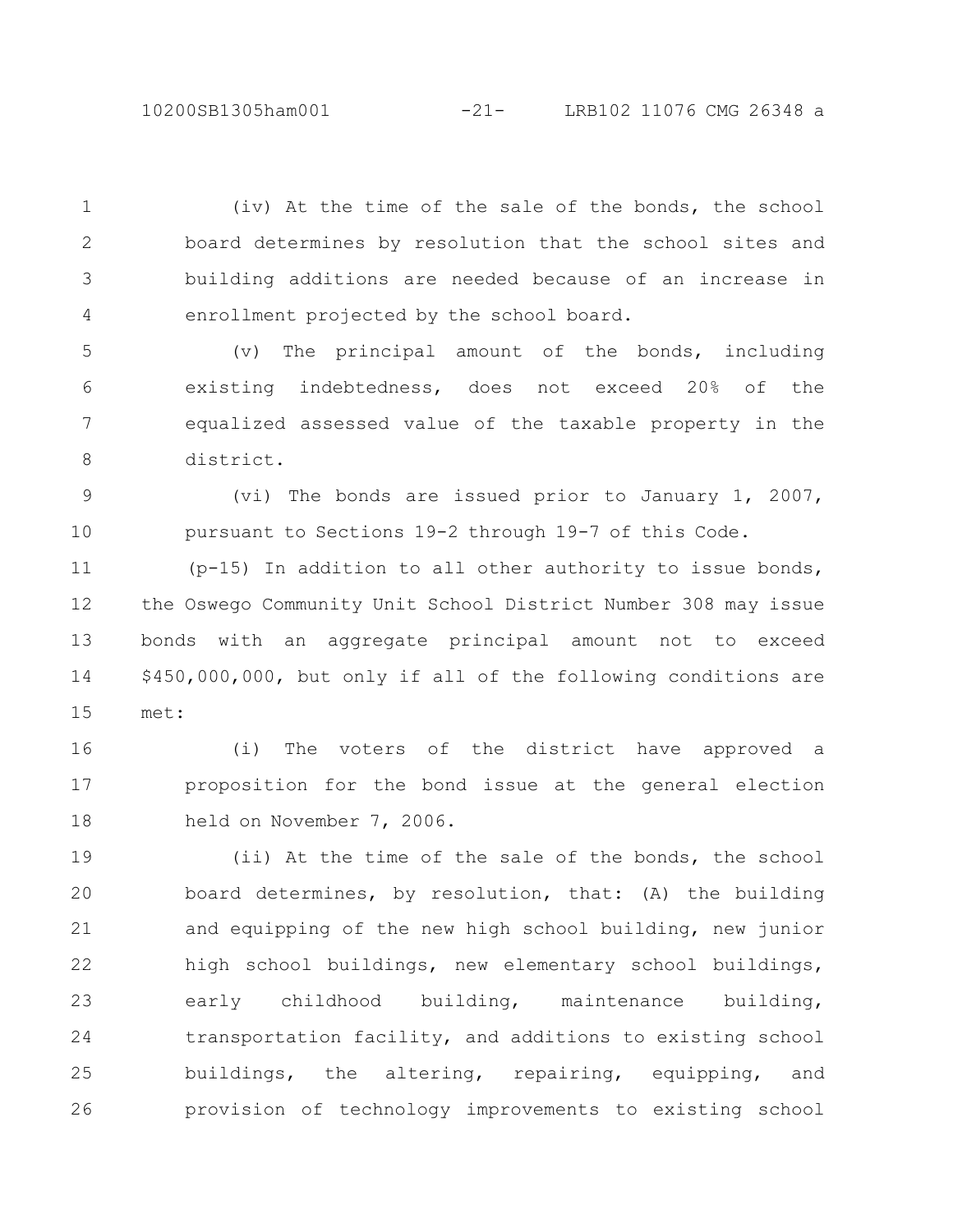10200SB1305ham001 -22- LRB102 11076 CMG 26348 a

buildings, and the acquisition and improvement of school sites, as the case may be, are required as a result of a projected increase in the enrollment of students in the district; and (B) the sale of bonds for these purposes is authorized by legislation that exempts the debt incurred on the bonds from the district's statutory debt limitation. 1 2 3 4 5 6 7

(iii) The bonds are issued, in one or more bond issues, on or before November 7, 2011, but the aggregate principal amount issued in all such bond issues combined must not exceed \$450,000,000. 8 9 10 11

(iv) The bonds are issued in accordance with this Article 19. 12 13

(v) The proceeds of the bonds are used only to accomplish those projects approved by the voters at the general election held on November 7, 2006. 14 15 16

The debt incurred on any bonds issued under this subsection (p-15) shall not be considered indebtedness for purposes of any statutory debt limitation. 17 18 19

(p-20) In addition to all other authority to issue bonds, the Lincoln-Way Community High School District Number 210 may issue bonds with an aggregate principal amount not to exceed \$225,000,000, but only if all of the following conditions are met: 20 21 22 23 24

(i) The voters of the district have approved a proposition for the bond issue at the general primary 25 26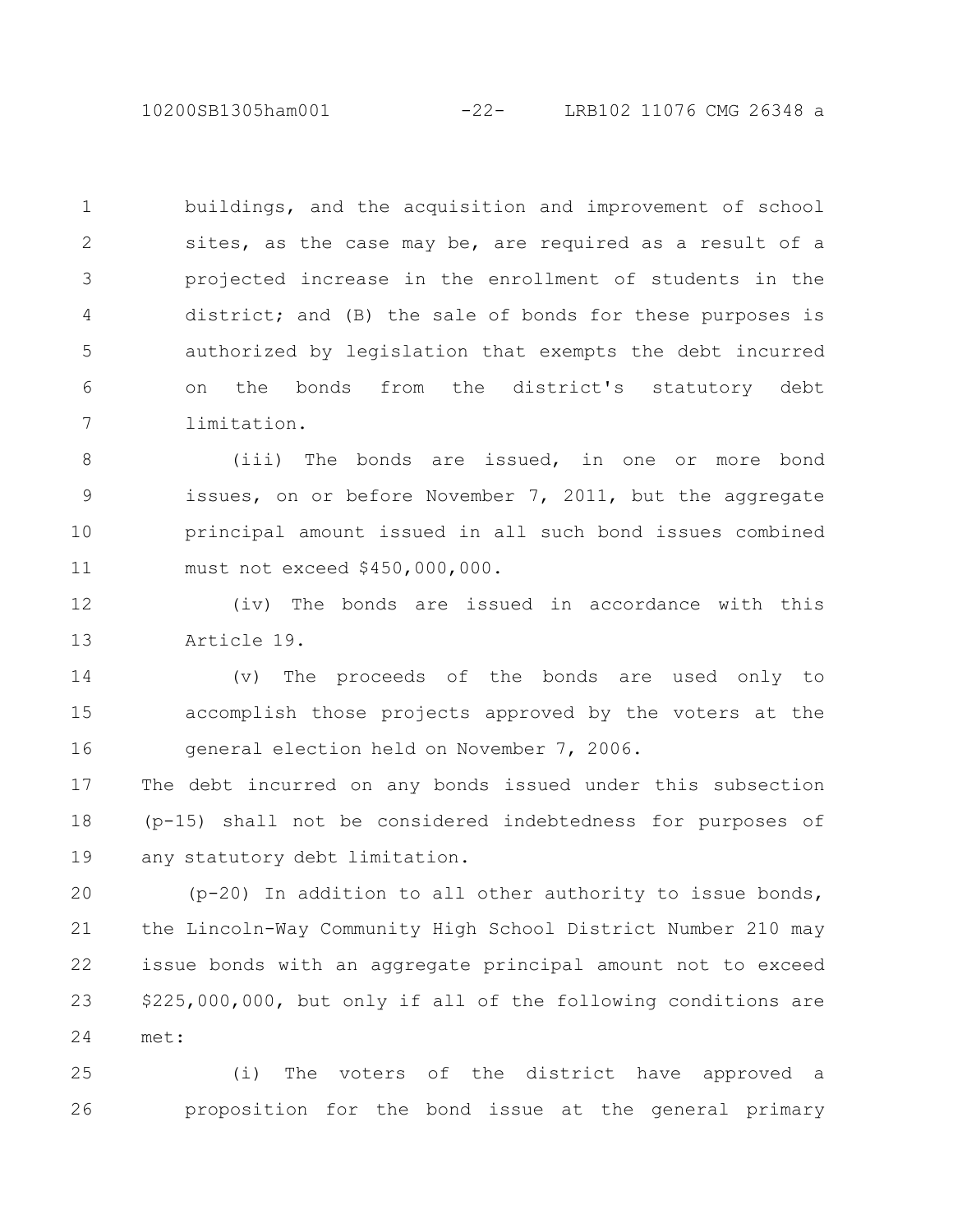1

election held on March 21, 2006.

(ii) At the time of the sale of the bonds, the school board determines, by resolution, that: (A) the building and equipping of the new high school buildings, the altering, repairing, and equipping of existing school buildings, and the improvement of school sites, as the case may be, are required as a result of a projected increase in the enrollment of students in the district; and (B) the sale of bonds for these purposes is authorized by legislation that exempts the debt incurred on the bonds from the district's statutory debt limitation. 2 3 4 5 6 7 8 9 10 11

(iii) The bonds are issued, in one or more bond issues, on or before March 21, 2011, but the aggregate principal amount issued in all such bond issues combined must not exceed \$225,000,000. 12 13 14 15

(iv) The bonds are issued in accordance with this Article 19. 16 17

(v) The proceeds of the bonds are used only to accomplish those projects approved by the voters at the primary election held on March 21, 2006. 18 19 20

The debt incurred on any bonds issued under this subsection (p-20) shall not be considered indebtedness for purposes of any statutory debt limitation. 21 22 23

(p-25) In addition to all other authority to issue bonds, Rochester Community Unit School District 3A may issue bonds with an aggregate principal amount not to exceed \$18,500,000, 24 25 26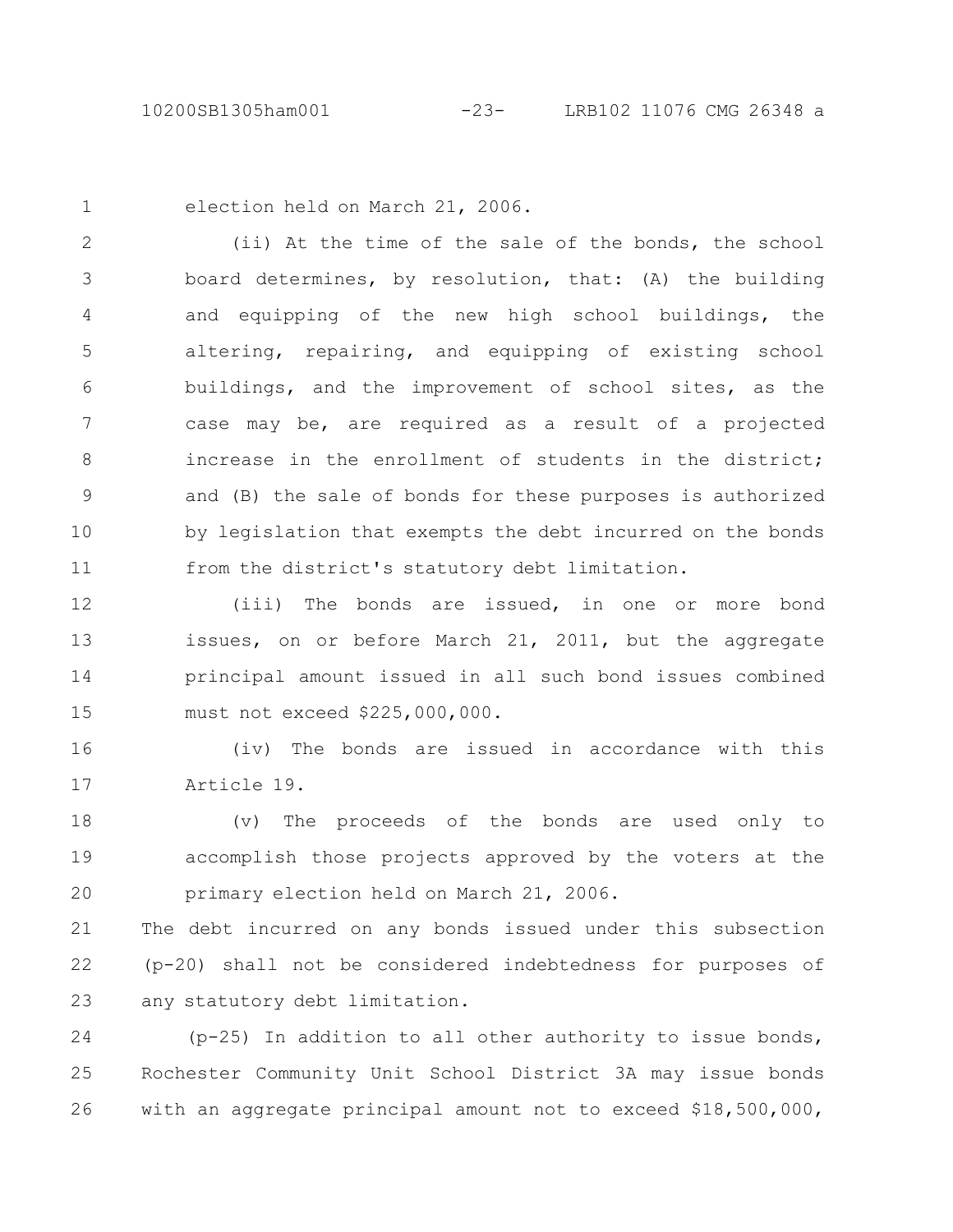1

but only if all of the following conditions are met:

(i) The voters of the district approve a proposition for the bond issuance at the general primary election held in 2008. 2 3 4

(ii) At the time of the sale of the bonds, the school board determines, by resolution, that: (A) the building and equipping of a new high school building; the addition of classrooms and support facilities at the high school, middle school, and elementary school; the altering, repairing, and equipping of existing school buildings; and the improvement of school sites, as the case may be, are required as a result of a projected increase in the enrollment of students in the district; and (B) the sale of bonds for these purposes is authorized by a law that exempts the debt incurred on the bonds from the district's statutory debt limitation. 5 6 7 8 9 10 11 12 13 14 15 16

(iii) The bonds are issued, in one or more bond issues, on or before December 31, 2012, but the aggregate principal amount issued in all such bond issues combined must not exceed \$18,500,000. 17 18 19 20

(iv) The bonds are issued in accordance with this Article 19. 21 22

(v) The proceeds of the bonds are used to accomplish only those projects approved by the voters at the primary election held in 2008. 23 24 25

The debt incurred on any bonds issued under this subsection 26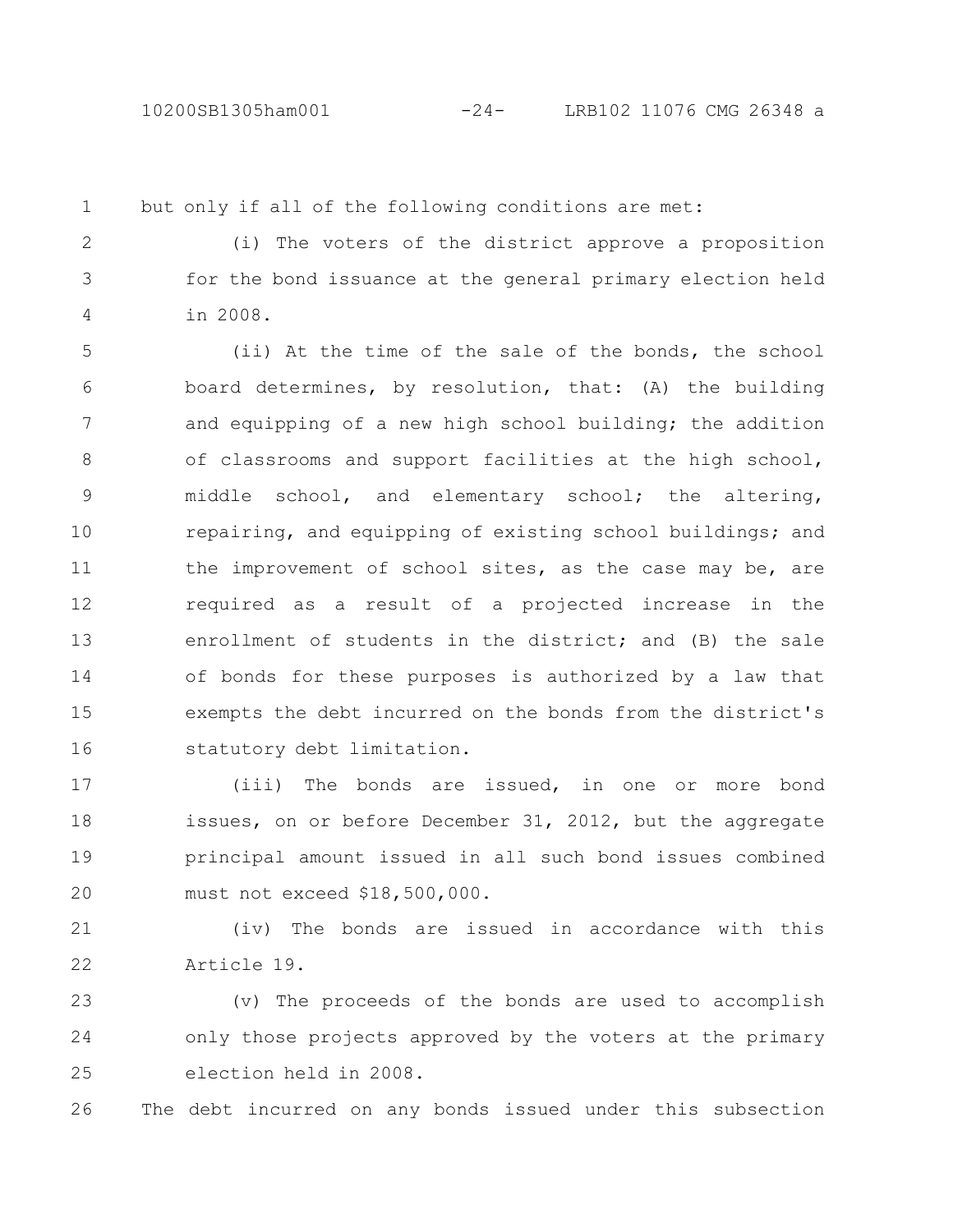(p-25) shall not be considered indebtedness for purposes of any statutory debt limitation. 1 2

(p-30) In addition to all other authority to issue bonds, Prairie Grove Consolidated School District 46 may issue bonds with an aggregate principal amount not to exceed \$30,000,000, but only if all of the following conditions are met: 3 4 5 6

7

8

(i) The voters of the district approve a proposition for the bond issuance at an election held in 2008.

(ii) At the time of the sale of the bonds, the school board determines, by resolution, that (A) the building and equipping of a new school building and additions to existing school buildings are required as a result of a projected increase in the enrollment of students in the district and (B) the altering, repairing, and equipping of existing school buildings are required because of the age of the existing school buildings. 9 10 11 12 13 14 15 16

(iii) The bonds are issued, in one or more bond issuances, on or before December 31, 2012; however, the aggregate principal amount issued in all such bond issuances combined must not exceed \$30,000,000. 17 18 19 20

(iv) The bonds are issued in accordance with this Article. 21 22

(v) The proceeds of the bonds are used to accomplish only those projects approved by the voters at an election held in 2008. 23 24 25

The debt incurred on any bonds issued under this subsection 26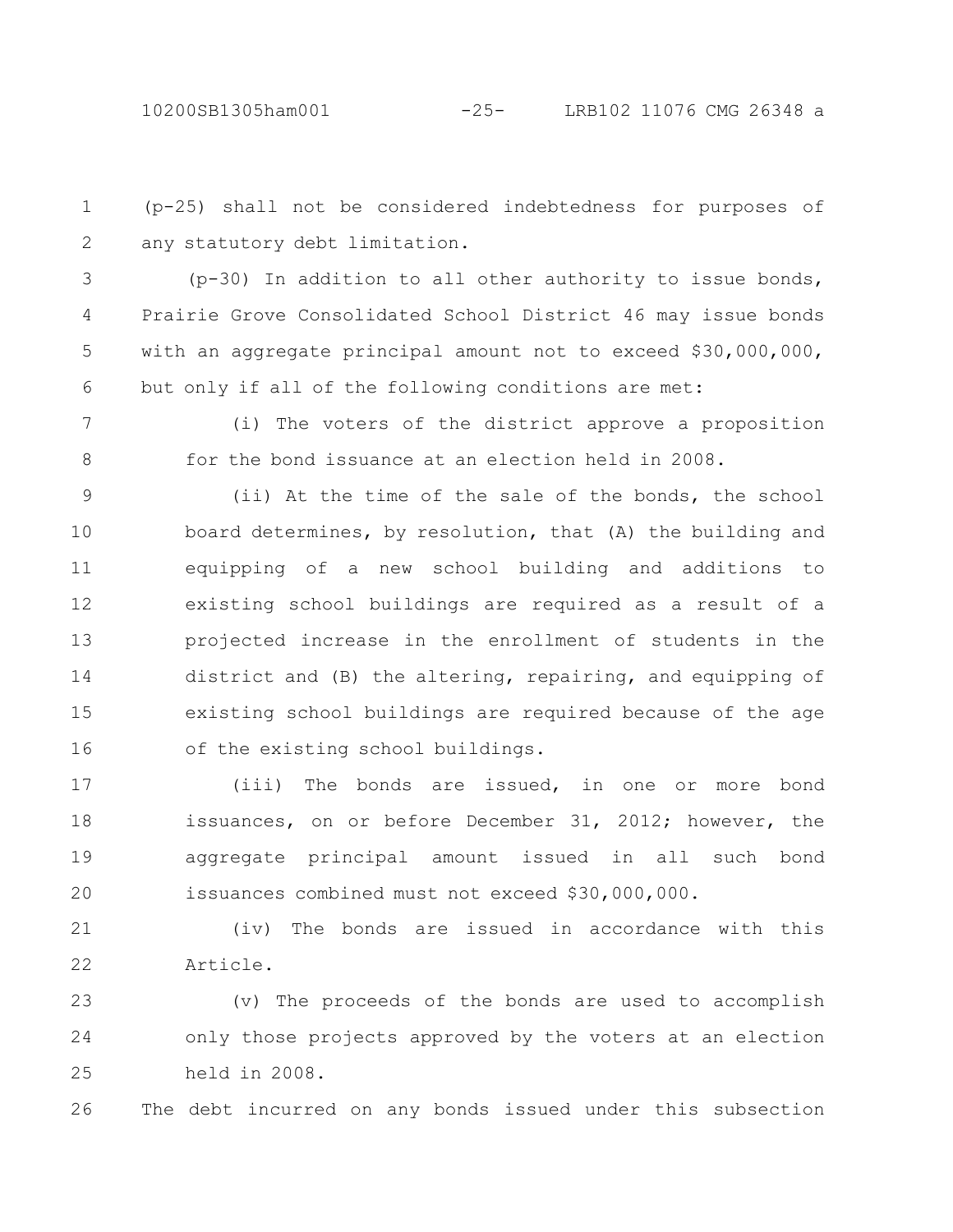(p-30) shall not be considered indebtedness for purposes of any statutory debt limitation. 1 2

(p-35) In addition to all other authority to issue bonds, Prairie Hill Community Consolidated School District 133 may issue bonds with an aggregate principal amount not to exceed \$13,900,000, but only if all of the following conditions are met: 3 4 5 6 7

(i) The voters of the district approved a proposition for the bond issuance at an election held on April 17, 2007. 8 9 10

(ii) At the time of the sale of the bonds, the school board determines, by resolution, that (A) the improvement of the site of and the building and equipping of a school building are required as a result of a projected increase in the enrollment of students in the district and (B) the repairing and equipping of the Prairie Hill Elementary School building is required because of the age of that school building. 11 12 13 14 15 16 17 18

(iii) The bonds are issued, in one or more bond issuances, on or before December 31, 2011, but the aggregate principal amount issued in all such bond issuances combined must not exceed \$13,900,000. 19 20 21 22

(iv) The bonds are issued in accordance with this Article. 23 24

(v) The proceeds of the bonds are used to accomplish only those projects approved by the voters at an election 25 26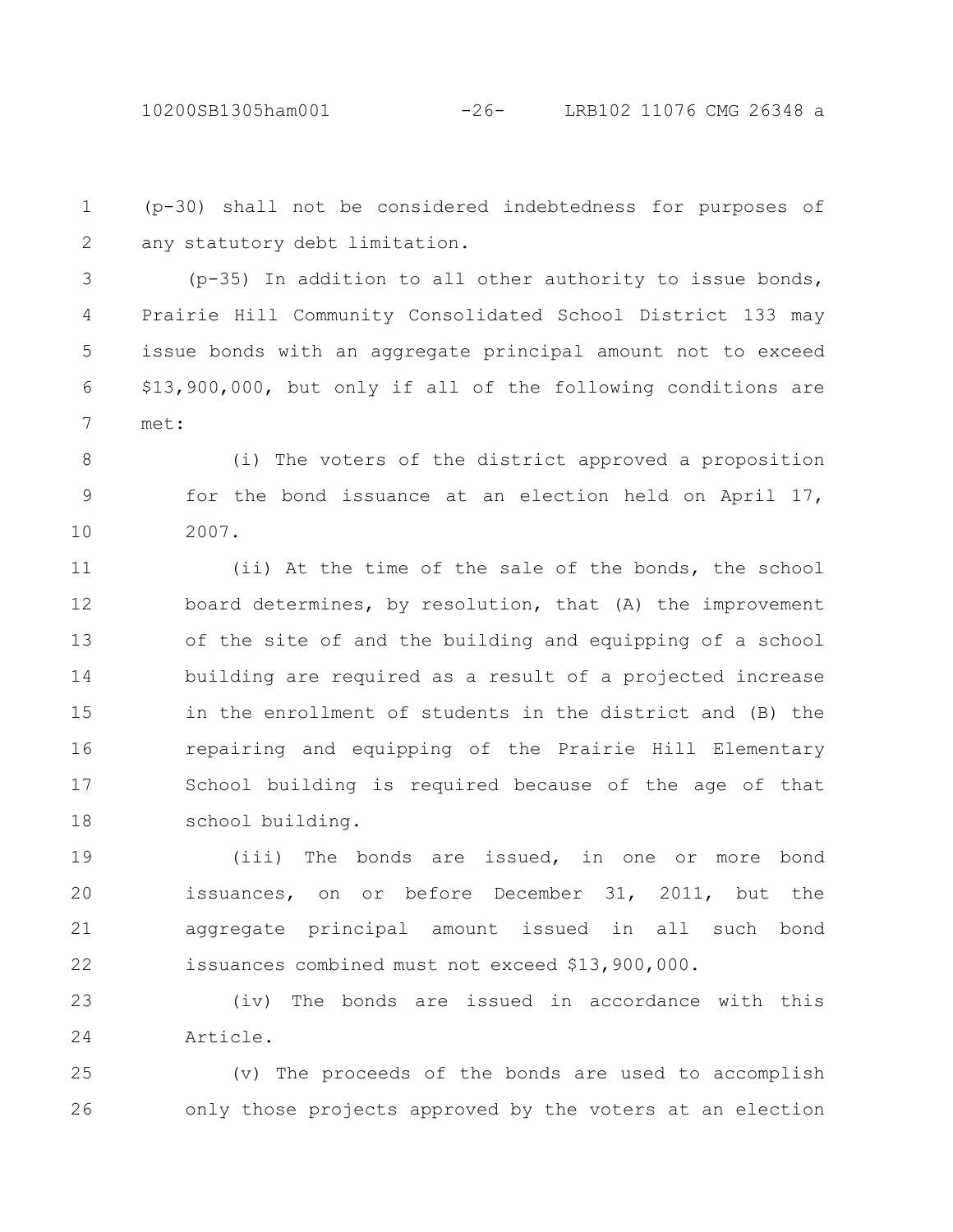held on April 17, 2007. The debt incurred on any bonds issued under this subsection (p-35) shall not be considered indebtedness for purposes of any statutory debt limitation. (p-40) In addition to all other authority to issue bonds, Mascoutah Community Unit District 19 may issue bonds with an aggregate principal amount not to exceed \$55,000,000, but only if all of the following conditions are met: (1) The voters of the district approve a proposition for the bond issuance at a regular election held on or after November 4, 2008. (2) At the time of the sale of the bonds, the school board determines, by resolution, that (i) the building and equipping of a new high school building is required as a result of a projected increase in the enrollment of students in the district and the age and condition of the existing high school building, (ii) the existing high school building will be demolished, and (iii) the sale of bonds is authorized by statute that exempts the debt incurred on the bonds from the district's statutory debt limitation. (3) The bonds are issued, in one or more bond issuances, on or before December 31, 2011, but the 1 2 3 4 5 6 7 8 9 10 11 12 13 14 15 16 17 18 19 20 21 22 23

aggregate principal amount issued in all such bond issuances combined must not exceed \$55,000,000. 24 25

26

(4) The bonds are issued in accordance with this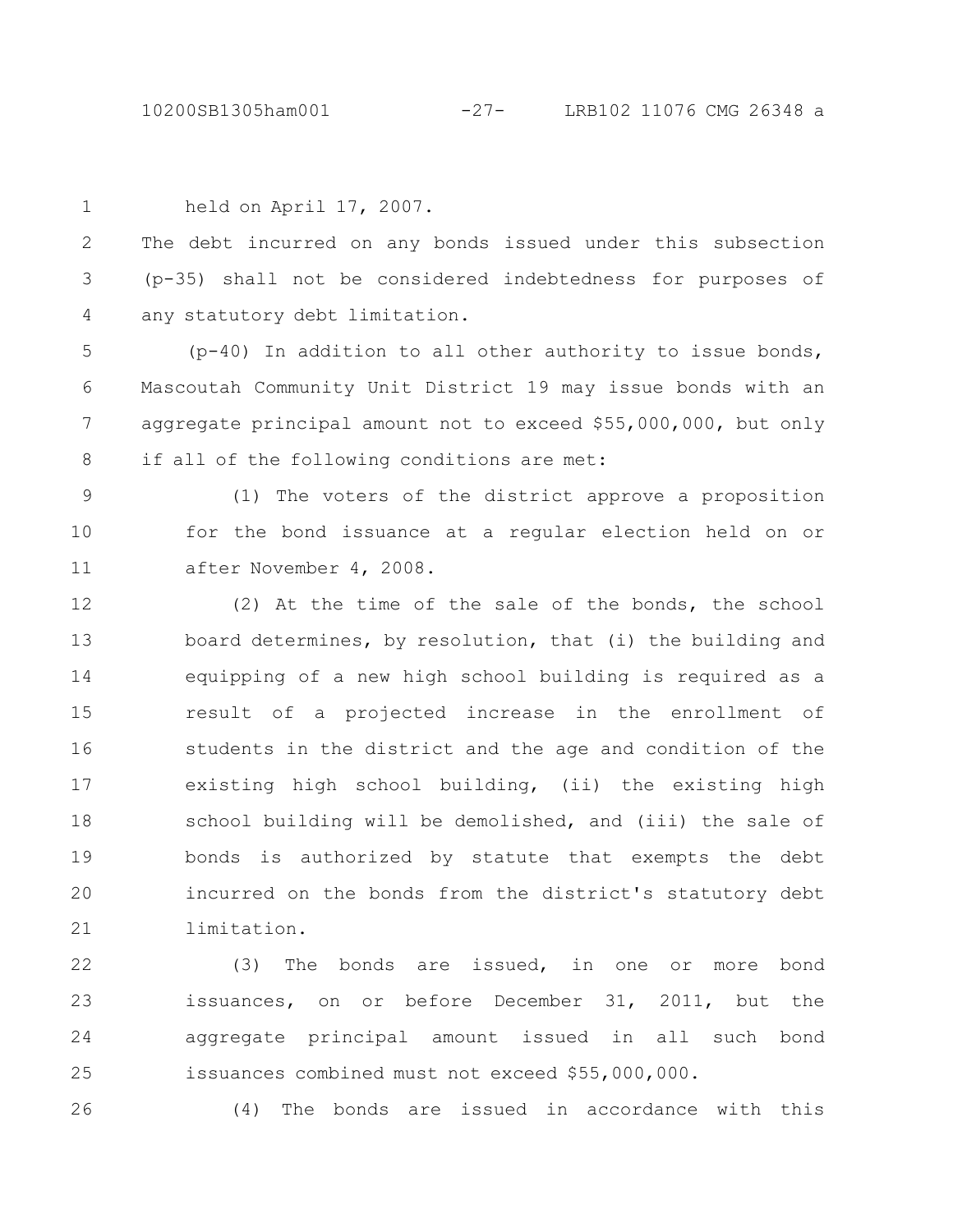Article. 1

(5) The proceeds of the bonds are used to accomplish only those projects approved by the voters at a regular election held on or after November 4, 2008. 2 3 4

The debt incurred on any bonds issued under this subsection (p-40) shall not be considered indebtedness for purposes of any statutory debt limitation. 5 6 7

(p-45) Notwithstanding the provisions of subsection (a) of this Section or of any other law, bonds issued pursuant to Section 19-3.5 of this Code shall not be considered indebtedness for purposes of any statutory limitation if the bonds are issued in an amount or amounts, including existing indebtedness of the school district, not in excess of 18.5% of the value of the taxable property in the district to be ascertained by the last assessment for State and county taxes. 8 9 10 11 12 13 14 15

(p-50) Notwithstanding the provisions of subsection (a) of this Section or of any other law, bonds issued pursuant to Section 19-3.10 of this Code shall not be considered indebtedness for purposes of any statutory limitation if the bonds are issued in an amount or amounts, including existing indebtedness of the school district, not in excess of 43% of the value of the taxable property in the district to be ascertained by the last assessment for State and county taxes. 16 17 18 19 20 21 22 23

(p-55) In addition to all other authority to issue bonds, Belle Valley School District 119 may issue bonds with an aggregate principal amount not to exceed \$47,500,000, but only 24 25 26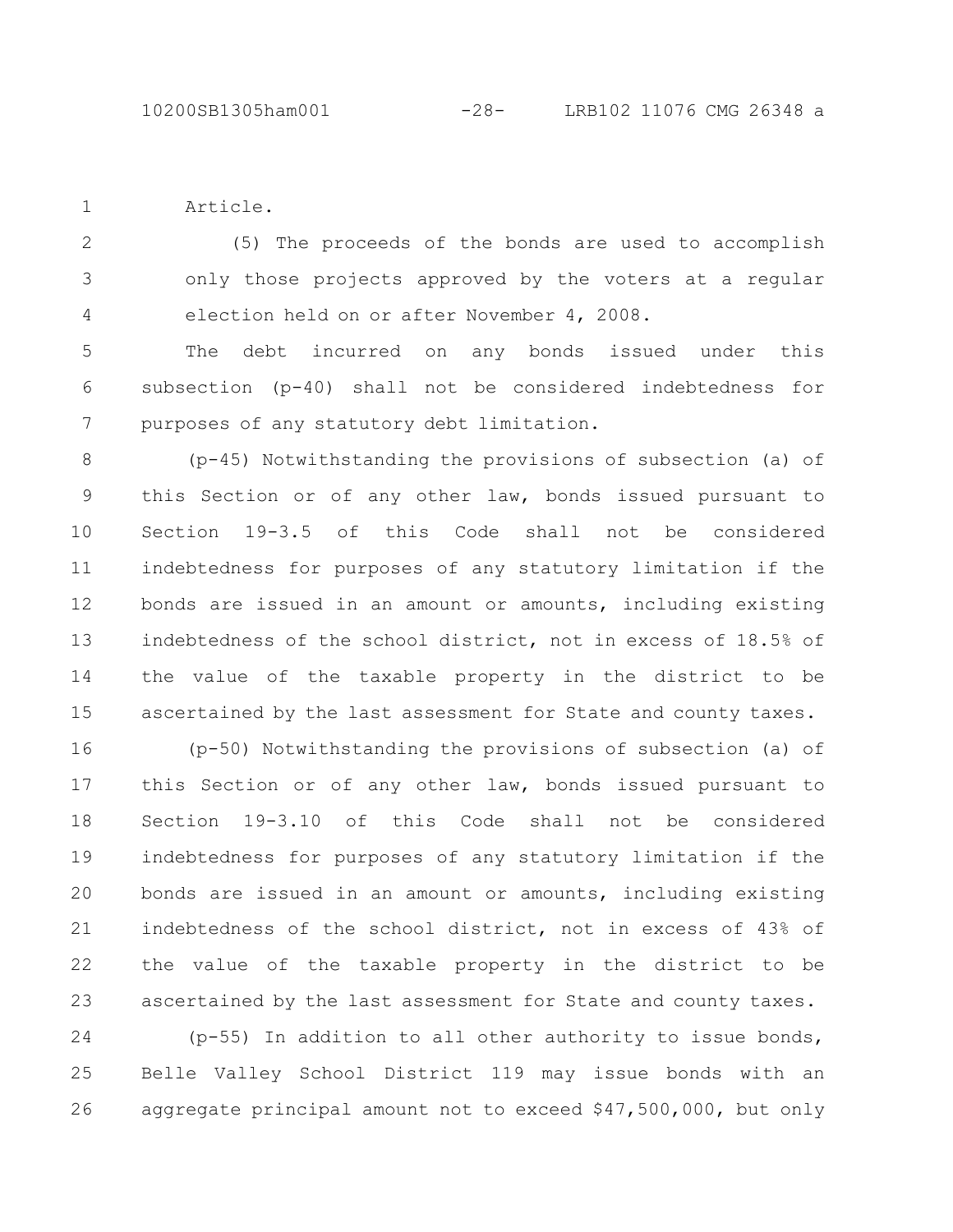1

if all of the following conditions are met:

(1) The voters of the district approve a proposition for the bond issuance at an election held on or after April 7, 2009. 2 3 4

(2) Prior to the issuance of the bonds, the school board determines, by resolution, that (i) the building and equipping of a new school building is required as a result of mine subsidence in an existing school building and because of the age and condition of another existing school building and (ii) the issuance of bonds is authorized by statute that exempts the debt incurred on the bonds from the district's statutory debt limitation. 5 6 7 8 9 10 11 12

(3) The bonds are issued, in one or more bond issuances, on or before March 31, 2014, but the aggregate principal amount issued in all such bond issuances combined must not exceed \$47,500,000. 13 14 15 16

(4) The bonds are issued in accordance with this Article. 17 18

(5) The proceeds of the bonds are used to accomplish only those projects approved by the voters at an election held on or after April 7, 2009. 19 20 21

The debt incurred on any bonds issued under this subsection (p-55) shall not be considered indebtedness for purposes of any statutory debt limitation. Bonds issued under this subsection (p-55) must mature within not to exceed 30 years from their date, notwithstanding any other law to the 22 23 24 25 26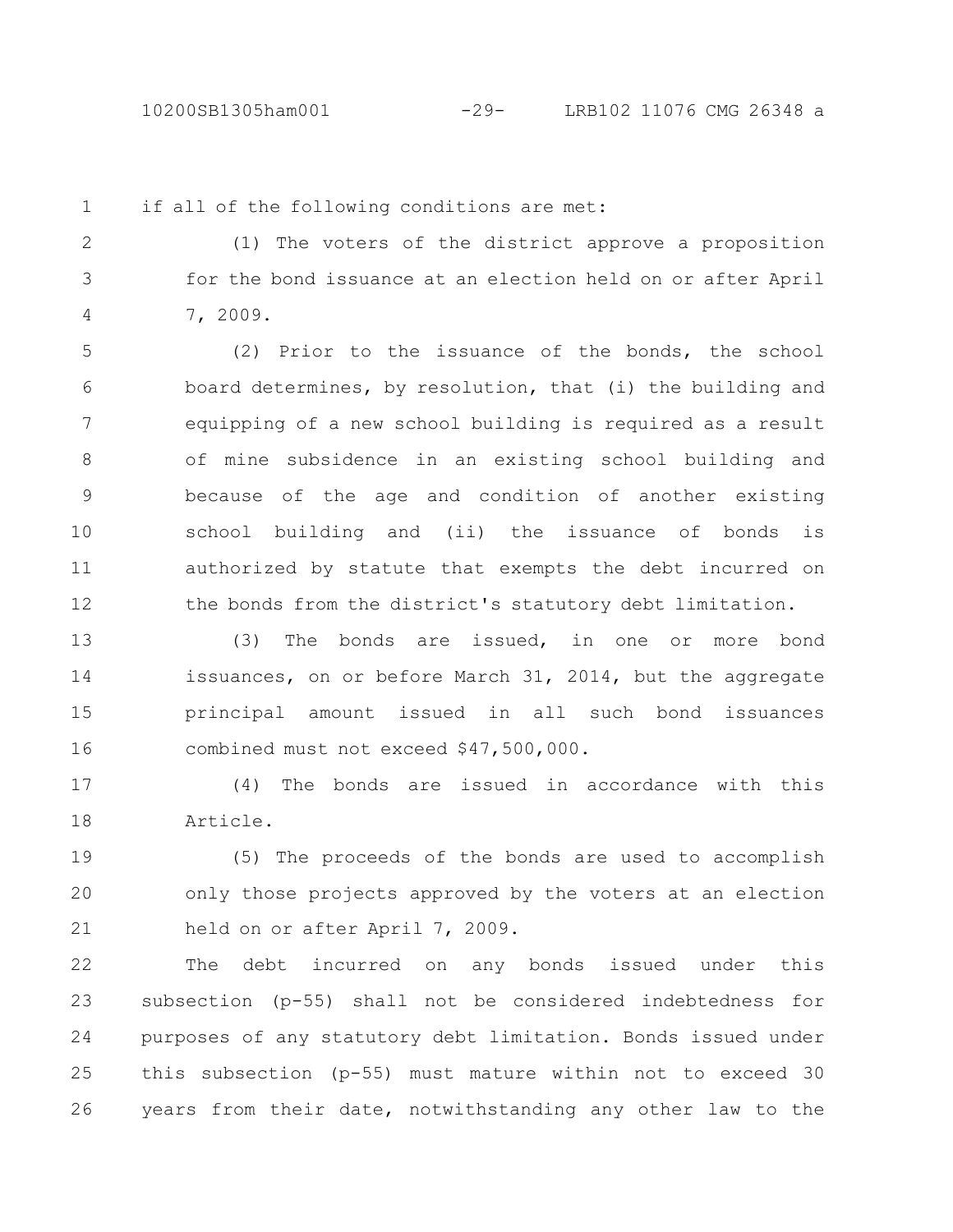contrary. 1

(p-60) In addition to all other authority to issue bonds, Wilmington Community Unit School District Number 209-U may issue bonds with an aggregate principal amount not to exceed \$2,285,000, but only if all of the following conditions are met: 2 3 4 5 6

(1) The proceeds of the bonds are used to accomplish only those projects approved by the voters at the general primary election held on March 21, 2006. 7 8 9

(2) Prior to the issuance of the bonds, the school board determines, by resolution, that (i) the projects approved by the voters were and are required because of the age and condition of the school district's prior and existing school buildings and (ii) the issuance of the bonds is authorized by legislation that exempts the debt incurred on the bonds from the district's statutory debt limitation. 10 11 12 13 14 15 16 17

(3) The bonds are issued in one or more bond issuances on or before March 1, 2011, but the aggregate principal amount issued in all those bond issuances combined must not exceed \$2,285,000. 18 19 20 21

(4) The bonds are issued in accordance with this Article. 22 23

The debt incurred on any bonds issued under this subsection (p-60) shall not be considered indebtedness for purposes of any statutory debt limitation. 24 25 26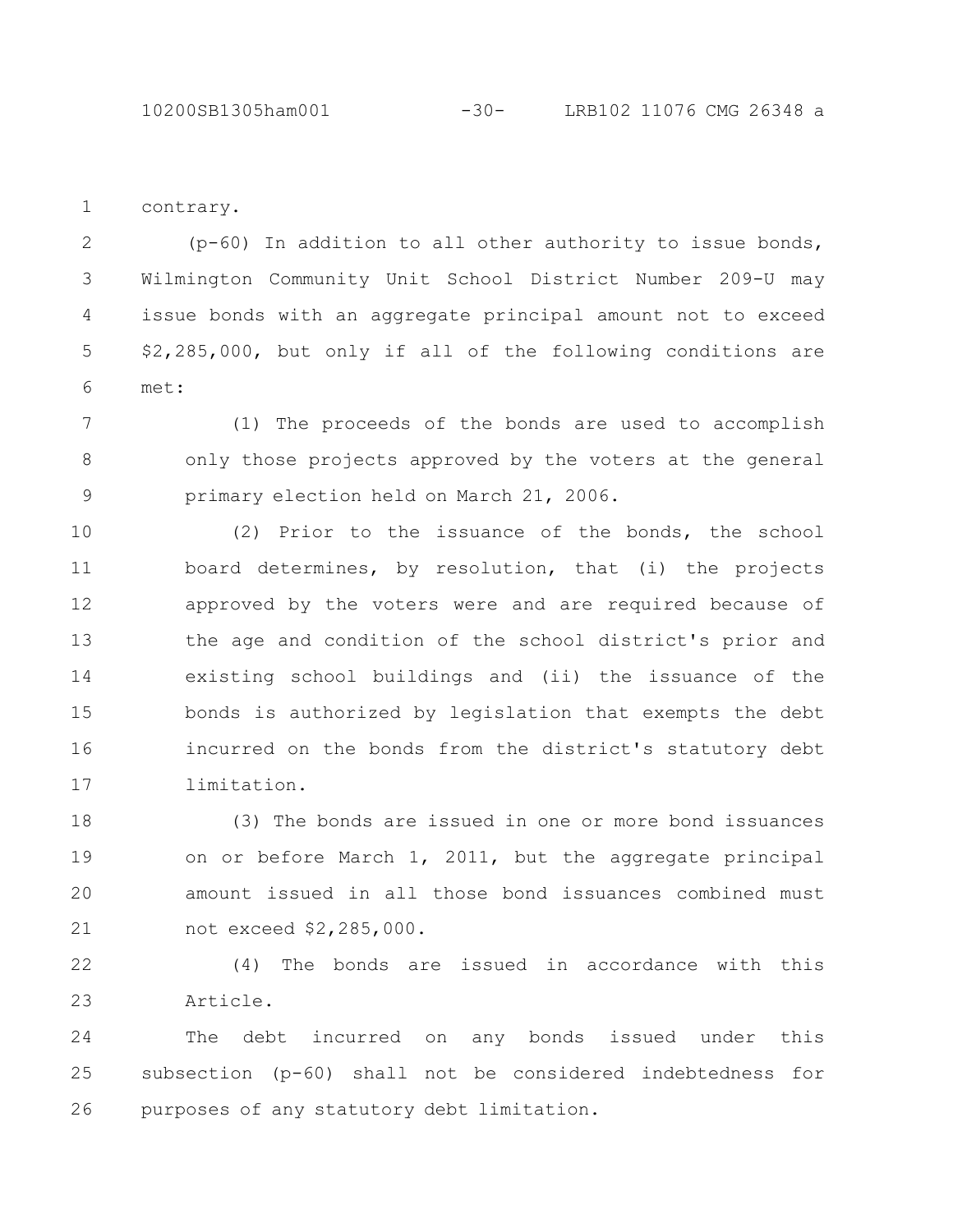10200SB1305ham001 -31- LRB102 11076 CMG 26348 a

(p-65) In addition to all other authority to issue bonds, West Washington County Community Unit School District 10 may issue bonds with an aggregate principal amount not to exceed \$32,200,000 and maturing over a period not exceeding 25 years, but only if all of the following conditions are met: 1 2 3 4 5

(1) The voters of the district approve a proposition for the bond issuance at an election held on or after February 2, 2010. 6 7 8

(2) Prior to the issuance of the bonds, the school board determines, by resolution, that (A) all or a portion of the existing Okawville Junior/Senior High School Building will be demolished; (B) the building and equipping of a new school building to be attached to and the alteration, repair, and equipping of the remaining portion of the Okawville Junior/Senior High School Building is required because of the age and current condition of that school building; and (C) the issuance of bonds is authorized by a statute that exempts the debt incurred on the bonds from the district's statutory debt limitation. 9 10 11 12 13 14 15 16 17 18 19 20

(3) The bonds are issued, in one or more bond issuances, on or before March 31, 2014, but the aggregate principal amount issued in all such bond issuances combined must not exceed \$32,200,000. 21 22 23 24

(4) The bonds are issued in accordance with this Article. 25 26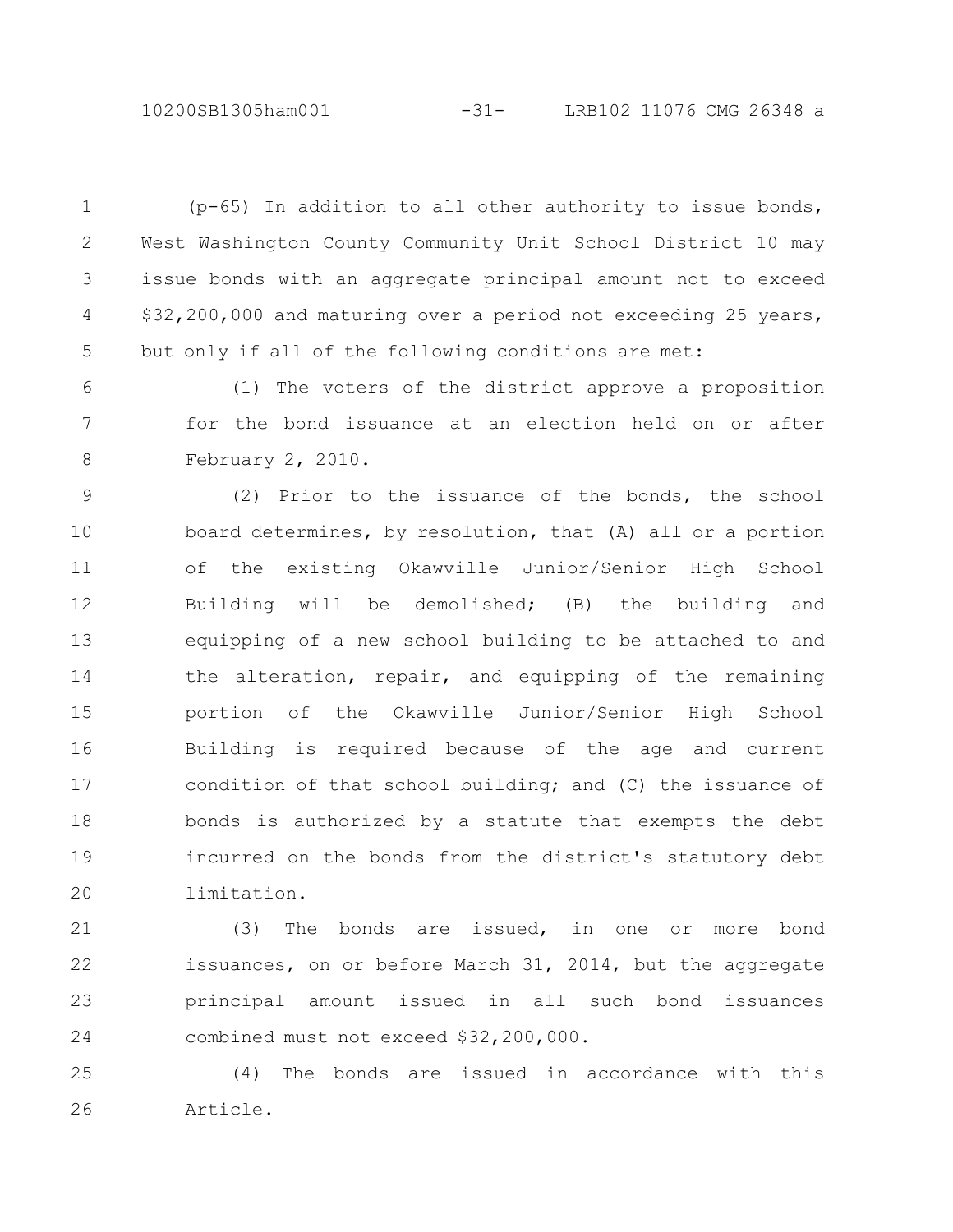10200SB1305ham001 -32- LRB102 11076 CMG 26348 a

(5) The proceeds of the bonds are used to accomplish only those projects approved by the voters at an election held on or after February 2, 2010. 1 2 3

The debt incurred on any bonds issued under this subsection (p-65) shall not be considered indebtedness for purposes of any statutory debt limitation. 4 5 6

(p-70) In addition to all other authority to issue bonds, Cahokia Community Unit School District 187 may issue bonds with an aggregate principal amount not to exceed \$50,000,000, but only if all the following conditions are met: 7 8 9 10

(1) The voters of the district approve a proposition for the bond issuance at an election held on or after November 2, 2010. 11 12 13

(2) Prior to the issuance of the bonds, the school board determines, by resolution, that (i) the building and equipping of a new school building is required as a result of the age and condition of an existing school building and (ii) the issuance of bonds is authorized by a statute that exempts the debt incurred on the bonds from the district's statutory debt limitation. 14 15 16 17 18 19 20

(3) The bonds are issued, in one or more issuances, on or before July 1, 2016, but the aggregate principal amount issued in all such bond issuances combined must not exceed \$50,000,000. 21 22 23 24

(4) The bonds are issued in accordance with this Article. 25 26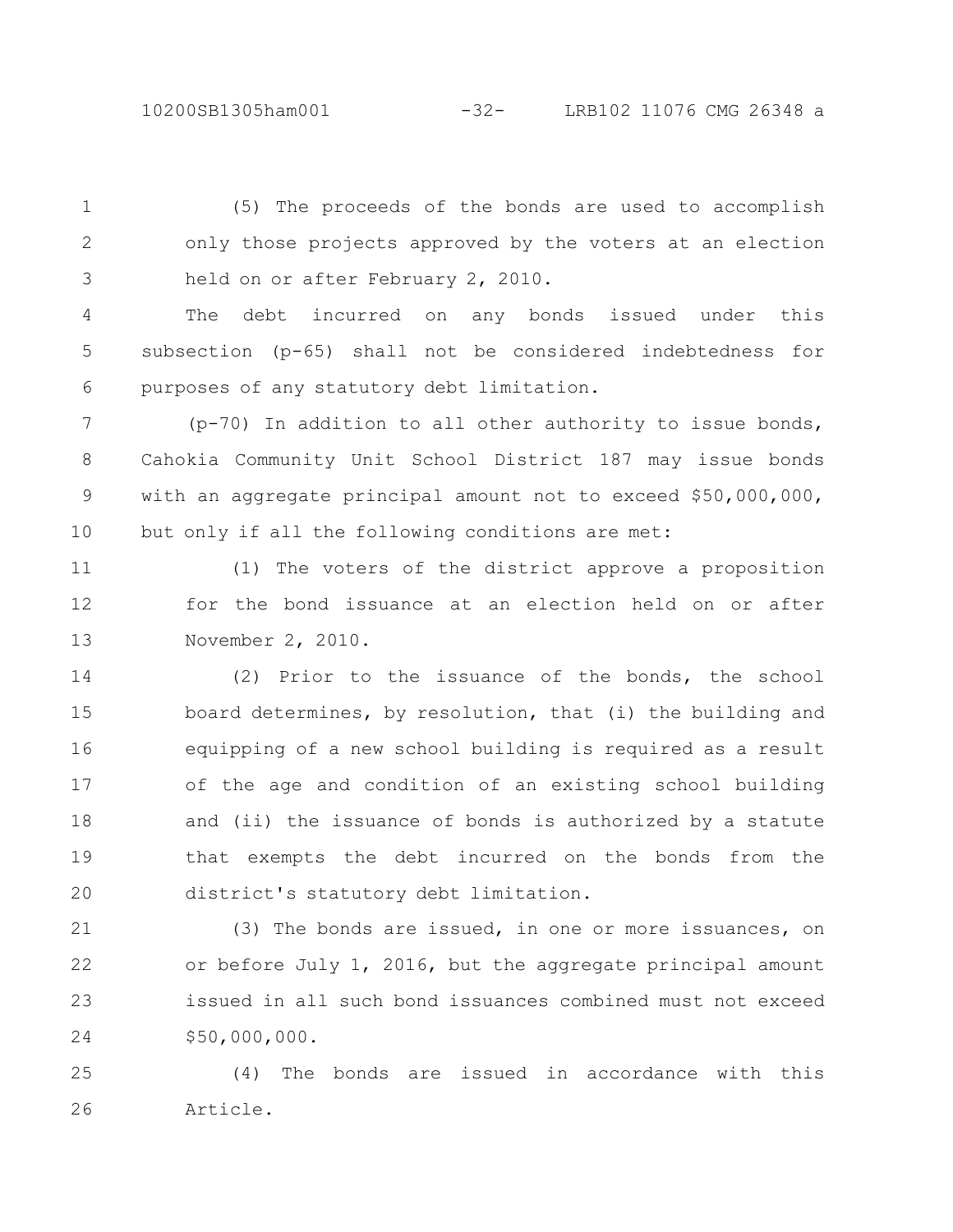(5) The proceeds of the bonds are used to accomplish only those projects approved by the voters at an election held on or after November 2, 2010. 1 2 3

The debt incurred on any bonds issued under this subsection (p-70) shall not be considered indebtedness for purposes of any statutory debt limitation. Bonds issued under this subsection (p-70) must mature within not to exceed 25 years from their date, notwithstanding any other law, including Section 19-3 of this Code, to the contrary. 4 5 6 7 8 9

(p-75) Notwithstanding the debt limitation prescribed in subsection (a) of this Section or any other provisions of this Section or of any other law, the execution of leases on or after January 1, 2007 and before July 1, 2011 by the Board of Education of Peoria School District 150 with a public building commission for leases entered into pursuant to the Public Building Commission Act shall not be considered indebtedness for purposes of any statutory debt limitation. 10 11 12 13 14 15 16 17

This subsection (p-75) applies only if the State Board of Education or the Capital Development Board makes one or more grants to Peoria School District 150 pursuant to the School Construction Law. The amount exempted from the debt limitation as prescribed in this subsection (p-75) shall be no greater than the amount of one or more grants awarded to Peoria School District 150 by the State Board of Education or the Capital Development Board. 18 19 20 21 22 23 24 25

26

(p-80) In addition to all other authority to issue bonds,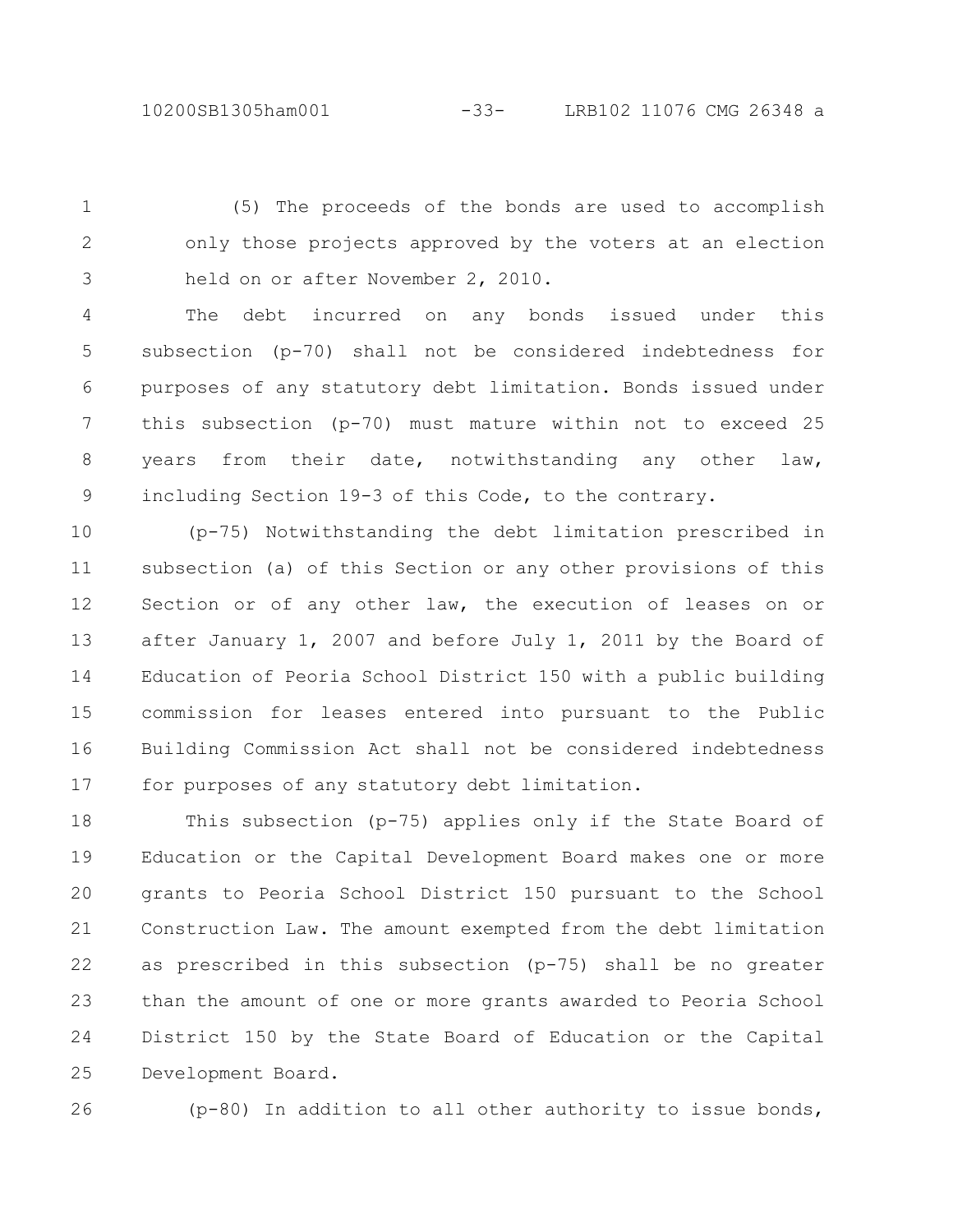10200SB1305ham001 -34- LRB102 11076 CMG 26348 a

Ridgeland School District 122 may issue bonds with an aggregate principal amount not to exceed \$50,000,000 for the purpose of refunding or continuing to refund bonds originally issued pursuant to voter approval at the general election held on November 7, 2000, and the debt incurred on any bonds issued under this subsection (p-80) shall not be considered indebtedness for purposes of any statutory debt limitation. Bonds issued under this subsection (p-80) may be issued in one or more issuances and must mature within not to exceed 25 years from their date, notwithstanding any other law, including Section 19-3 of this Code, to the contrary. 1 2 3 4 5 6 7 8 9 10 11

(p-85) In addition to all other authority to issue bonds, Hall High School District 502 may issue bonds with an aggregate principal amount not to exceed \$32,000,000, but only if all the following conditions are met: 12 13 14 15

(1) The voters of the district approve a proposition for the bond issuance at an election held on or after April 9, 2013. 16 17 18

(2) Prior to the issuance of the bonds, the school board determines, by resolution, that (i) the building and equipping of a new school building is required as a result of the age and condition of an existing school building, (ii) the existing school building should be demolished in its entirety or the existing school building should be demolished except for the 1914 west wing of the building, and (iii) the issuance of bonds is authorized by a statute 19 20 21 22 23 24 25 26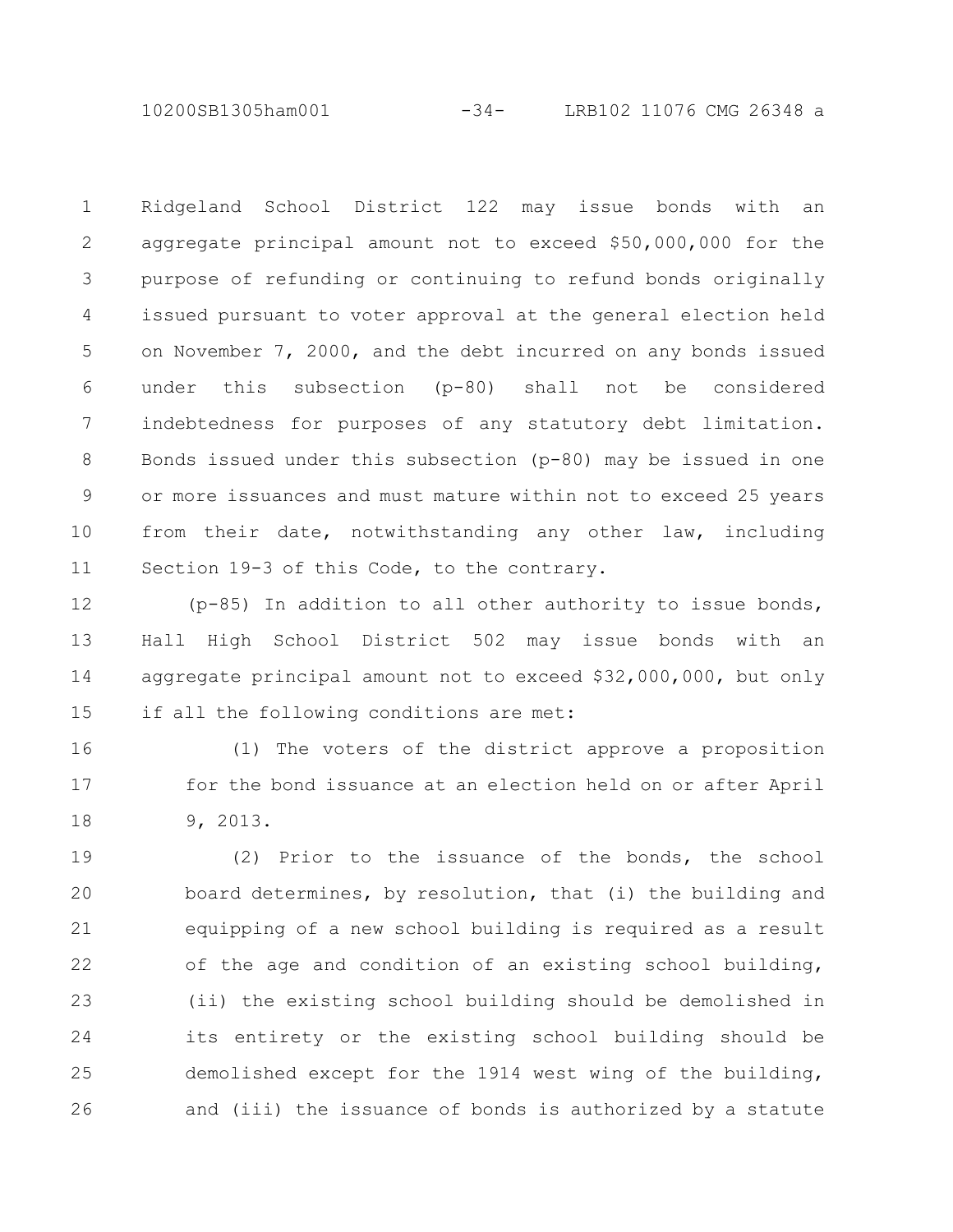that exempts the debt incurred on the bonds from the district's statutory debt limitation. 1 2

(3) The bonds are issued, in one or more issuances, not later than 5 years after the date of the referendum approving the issuance of the bonds, but the aggregate principal amount issued in all such bond issuances combined must not exceed \$32,000,000. 3 4 5 6 7

(4) The bonds are issued in accordance with this Article. 8 9

(5) The proceeds of the bonds are used to accomplish only those projects approved by the voters at an election held on or after April 9, 2013. 10 11 12

The debt incurred on any bonds issued under this subsection (p-85) shall not be considered indebtedness for purposes of any statutory debt limitation. Bonds issued under this subsection (p-85) must mature within not to exceed 30 years from their date, notwithstanding any other law, including Section 19-3 of this Code, to the contrary. 13 14 15 16 17 18

(p-90) In addition to all other authority to issue bonds, Lebanon Community Unit School District 9 may issue bonds with an aggregate principal amount not to exceed \$7,500,000, but only if all of the following conditions are met: 19 20 21 22

(1) The voters of the district approved a proposition for the bond issuance at the general primary election on February 2, 2010. 23 24 25

(2) At or prior to the time of the sale of the bonds,

26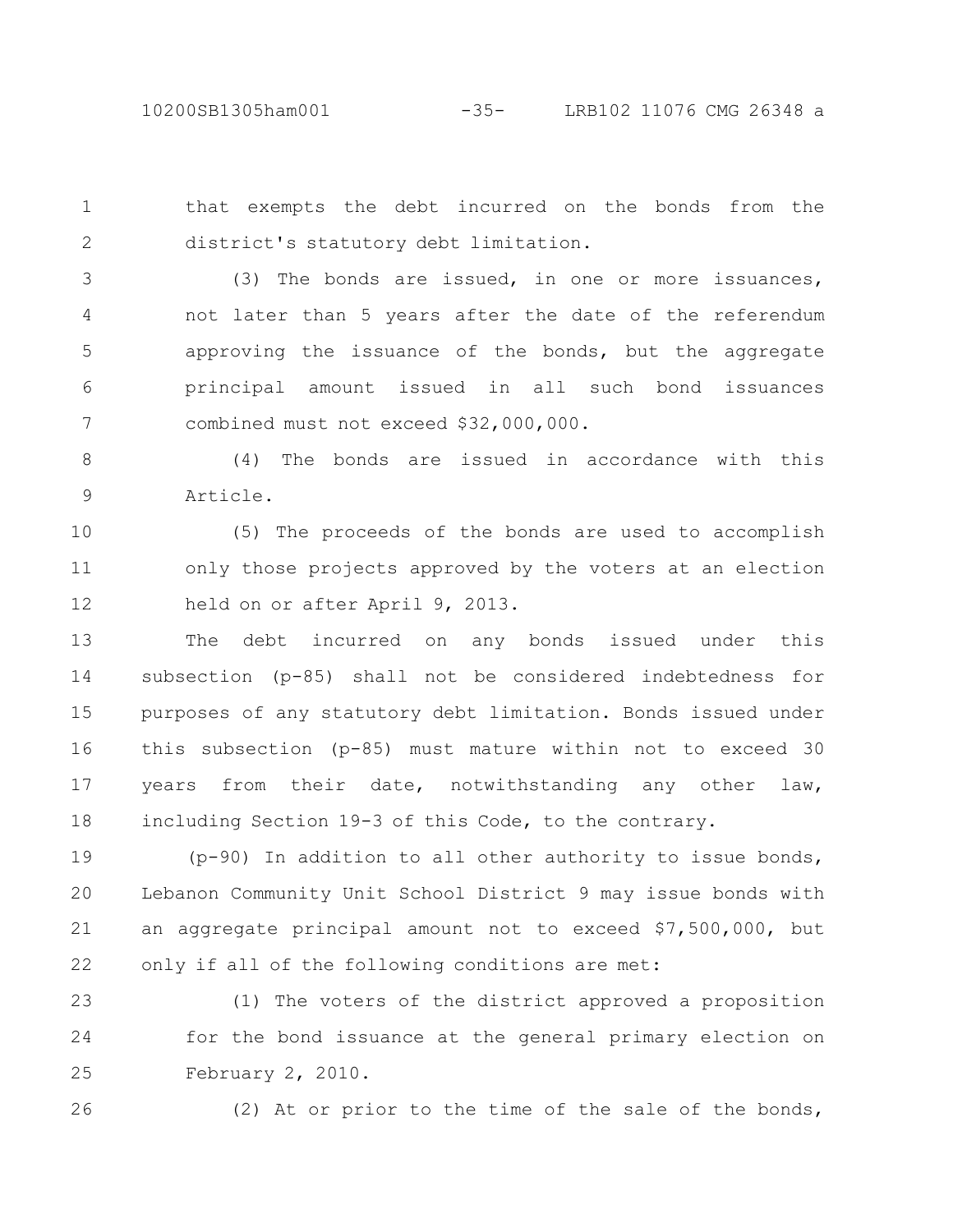10200SB1305ham001 -36- LRB102 11076 CMG 26348 a

the school board determines, by resolution, that (i) the building and equipping of a new elementary school building is required as a result of a projected increase in the enrollment of students in the district and the age and condition of the existing Lebanon Elementary School building, (ii) a portion of the existing Lebanon Elementary School building will be demolished and the remaining portion will be altered, repaired, and equipped, and (iii) the sale of bonds is authorized by a statute that exempts the debt incurred on the bonds from the district's statutory debt limitation. 1 2 3 4 5 6 7 8 9 10 11

(3) The bonds are issued, in one or more bond issuances, on or before April 1, 2014, but the aggregate principal amount issued in all such bond issuances combined must not exceed \$7,500,000. 12 13 14 15

(4) The bonds are issued in accordance with this Article. 16 17

(5) The proceeds of the bonds are used to accomplish only those projects approved by the voters at the general primary election held on February 2, 2010. 18 19 20

The debt incurred on any bonds issued under this subsection (p-90) shall not be considered indebtedness for purposes of any statutory debt limitation. 21 22 23

(p-95) In addition to all other authority to issue bonds, Monticello Community Unit School District 25 may issue bonds with an aggregate principal amount not to exceed \$35,000,000, 24 25 26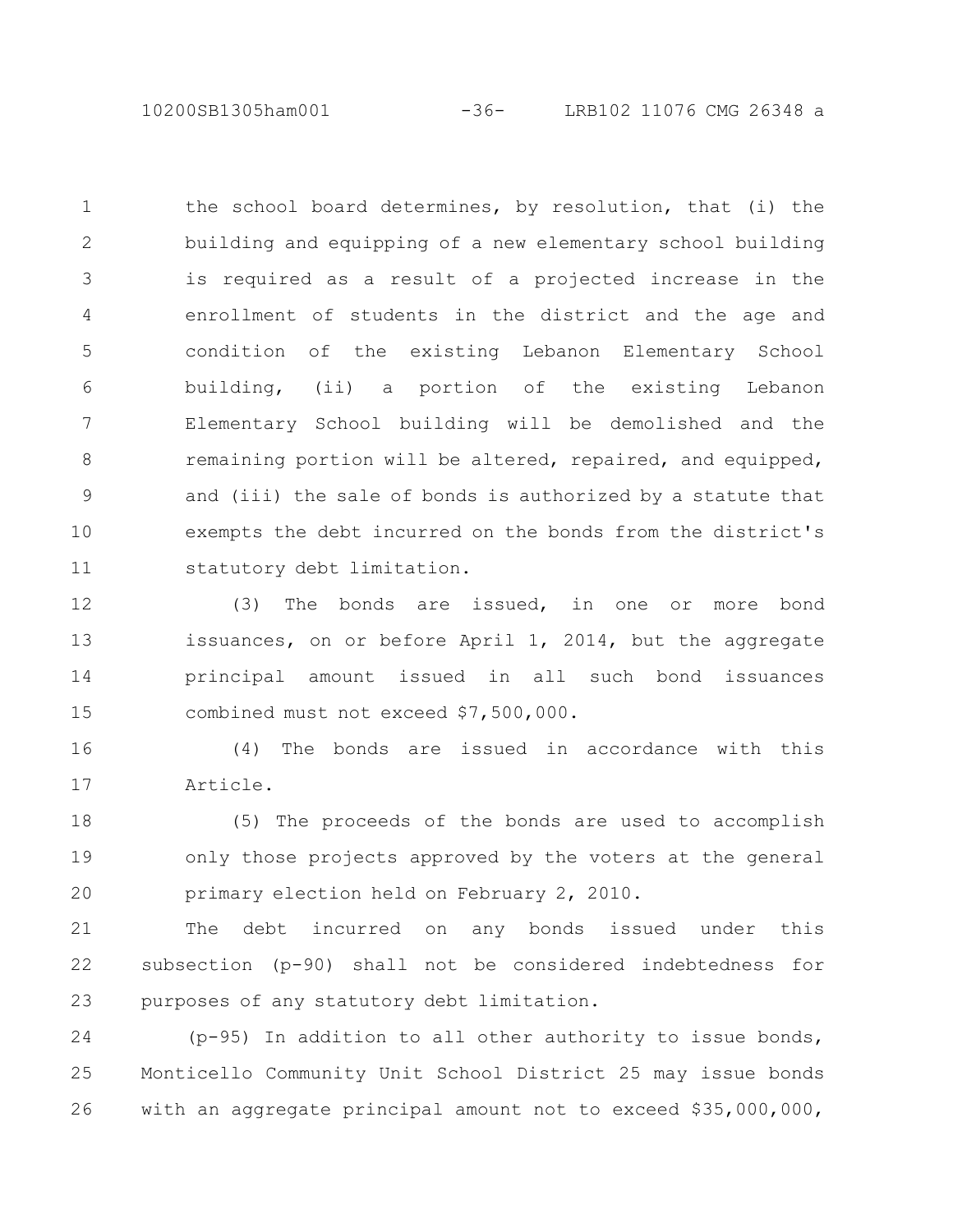1

but only if all of the following conditions are met:

(1) The voters of the district approve a proposition for the bond issuance at an election held on or after November 4, 2014. 2 3 4

(2) Prior to the issuance of the bonds, the school board determines, by resolution, that (i) the building and equipping of a new school building is required as a result of the age and condition of an existing school building and (ii) the issuance of bonds is authorized by a statute that exempts the debt incurred on the bonds from the district's statutory debt limitation. 5 6 7 8 9 10 11

(3) The bonds are issued, in one or more issuances, on or before July 1, 2020, but the aggregate principal amount issued in all such bond issuances combined must not exceed \$35,000,000. 12 13 14 15

(4) The bonds are issued in accordance with this Article. 16 17

(5) The proceeds of the bonds are used to accomplish only those projects approved by the voters at an election held on or after November 4, 2014. 18 19 20

The debt incurred on any bonds issued under this subsection (p-95) shall not be considered indebtedness for purposes of any statutory debt limitation. Bonds issued under this subsection (p-95) must mature within not to exceed 25 years from their date, notwithstanding any other law, including Section 19-3 of this Code, to the contrary. 21 22 23 24 25 26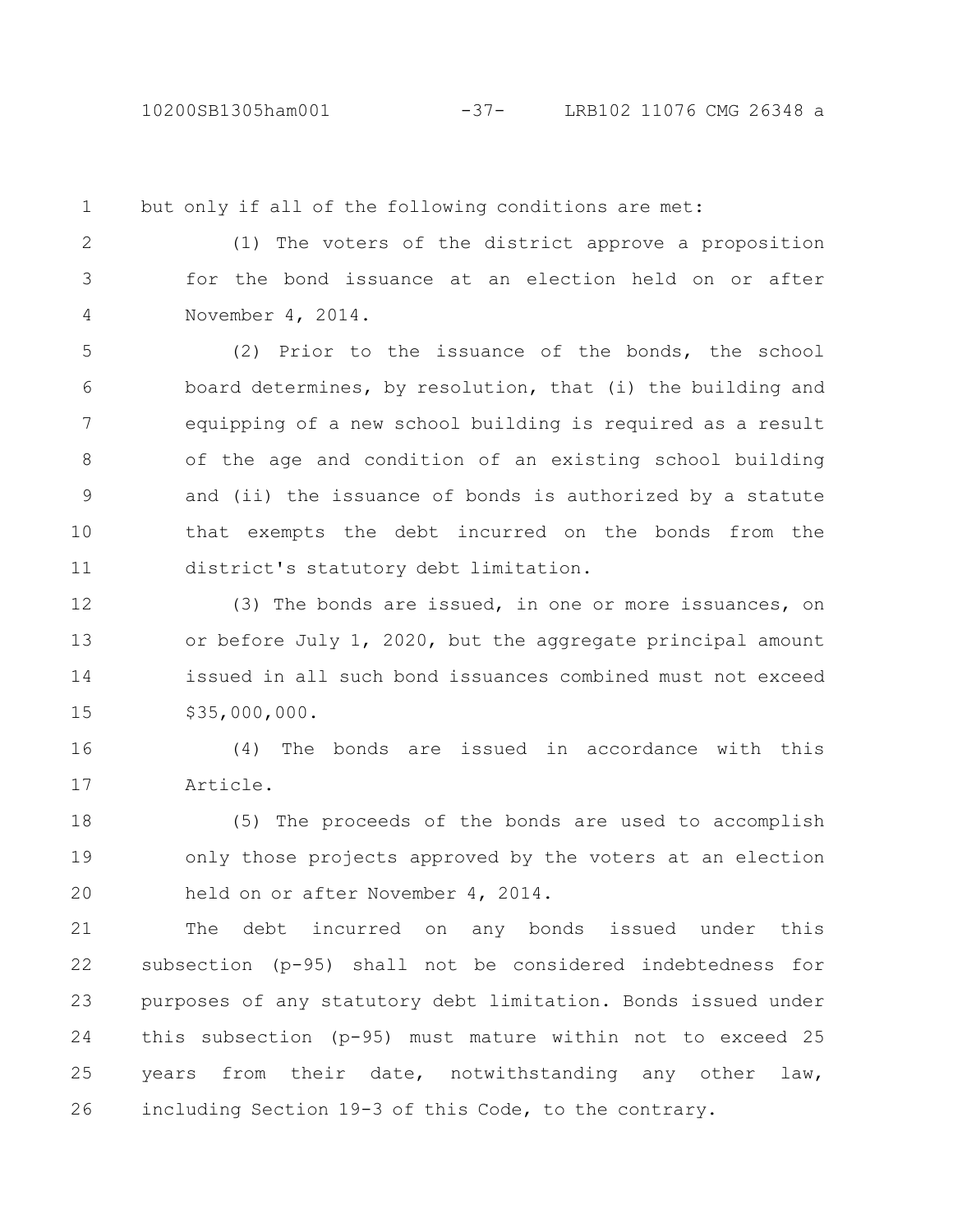10200SB1305ham001 -38- LRB102 11076 CMG 26348 a

(p-100) In addition to all other authority to issue bonds, the community unit school district created in the territory comprising Milford Community Consolidated School District 280 and Milford Township High School District 233, as approved at the general primary election held on March 18, 2014, may issue bonds with an aggregate principal amount not to exceed \$17,500,000, but only if all the following conditions are met: 1 2 3 4 5 6 7

(1) The voters of the district approve a proposition for the bond issuance at an election held on or after November 4, 2014. 8 9 10

(2) Prior to the issuance of the bonds, the school board determines, by resolution, that (i) the building and equipping of a new school building is required as a result of the age and condition of an existing school building and (ii) the issuance of bonds is authorized by a statute that exempts the debt incurred on the bonds from the district's statutory debt limitation. 11 12 13 14 15 16 17

(3) The bonds are issued, in one or more issuances, on or before July 1, 2020, but the aggregate principal amount issued in all such bond issuances combined must not exceed \$17,500,000. 18 19 20 21

(4) The bonds are issued in accordance with this Article. 22 23

(5) The proceeds of the bonds are used to accomplish only those projects approved by the voters at an election held on or after November 4, 2014. 24 25 26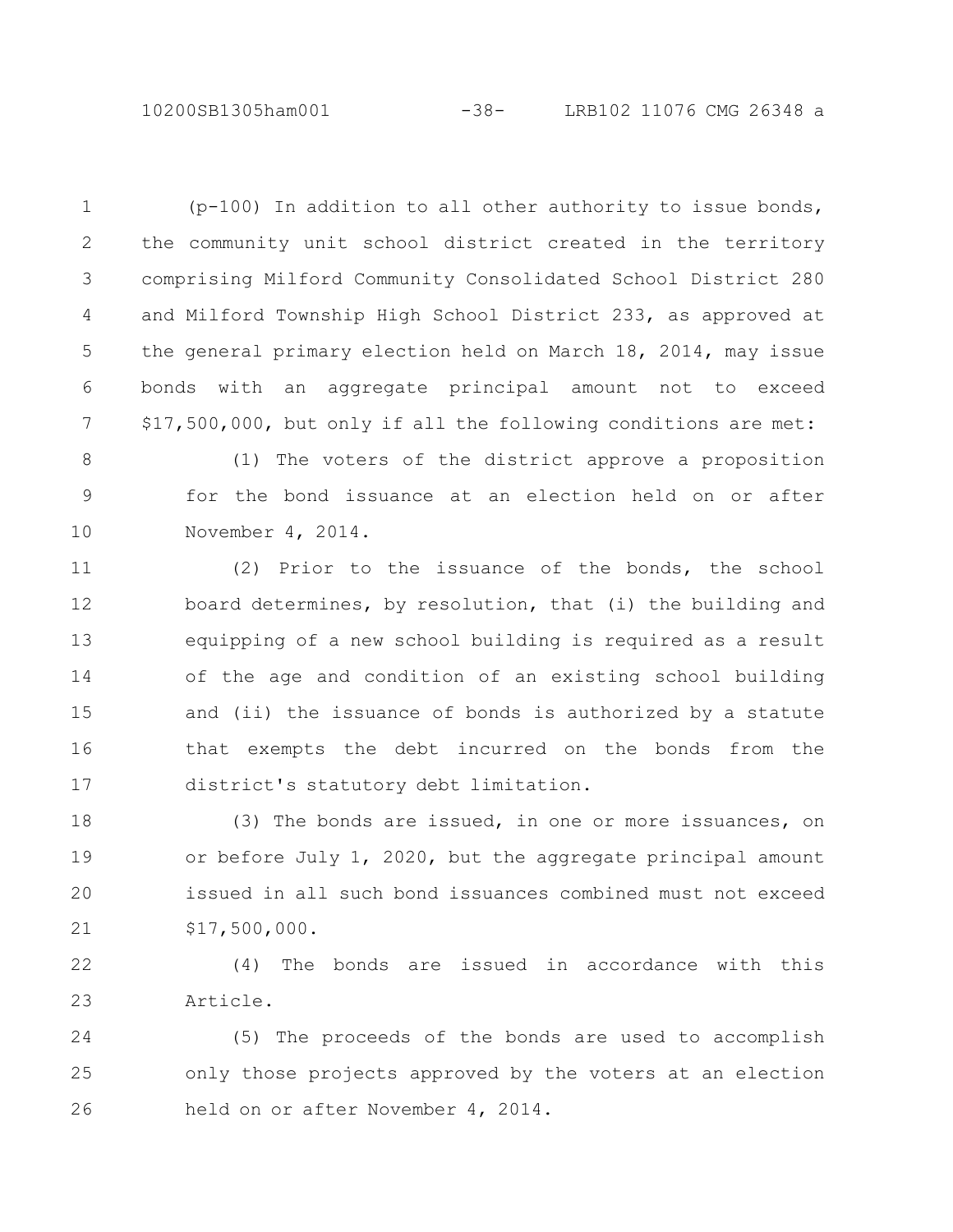10200SB1305ham001 -39- LRB102 11076 CMG 26348 a

The debt incurred on any bonds issued under this subsection (p-100) shall not be considered indebtedness for purposes of any statutory debt limitation. Bonds issued under this subsection (p-100) must mature within not to exceed 25 years from their date, notwithstanding any other law, including Section 19-3 of this Code, to the contrary. 1 2 3 4 5 6

(p-105) In addition to all other authority to issue bonds, North Shore School District 112 may issue bonds with an aggregate principal amount not to exceed \$150,000,000, but only if all of the following conditions are met: 7 8 9 10

(1) The voters of the district approve a proposition for the bond issuance at an election held on or after March 15, 2016. 11 12 13

(2) Prior to the issuance of the bonds, the school board determines, by resolution, that (i) the building and equipping of new buildings and improving the sites thereof and the building and equipping of additions to, altering, repairing, equipping, and renovating existing buildings and improving the sites thereof are required as a result of the age and condition of the district's existing buildings and (ii) the issuance of bonds is authorized by a statute that exempts the debt incurred on the bonds from the district's statutory debt limitation. 14 15 16 17 18 19 20 21 22 23

(3) The bonds are issued, in one or more issuances, not later than 5 years after the date of the referendum approving the issuance of the bonds, but the aggregate 24 25 26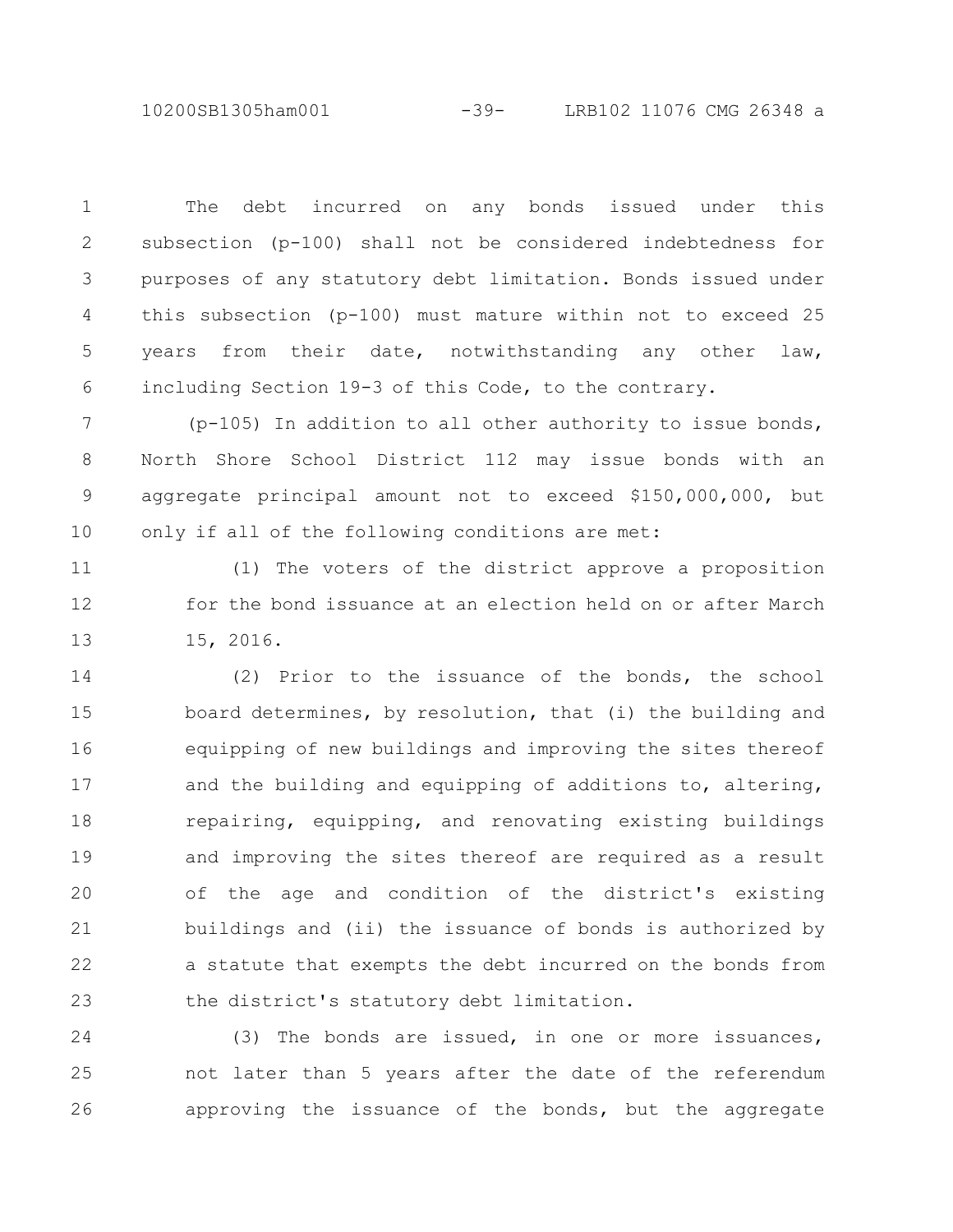10200SB1305ham001 -40- LRB102 11076 CMG 26348 a

principal amount issued in all such bond issuances combined must not exceed \$150,000,000. 1 2

(4) The bonds are issued in accordance with this Article. 3 4

(5) The proceeds of the bonds are used to accomplish only those projects approved by the voters at an election held on or after March 15, 2016. 5 6 7

The debt incurred on any bonds issued under this subsection (p-105) and on any bonds issued to refund or continue to refund such bonds shall not be considered indebtedness for purposes of any statutory debt limitation. Bonds issued under this subsection (p-105) and any bonds issued to refund or continue to refund such bonds must mature within not to exceed 30 years from their date, notwithstanding any other law, including Section 19-3 of this Code, to the contrary. 8 9 10 11 12 13 14 15 16

(p-110) In addition to all other authority to issue bonds, Sandoval Community Unit School District 501 may issue bonds with an aggregate principal amount not to exceed \$2,000,000, but only if all of the following conditions are met: 17 18 19 20

(1) The voters of the district approved a proposition for the bond issuance at an election held on March 20, 2012. 21 22 23

(2) Prior to the issuance of the bonds, the school board determines, by resolution, that (i) the building and equipping of a new school building is required because of 24 25 26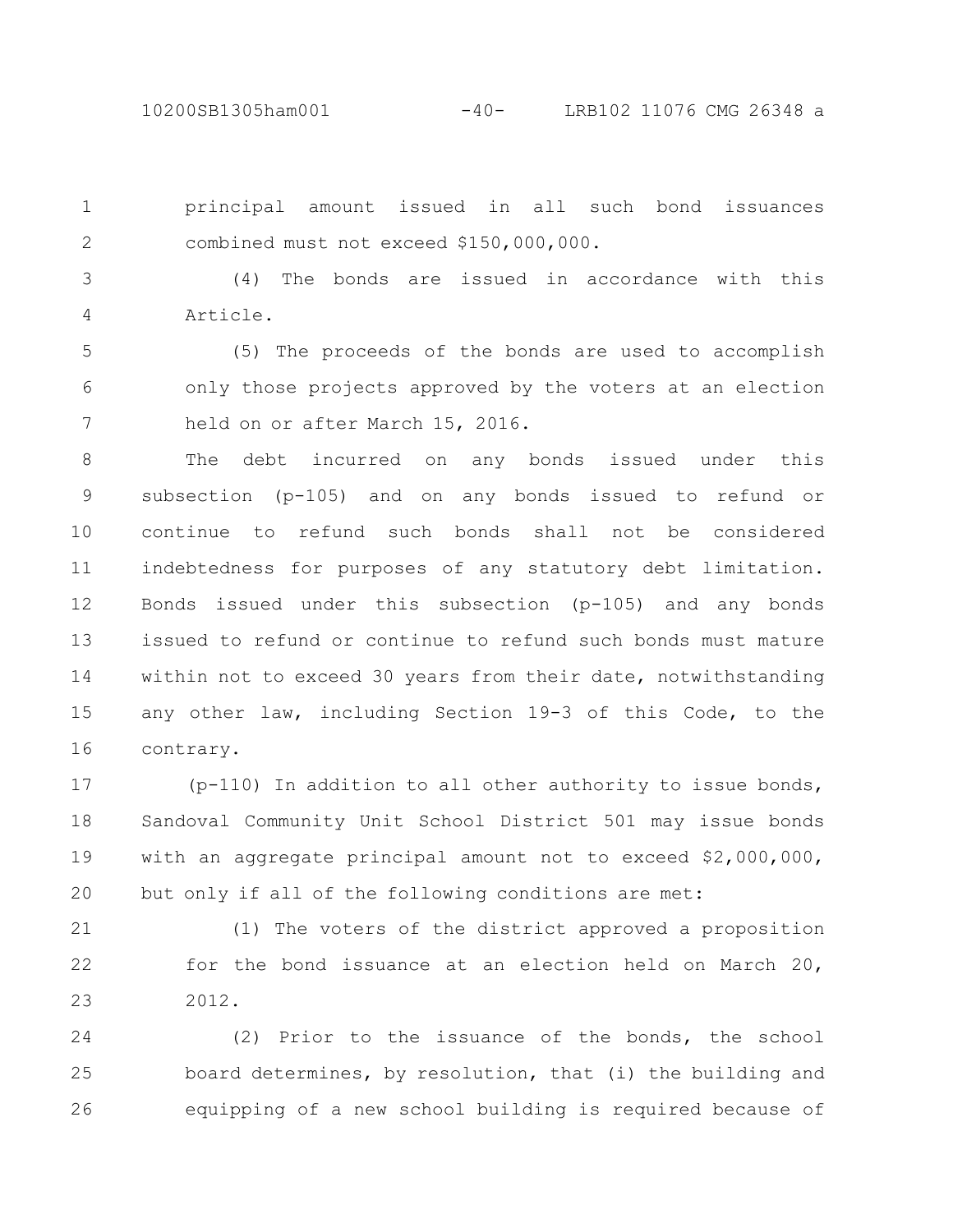10200SB1305ham001 -41- LRB102 11076 CMG 26348 a

the age and current condition of the Sandoval Elementary School building and (ii) the issuance of bonds is authorized by a statute that exempts the debt incurred on the bonds from the district's statutory debt limitation. 1 2 3 4

(3) The bonds are issued, in one or more bond issuances, on or before March 19, 2022, but the aggregate principal amount issued in all such bond issuances combined must not exceed \$2,000,000. 5 6 7 8

(4) The bonds are issued in accordance with this Article. 9 10

(5) The proceeds of the bonds are used to accomplish only those projects approved by the voters at the election held on March 20, 2012. 11 12 13

The debt incurred on any bonds issued under this subsection (p-110) and on any bonds issued to refund or continue to refund the bonds shall not be considered indebtedness for purposes of any statutory debt limitation. 14 15 16 17

(p-115) In addition to all other authority to issue bonds, Bureau Valley Community Unit School District 340 may issue bonds with an aggregate principal amount not to exceed \$25,000,000, but only if all of the following conditions are met: 18 19 20 21 22

(1) The voters of the district approve a proposition for the bond issuance at an election held on or after March 15, 2016. 23 24 25

26

(2) Prior to the issuances of the bonds, the school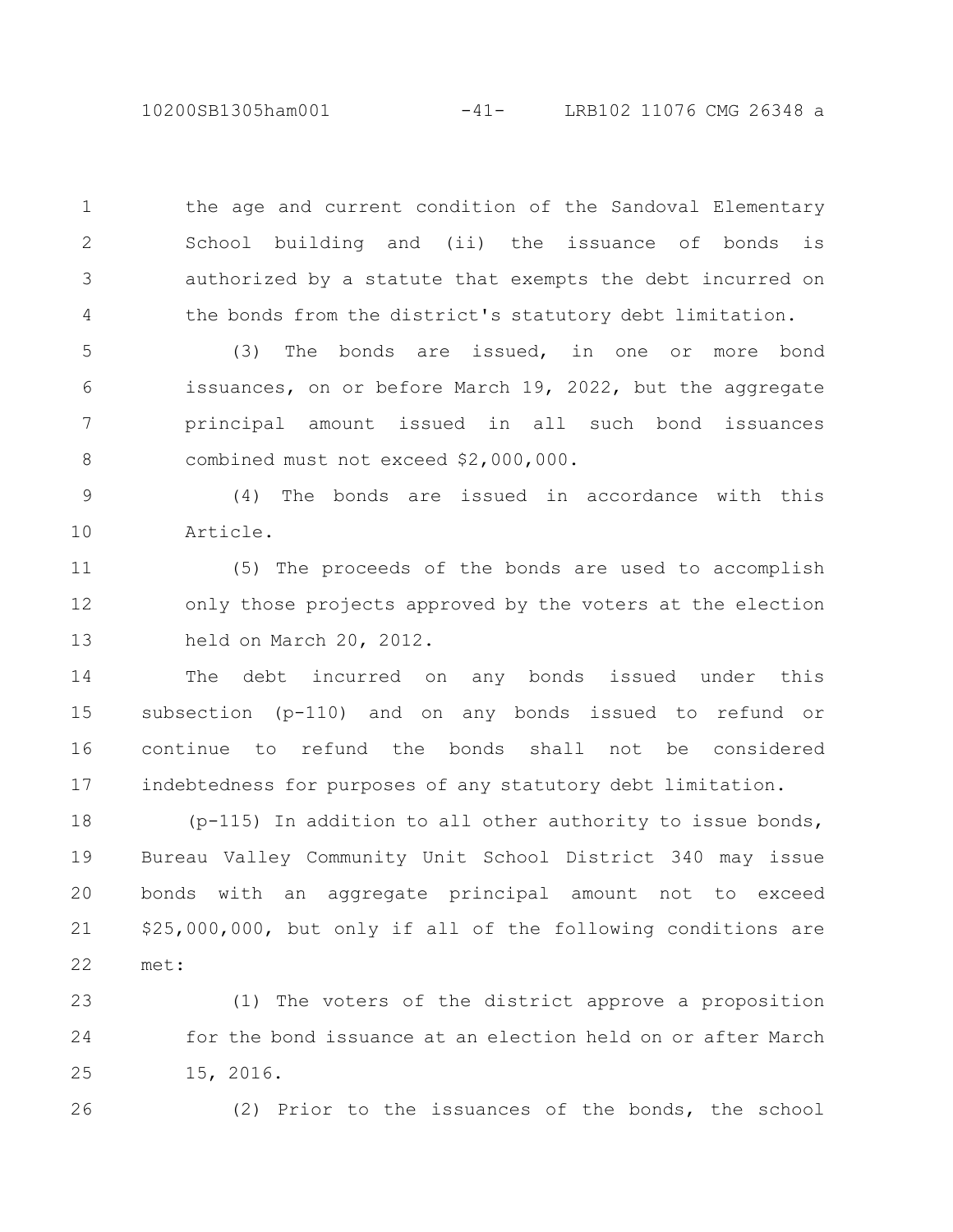10200SB1305ham001 -42- LRB102 11076 CMG 26348 a

board determines, by resolution, that (i) the renovating and equipping of some existing school buildings, the building and equipping of new school buildings, and the demolishing of some existing school buildings are required as a result of the age and condition of existing school buildings and (ii) the issuance of bonds is authorized by a statute that exempts the debt incurred on the bonds from the district's statutory debt limitation. 1 2 3 4 5 6 7 8

(3) The bonds are issued, in one or more issuances, on or before July 1, 2021, but the aggregate principal amount issued in all such bond issuances combined must not exceed \$25,000,000. 9 10 11 12

(4) The bonds are issued in accordance with this Article. 13 14

(5) The proceeds of the bonds are used to accomplish only those projects approved by the voters at an election held on or after March 15, 2016. 15 16 17

The debt incurred on any bonds issued under this subsection (p-115) shall not be considered indebtedness for purposes of any statutory debt limitation. Bonds issued under this subsection (p-115) must mature within not to exceed 30 years from their date, notwithstanding any other law, including Section 19-3 of this Code, to the contrary. 18 19 20 21 22 23

(p-120) In addition to all other authority to issue bonds, Paxton-Buckley-Loda Community Unit School District 10 may issue bonds with an aggregate principal amount not to exceed 24 25 26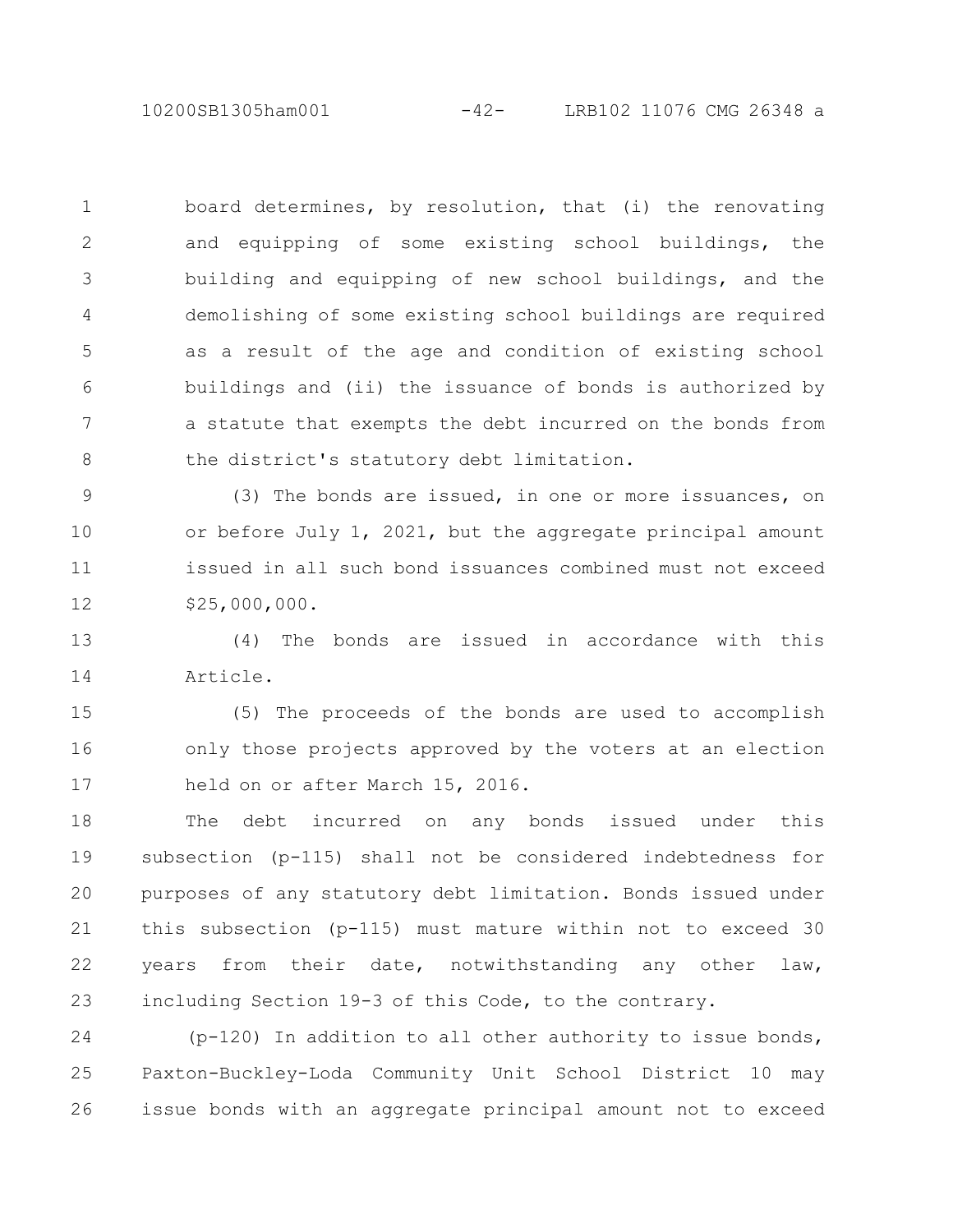## 10200SB1305ham001 -43- LRB102 11076 CMG 26348 a

1

\$28,500,000, but only if all the following conditions are met:

2

3

4

(1) The voters of the district approve a proposition for the bond issuance at an election held on or after November 8, 2016.

(2) Prior to the issuance of the bonds, the school board determines, by resolution, that (i) the projects as described in said proposition, relating to the building and equipping of one or more school buildings or additions to existing school buildings, are required as a result of the age and condition of the District's existing buildings and (ii) the issuance of bonds is authorized by a statute that exempts the debt incurred on the bonds from the district's statutory debt limitation. 5 6 7 8 9 10 11 12 13

(3) The bonds are issued, in one or more issuances, not later than 5 years after the date of the referendum approving the issuance of the bonds, but the aggregate principal amount issued in all such bond issuances combined must not exceed \$28,500,000. 14 15 16 17 18

(4) The bonds are issued in accordance with this Article. 19 20

(5) The proceeds of the bonds are used to accomplish only those projects approved by the voters at an election held on or after November 8, 2016. 21 22 23

The debt incurred on any bonds issued under this subsection (p-120) and on any bonds issued to refund or continue to refund such bonds shall not be considered 24 25 26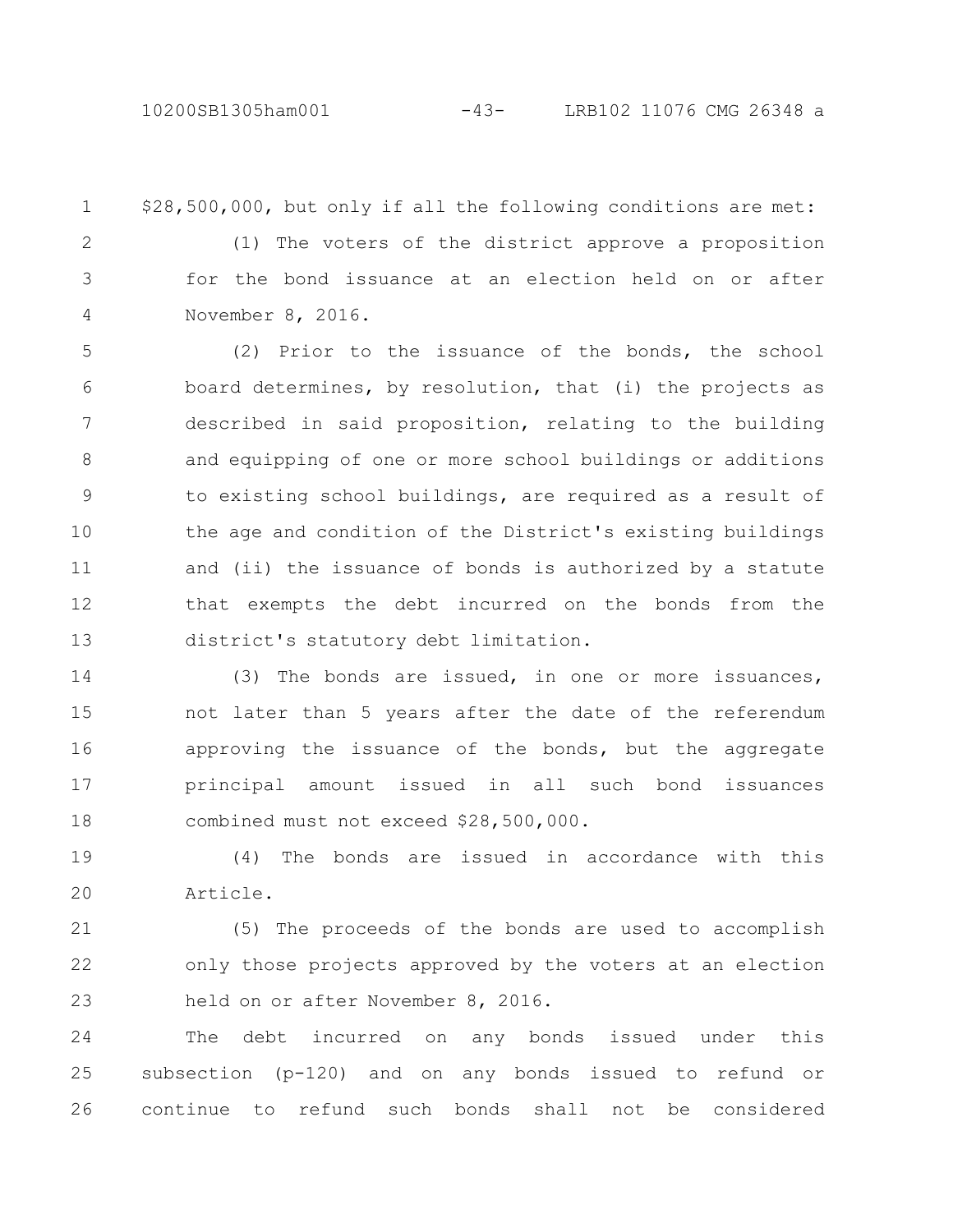10200SB1305ham001 -44- LRB102 11076 CMG 26348 a

indebtedness for purposes of any statutory debt limitation. Bonds issued under this subsection (p-120) and any bonds issued to refund or continue to refund such bonds must mature within not to exceed 25 years from their date, notwithstanding any other law, including Section 19-3 of this Code, to the contrary. 1 2 3 4 5 6

(p-125) In addition to all other authority to issue bonds, Hillsboro Community Unit School District 3 may issue bonds with an aggregate principal amount not to exceed \$34,500,000, but only if all the following conditions are met: 7 8 9 10

(1) The voters of the district approve a proposition for the bond issuance at an election held on or after March 15, 2016. 11 12 13

(2) Prior to the issuance of the bonds, the school board determines, by resolution, that (i) altering, repairing, and equipping the high school agricultural/vocational building, demolishing the high school main, cafeteria, and gym buildings, building and equipping a school building, and improving sites are required as a result of the age and condition of the district's existing buildings and (ii) the issuance of bonds is authorized by a statute that exempts the debt incurred on the bonds from the district's statutory debt limitation. 14 15 16 17 18 19 20 21 22 23 24

(3) The bonds are issued, in one or more issuances, not later than 5 years after the date of the referendum 25 26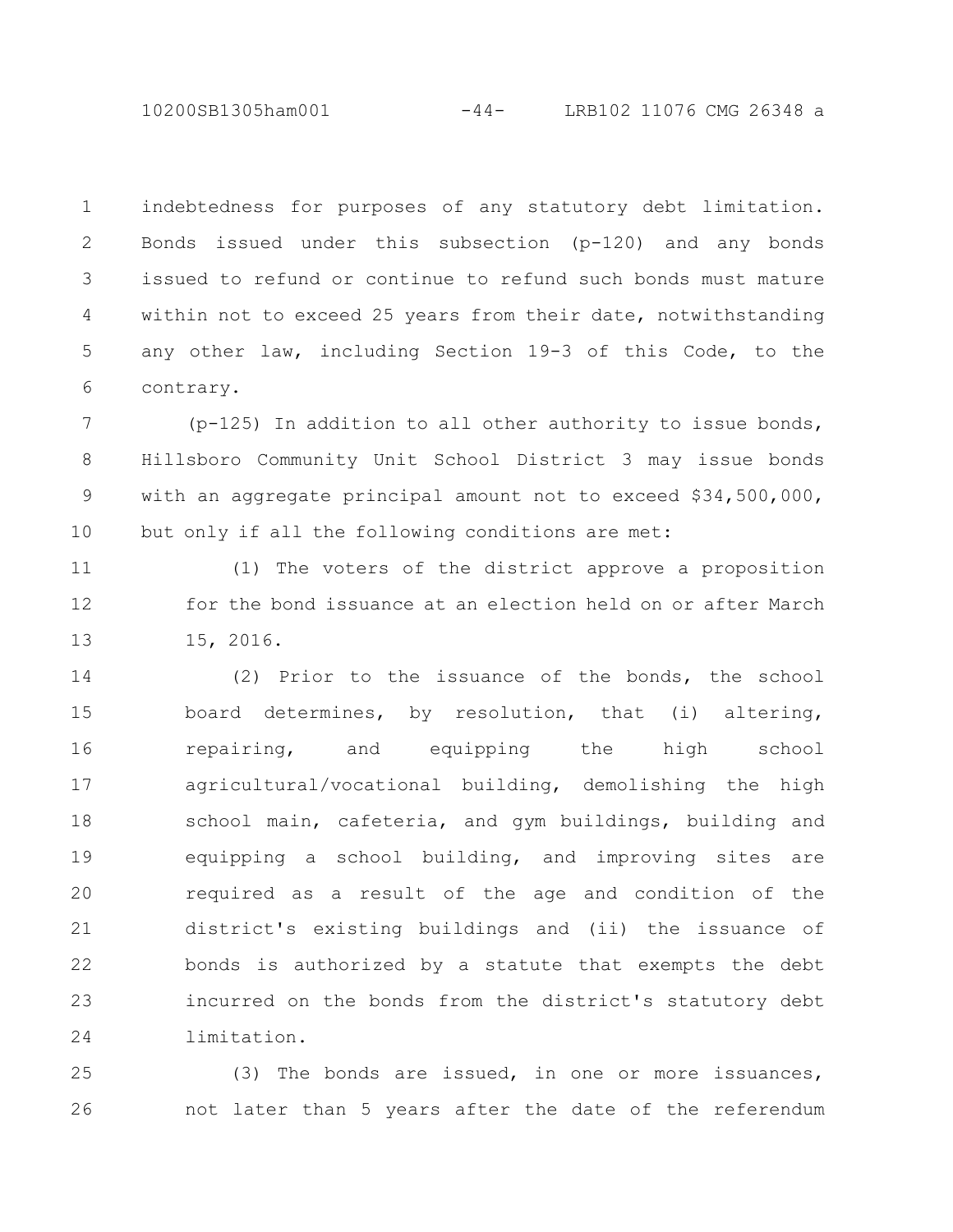10200SB1305ham001 -45- LRB102 11076 CMG 26348 a

approving the issuance of the bonds, but the aggregate principal amount issued in all such bond issuances combined must not exceed \$34,500,000. 1 2 3

(4) The bonds are issued in accordance with this Article. 4 5

(5) The proceeds of the bonds are used to accomplish only those projects approved by the voters at an election held on or after March 15, 2016. 6 7 8

The debt incurred on any bonds issued under this subsection (p-125) and on any bonds issued to refund or continue to refund such bonds shall not be considered indebtedness for purposes of any statutory debt limitation. Bonds issued under this subsection (p-125) and any bonds issued to refund or continue to refund such bonds must mature within not to exceed 25 years from their date, notwithstanding any other law, including Section 19-3 of this Code, to the contrary. 9 10 11 12 13 14 15 16 17

(p-130) In addition to all other authority to issue bonds, Waltham Community Consolidated School District 185 may incur indebtedness in an aggregate principal amount not to exceed \$9,500,000 to build and equip a new school building and improve the site thereof, but only if all the following conditions are met: 18 19 20 21 22 23

(1) A majority of the voters of the district voting on an advisory question voted in favor of the question regarding the use of funding sources to build a new school 24 25 26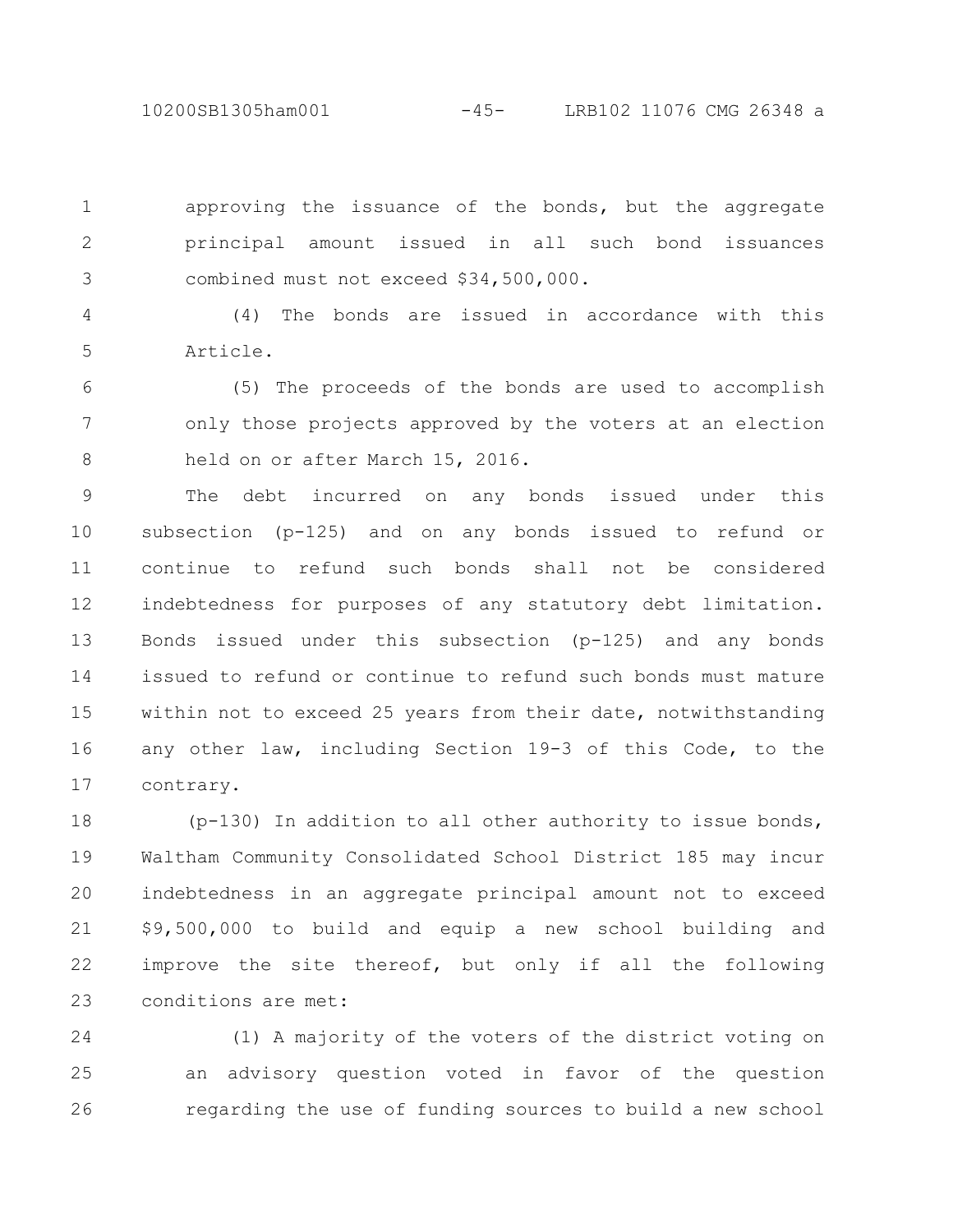building without increasing property tax rates at the general election held on November 8, 2016. 1 2

(2) Prior to incurring the debt, the school board enters into intergovernmental agreements with the City of LaSalle to pledge moneys in a special tax allocation fund associated with tax increment financing districts LaSalle I and LaSalle III and with the Village of Utica to pledge moneys in a special tax allocation fund associated with tax increment financing district Utica I for the purposes of repaying the debt issued pursuant to this subsection (p-130). Notwithstanding any other provision of law to the contrary, the intergovernmental agreement may extend these tax increment financing districts as necessary to ensure repayment of the debt. 3 4 5 6 7 8 9 10 11 12 13 14

(3) Prior to incurring the debt, the school board determines, by resolution, that (i) the building and equipping of a new school building is required as a result of the age and condition of the district's existing buildings and (ii) the debt is authorized by a statute that exempts the debt from the district's statutory debt limitation. 15 16 17 18 19 20 21

(4) The debt is incurred, in one or more issuances, not later than January 1, 2021, and the aggregate principal amount of debt issued in all such issuances combined must not exceed \$9,500,000. 22 23 24 25

The debt incurred under this subsection (p-130) and on any 26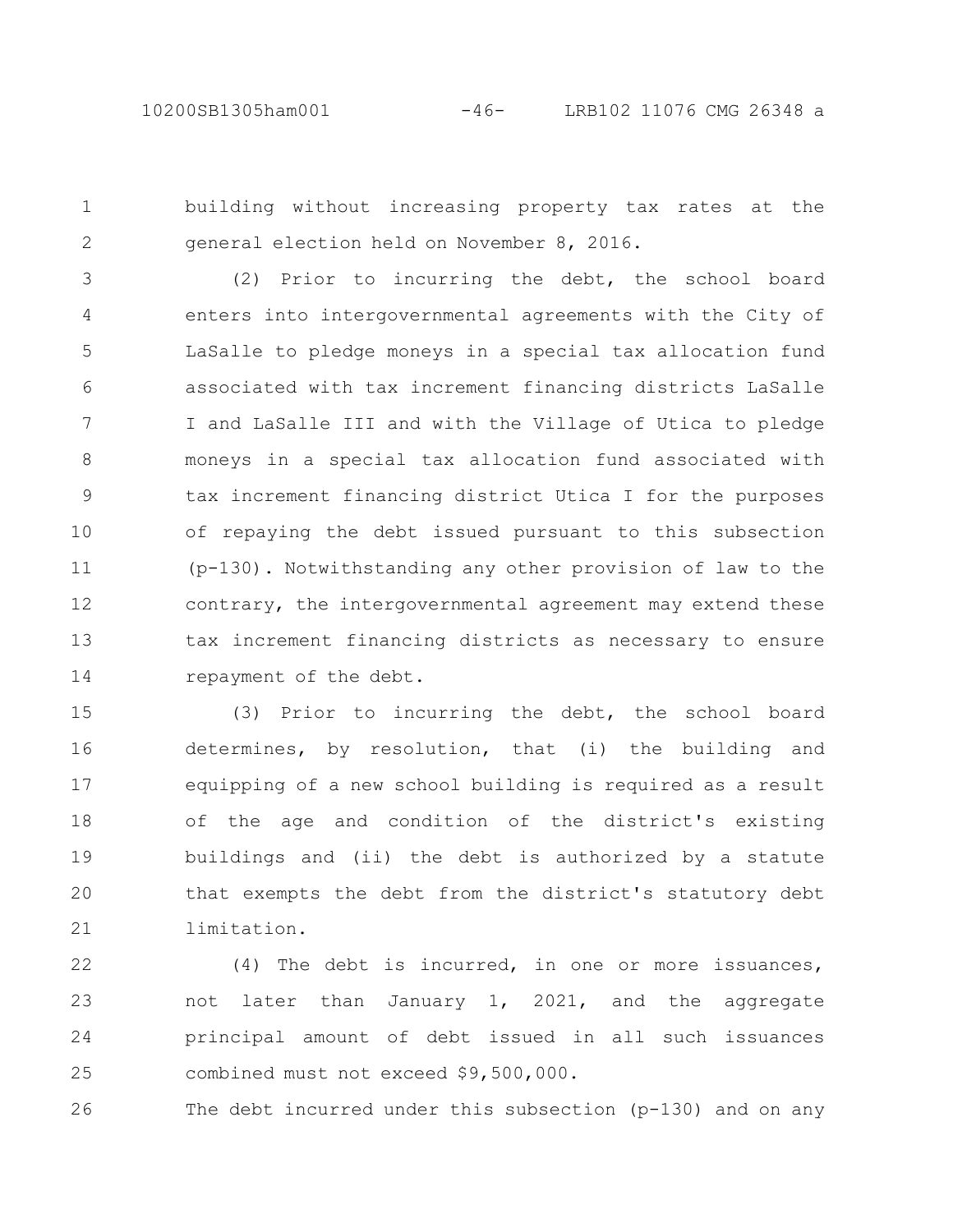10200SB1305ham001 -47- LRB102 11076 CMG 26348 a

bonds issued to pay, refund, or continue to refund such debt shall not be considered indebtedness for purposes of any statutory debt limitation. Debt issued under this subsection (p-130) and any bonds issued to pay, refund, or continue to refund such debt must mature within not to exceed 25 years from their date, notwithstanding any other law, including Section 19-11 of this Code and subsection (b) of Section 17 of the Local Government Debt Reform Act, to the contrary. 1 2 3 4 5 6 7 8

(p-133) Notwithstanding the provisions of subsection (a) of this Section or of any other law, bonds heretofore or hereafter issued by East Prairie School District 73 with an aggregate principal amount not to exceed \$47,353,147 and approved by the voters of the district at the general election held on November 8, 2016, and any bonds issued to refund or continue to refund the bonds, shall not be considered indebtedness for the purposes of any statutory debt limitation and may mature within not to exceed 25 years from their date, notwithstanding any other law, including Section 19-3 of this Code, to the contrary. 9 10 11 12 13 14 15 16 17 18 19

(p-135) In addition to all other authority to issue bonds, Brookfield LaGrange Park School District Number 95 may issue bonds with an aggregate principal amount not to exceed \$20,000,000, but only if all the following conditions are met: 20 21 22 23

(1) The voters of the district approve a proposition for the bond issuance at an election held on or after April 4, 2017. 24 25 26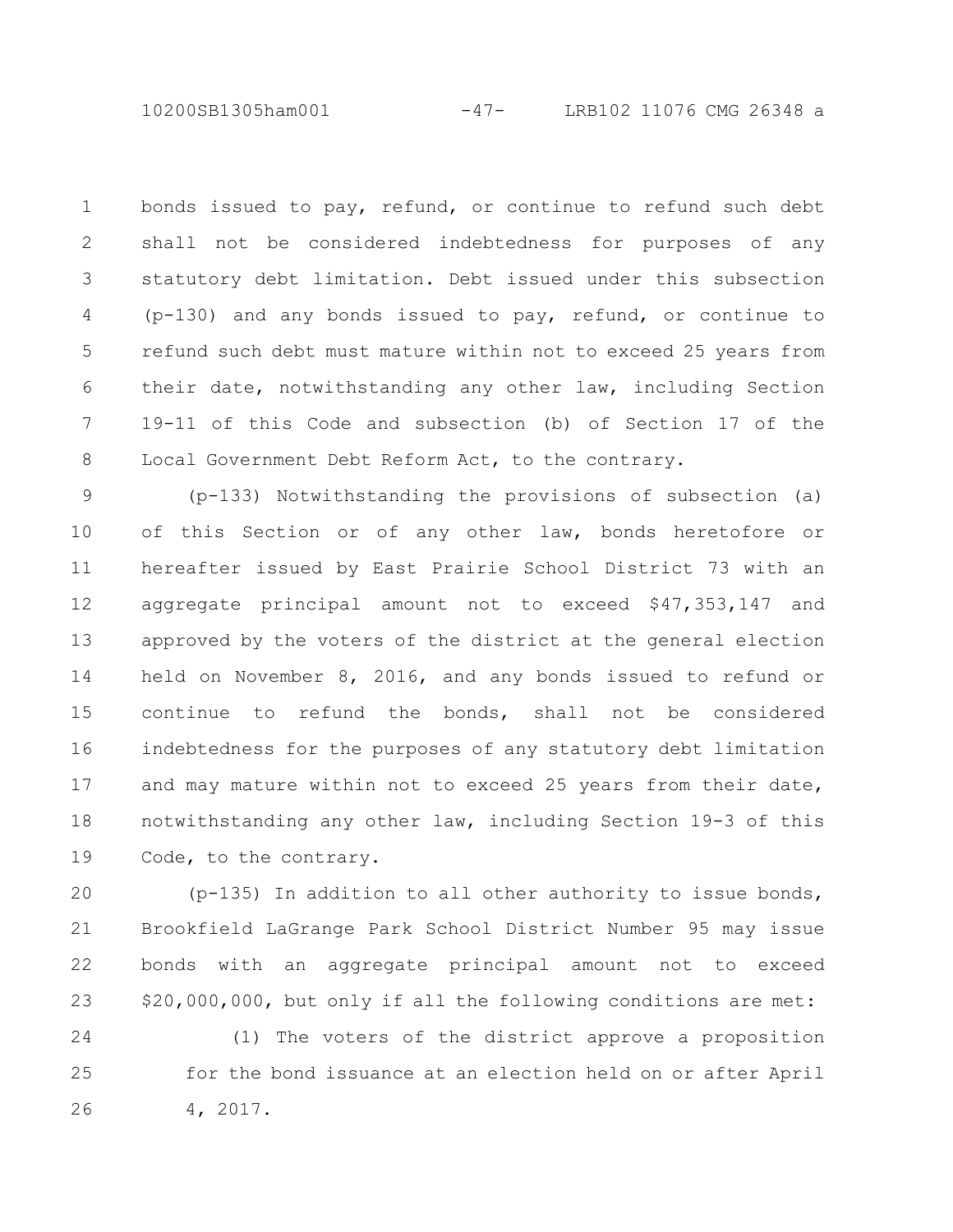10200SB1305ham001 -48- LRB102 11076 CMG 26348 a

(2) Prior to the issuance of the bonds, the school board determines, by resolution, that (i) the additions and renovations to the Brook Park Elementary and S. E. Gross Middle School buildings are required to accommodate enrollment growth, replace outdated facilities, and create spaces consistent with 21st century learning and (ii) the issuance of the bonds is authorized by a statute that exempts the debt incurred on the bonds from the district's statutory debt limitation. 1 2 3 4 5 6 7 8 9

(3) The bonds are issued, in one or more issuances, not later than 5 years after the date of the referendum approving the issuance of the bonds, but the aggregate principal amount issued in all such bond issuances combined must not exceed \$20,000,000. 10 11 12 13 14

(4) The bonds are issued in accordance with this Article. 15 16

(5) The proceeds of the bonds are used to accomplish only those projects approved by the voters at an election held on or after April 4, 2017. 17 18 19

The debt incurred on any bonds issued under this subsection (p-135) and on any bonds issued to refund or continue to refund such bonds shall not be considered indebtedness for purposes of any statutory debt limitation. 20 21 22 23

(p-140) The debt incurred on any bonds issued by Wolf Branch School District 113 under Section 17-2.11 of this Code for the purpose of repairing or replacing all or a portion of a 24 25 26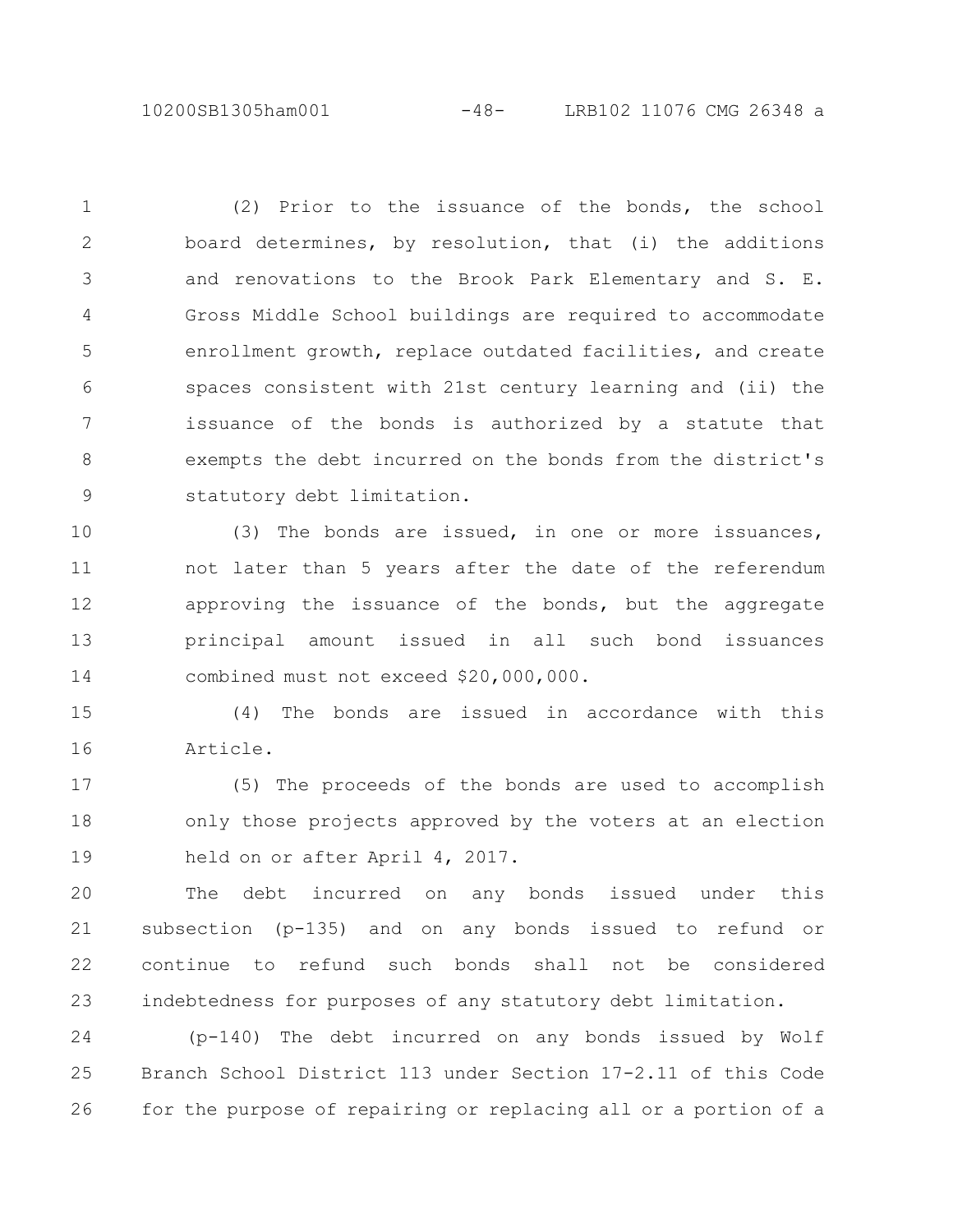10200SB1305ham001 -49- LRB102 11076 CMG 26348 a

school building that has been damaged by mine subsidence in an aggregate principal amount not to exceed \$17,500,000 and on any bonds issued to refund or continue to refund those bonds shall not be considered indebtedness for purposes of any statutory debt limitation and must mature no later than 25 years from the date of issuance, notwithstanding any other provision of law to the contrary, including Section 19-3 of this Code. The maximum allowable amount of debt exempt from statutory debt limitations under this subsection (p-140) shall be reduced by an amount equal to any grants awarded by the State Board of Education or Capital Development Board for the explicit purpose of repairing or reconstructing a school building damaged by mine subsidence. 1 2 3 4 5 6 7 8 9 10 11 12 13

(p-145) In addition to all other authority to issue bonds, Greenview Community Unit School District 200 may issue bonds with an aggregate principal amount not to exceed \$3,500,000, but only if all of the following conditions are met: 14 15 16 17

(1) The voters of the district approve a proposition for the bond issuance at an election held on March 17, 2020. 18 19 20

(2) Prior to the issuance of the bonds, the school board determines, by resolution, that the bonding is necessary for construction and expansion of the district's kindergarten through grade 12 facility. 21 22 23 24

(3) The bonds are issued, in one or more issuances, not later than 5 years after the date of the referendum 25 26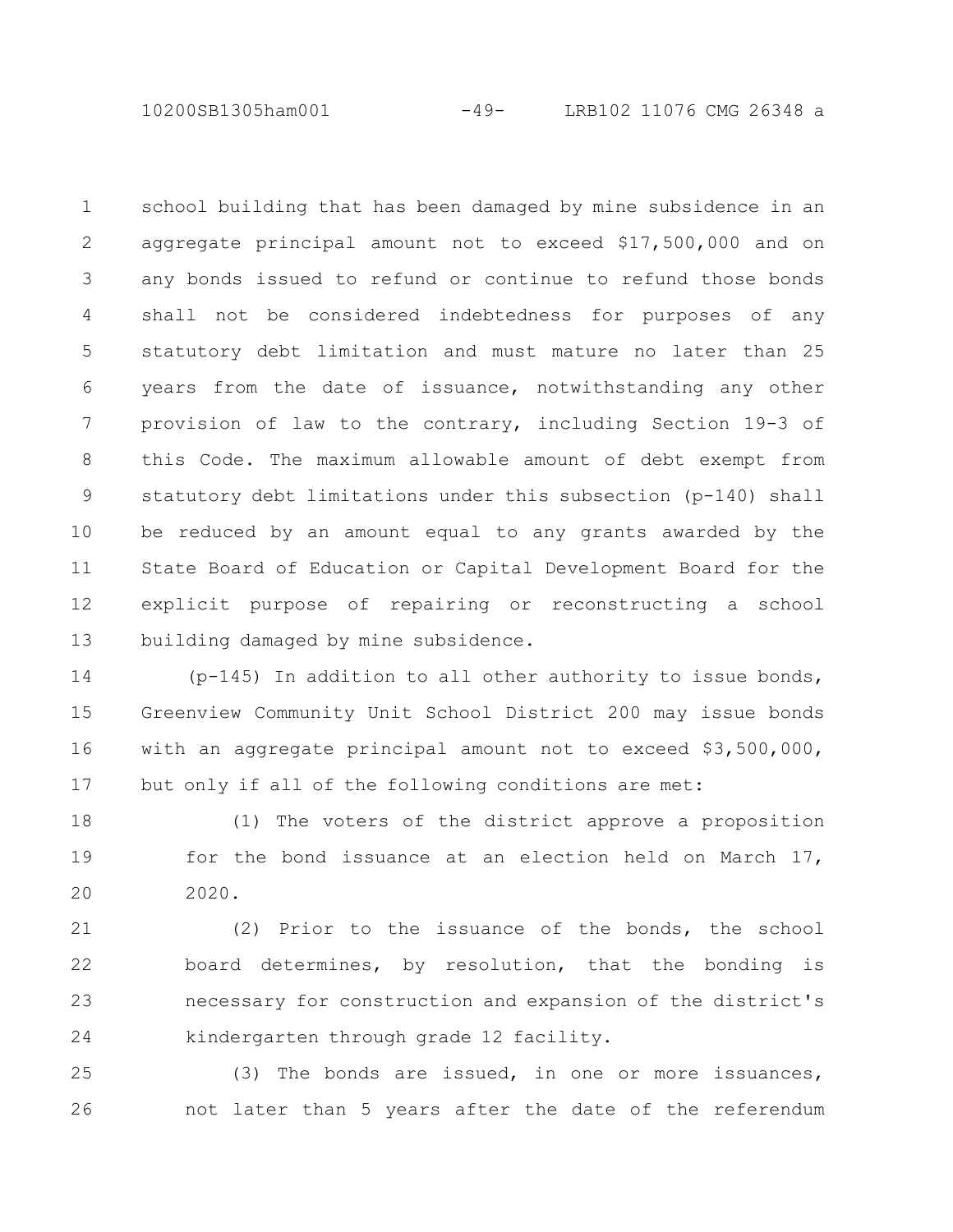10200SB1305ham001 -50- LRB102 11076 CMG 26348 a

approving the issuance of the bonds, but the aggregate principal amount issued in all such bond issuances combined must not exceed \$3,500,000. 1 2 3

(4) The bonds are issued in accordance with this Article. 4 5

(5) The proceeds of the bonds are used to accomplish only the projects approved by the voters at an election held on March 17, 2020. 6 7 8

The debt incurred on any bonds issued under this subsection (p-145) and on any bonds issued to refund or continue to refund such bonds shall not be considered indebtedness for purposes of any statutory debt limitation. Bonds issued under this subsection (p-145) and any bonds issued to refund or continue to refund such bonds must mature within not to exceed 25 years from their date, notwithstanding any other law, including Section 19-3 of this Code, to the contrary. 9 10 11 12 13 14 15 16 17

(p-150) In addition to all other authority to issue bonds, Komarek School District 94 may issue bonds with an aggregate principal amount not to exceed \$20,800,000, but only if all of the following conditions are met: 18 19 20 21

(1) The voters of the district approve a proposition for the bond issuance at an election held on or after March 17, 2020. 22 23 24

(2) Prior to the issuance of the bonds, the school board determines, by resolution, that (i) building and 25 26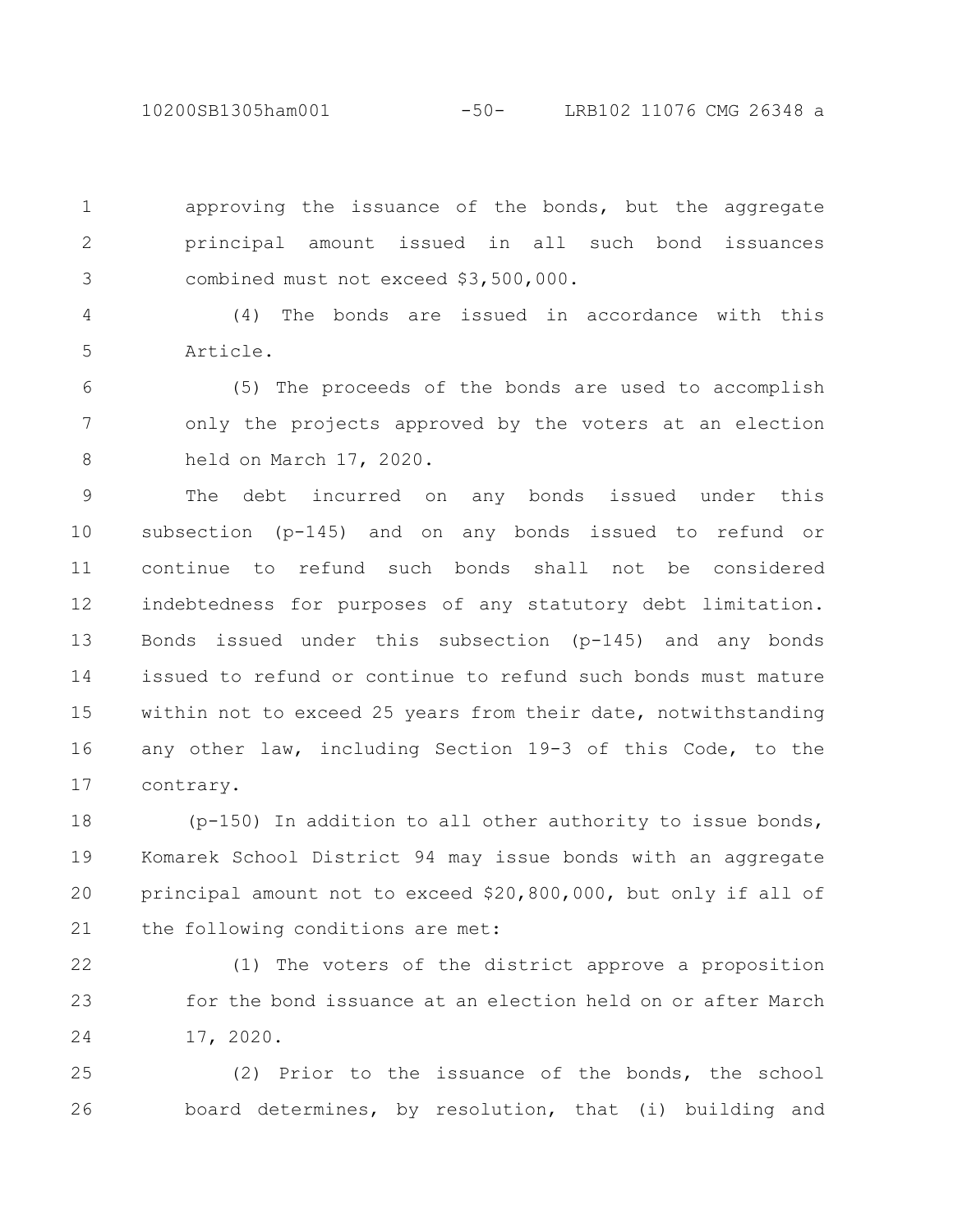10200SB1305ham001 -51- LRB102 11076 CMG 26348 a

equipping additions to, altering, repairing, equipping, or demolishing a portion of, or improving the site of the district's existing school building is required as a result of the age and condition of the existing building and (ii) the issuance of the bonds is authorized by a statute that exempts the debt incurred on the bonds from the district's statutory debt limitation. 1 2 3 4 5 6 7

(3) The bonds are issued, in one or more issuances, no later than 5 years after the date of the referendum approving the issuance of the bonds, but the aggregate principal amount issued in all of the bond issuances combined may not exceed \$20,800,000. 8 9 10 11 12

(4) The bonds are issued in accordance with this Article. 13 14

(5) The proceeds of the bonds are used to accomplish only those projects approved by the voters at an election held on or after March 17, 2020. 15 16 17

The debt incurred on any bonds issued under this subsection (p-150) and on any bonds issued to refund or continue to refund those bonds may not be considered indebtedness for purposes of any statutory debt limitation. Notwithstanding any other law to the contrary, including Section 19-3, bonds issued under this subsection (p-150) and any bonds issued to refund or continue to refund those bonds must mature within 30 years from their date of issuance. 18 19 20 21 22 23 24 25

(p-155) In addition to all other authority to issue bonds, 26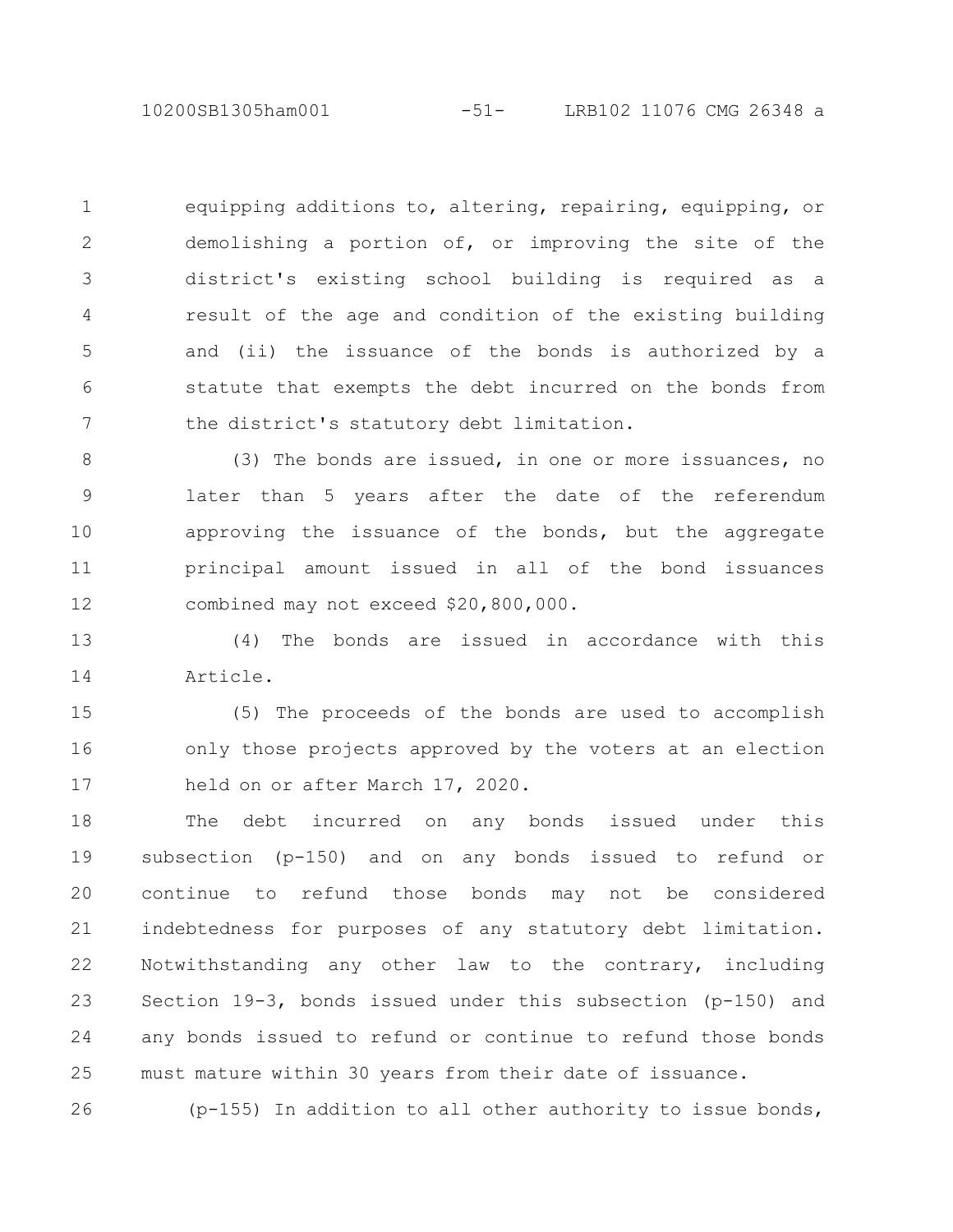10200SB1305ham001 -52- LRB102 11076 CMG 26348 a

Williamsville Community Unit School District 15 may issue bonds with an aggregate principal amount not to exceed \$40,000,000, but only if all of the following conditions are met: 1 2 3 4

(1) The voters of the school district approve a proposition for the bond issuance at an election held on March 17, 2020. 5 6 7

(2) Prior to the issuance of the bonds, the school board determines, by resolution, that the projects set forth in the proposition for the bond issuance were and are required because of the age and condition of the school district's existing school buildings. 8 9 10 11 12

(3) The bonds are issued, in one or more issuances, not later than 5 years after the date of the referendum approving the issuance of the bonds, but the aggregate principal amount issued in all such bond issuances combined must not exceed \$40,000,000. 13 14 15 16 17

(4) The bonds are issued in accordance with this Article. 18 19

(5) The proceeds of the bonds are used to accomplish only the projects approved by the voters at an election held on March 17, 2020. 20 21 22

The debt incurred on any bonds issued under this subsection (p-155) and on any bonds issued to refund or continue to refund such bonds shall not be considered indebtedness for purposes of any statutory debt limitation. 23 24 25 26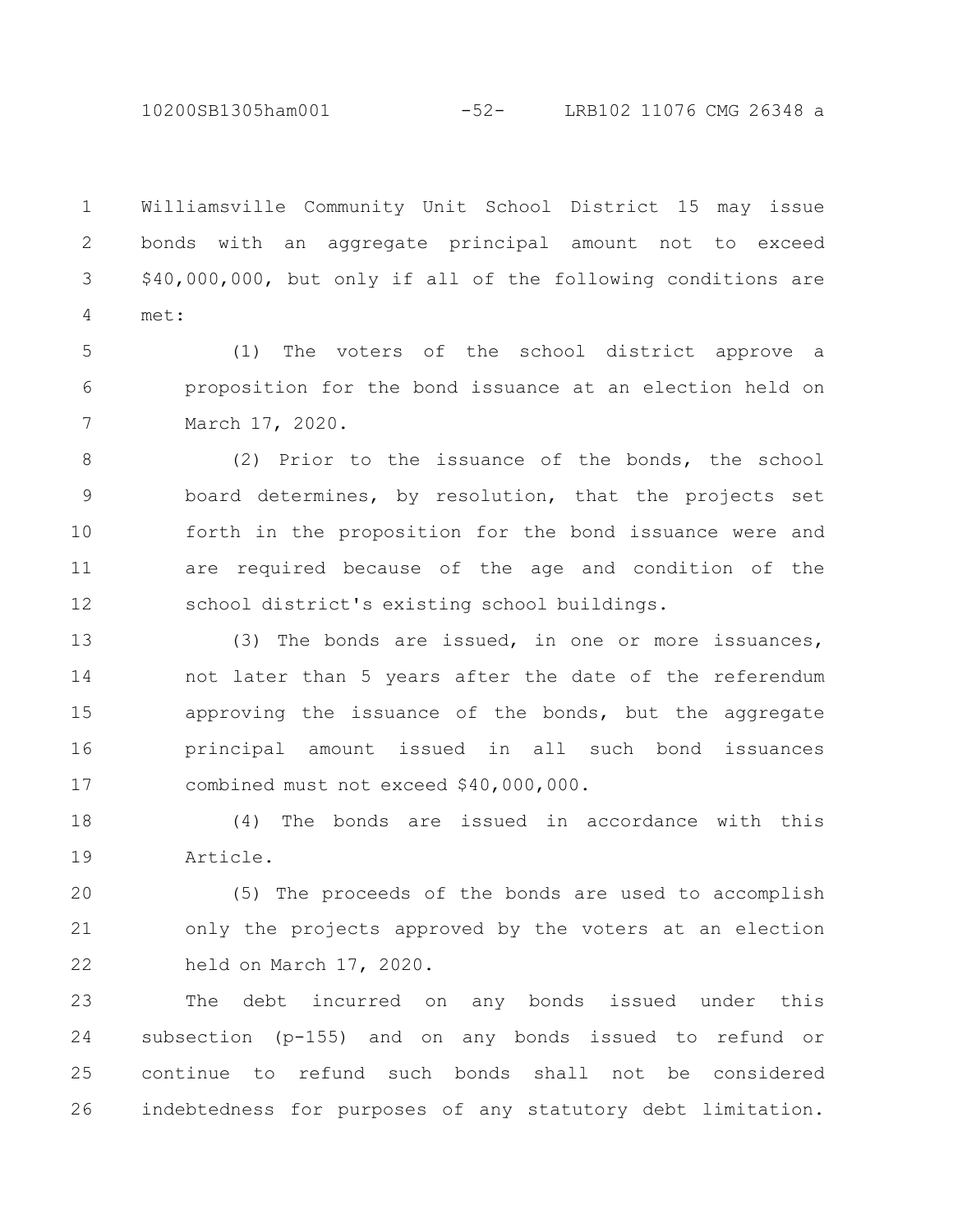10200SB1305ham001 -53- LRB102 11076 CMG 26348 a

Bonds issued under this subsection (p-155) and any bonds issued to refund or continue to refund such bonds must mature within not to exceed 25 years from their date, notwithstanding any other law, including Section 19-3 of this Code, to the contrary. 1 2 3 4 5

(p-160) In addition to all other authority to issue bonds, Berkeley School District 87 may issue bonds with an aggregate principal amount not to exceed \$105,000,000, but only if all of the following conditions are met: 6 7 8 9

(1) The voters of the district approve a proposition for the bond issuance at the general primary election held on March 17, 2020. 10 11 12

(2) Prior to the issuance of the bonds, the school board determines, by resolution, that (i) building and equipping a school building to replace the Sunnyside Intermediate and MacArthur Middle School buildings; building and equipping additions to and altering, repairing, and equipping the Riley Intermediate and Northlake Middle School buildings; altering, repairing, and equipping the Whittier Primary and Jefferson Primary School buildings; improving sites; renovating instructional spaces; providing STEM (science, technology, engineering, and mathematics) labs; and constructing life safety, security, and infrastructure improvements are required to replace outdated facilities and to provide safe spaces consistent with 21st century learning and (ii) 13 14 15 16 17 18 19 20 21 22 23 24 25 26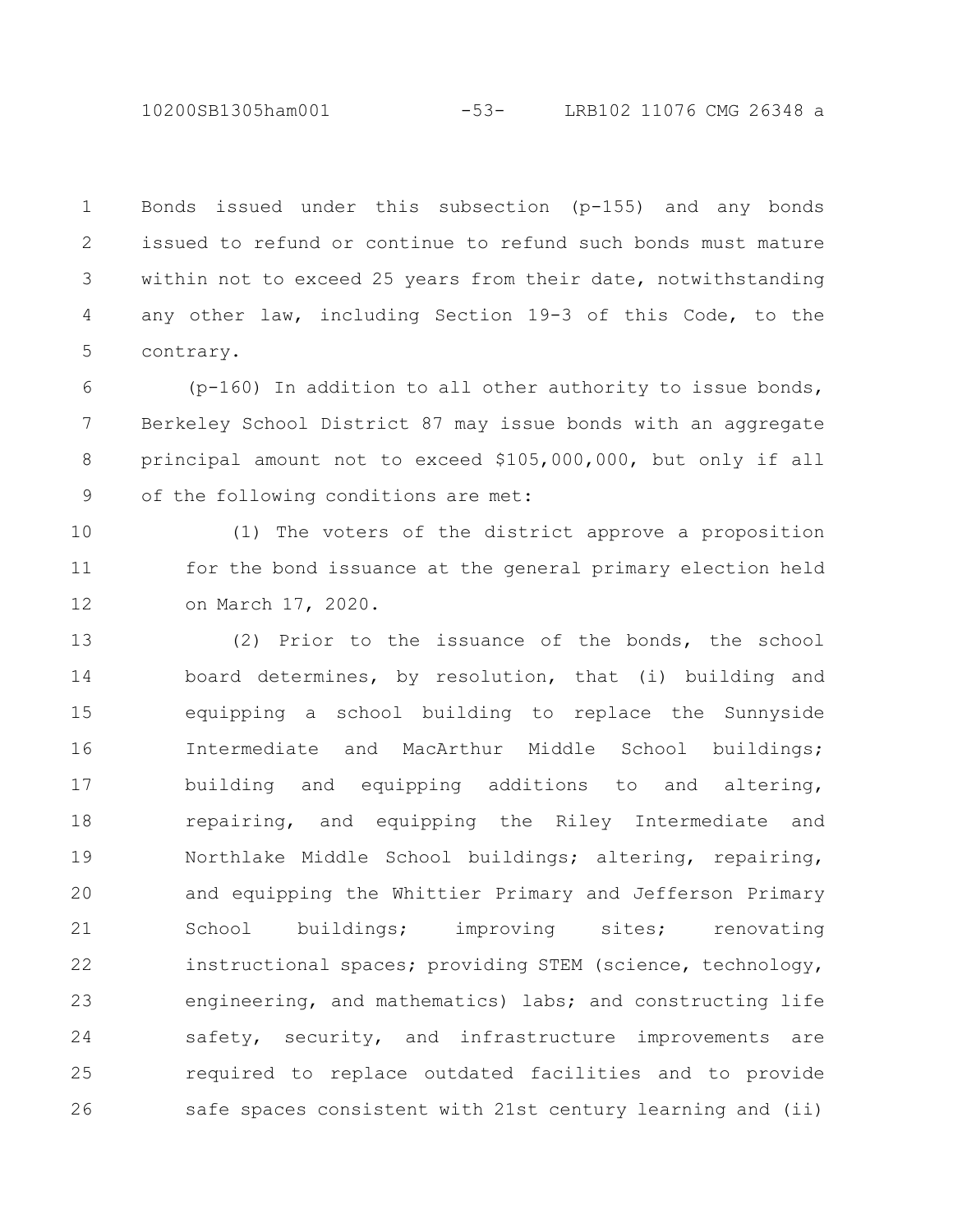the issuance of bonds is authorized by a statute that exempts the debt incurred on the bonds from the district's statutory debt limitation. 1 2 3

(3) The bonds are issued, in one or more issuances, not later than 5 years after the date of the referendum approving the issuance of the bonds, but the aggregate principal amount issued in all such bond issuances combined must not exceed \$105,000,000. 4 5 6 7 8

(4) The bonds are issued in accordance with this Article. 9 10

(5) The proceeds of the bonds are used to accomplish only those projects approved by the voters at the general primary election held on March 17, 2020. 11 12 13

The debt incurred on any bonds issued under this subsection (p-160) and on any bonds issued to refund or continue to refund such bonds shall not be considered indebtedness for purposes of any statutory debt limitation. 14 15 16 17

(p-165) In addition to all other authority to issue bonds, Elmwood Park Community Unit School District 401 may issue bonds with an aggregate principal amount not to exceed \$55,000,000, but only if all of the following conditions are met: 18 19 20 21 22

(1) The voters of the district approve a proposition for the bond issuance at an election held on or after March 17, 2020. 23 24 25

26

(2) Prior to the issuance of the bonds, the school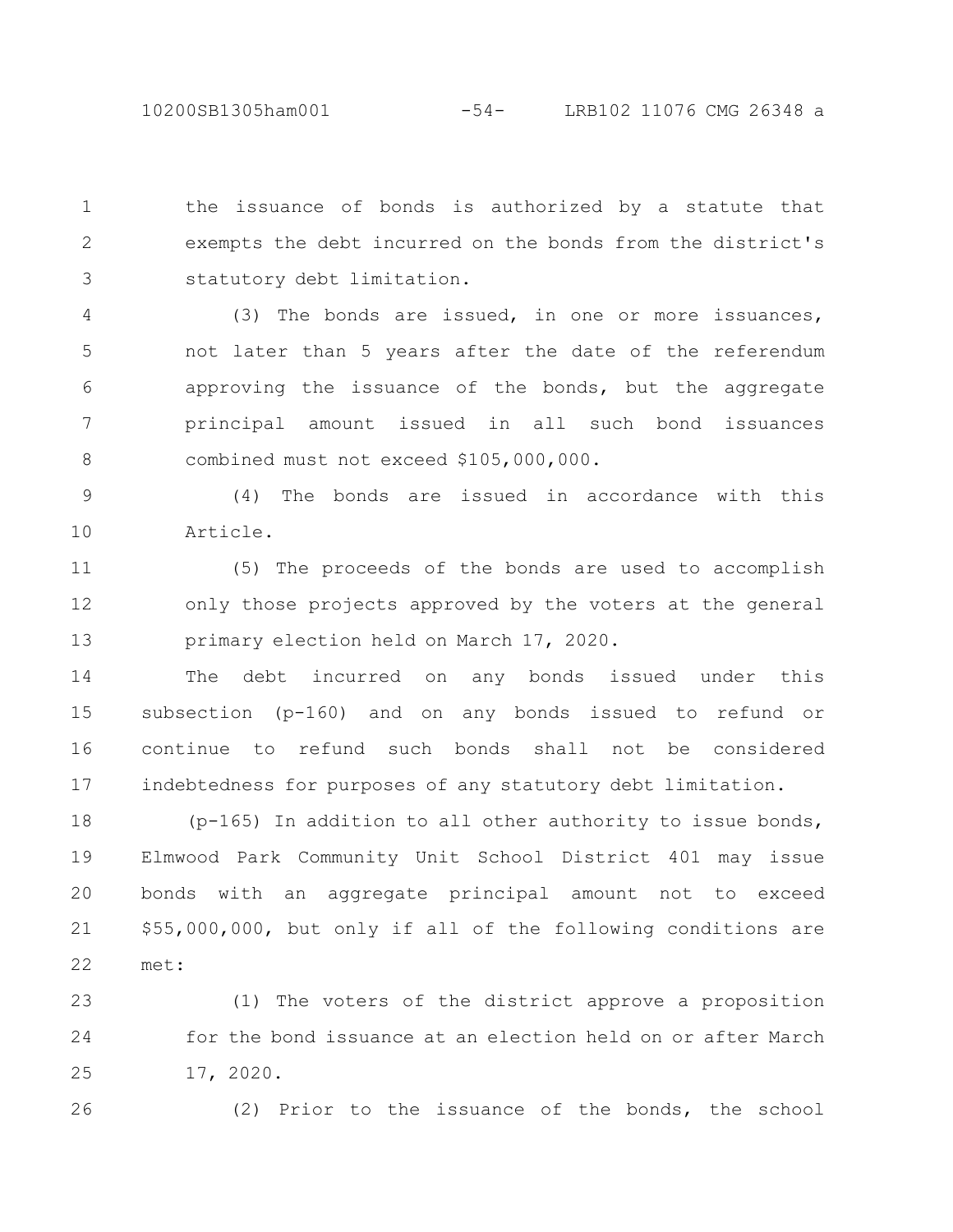10200SB1305ham001 -55- LRB102 11076 CMG 26348 a

board determines, by resolution, that (i) the building and equipping of an addition to the John Mills Elementary School building; the renovating, altering, repairing, and equipping of the John Mills and Elmwood Elementary School buildings; the installation of safety and security improvements; and the improvement of school sites are required as a result of the age and condition of the district's existing school buildings and (ii) the issuance of bonds is authorized by a statute that exempts the debt incurred on the bonds from the district's statutory debt limitation. 1 2 3 4 5 6 7 8 9 10 11

(3) The bonds are issued, in one or more issuances, not later than 5 years after the date of the referendum approving the issuance of the bonds, but the aggregate principal amount issued in all such bond issuances combined must not exceed \$55,000,000. 12 13 14 15 16

(4) The bonds are issued in accordance with this Article. 17 18

(5) The proceeds of the bonds are used to accomplish only the projects approved by the voters at an election held on or after March 17, 2020. 19 20 21

The debt incurred on any bonds issued under this subsection (p-165) and on any bonds issued to refund or continue to refund such bonds shall not be considered indebtedness for purposes of any statutory debt limitation. Bonds issued under this subsection (p-165) and any bonds 22 23 24 25 26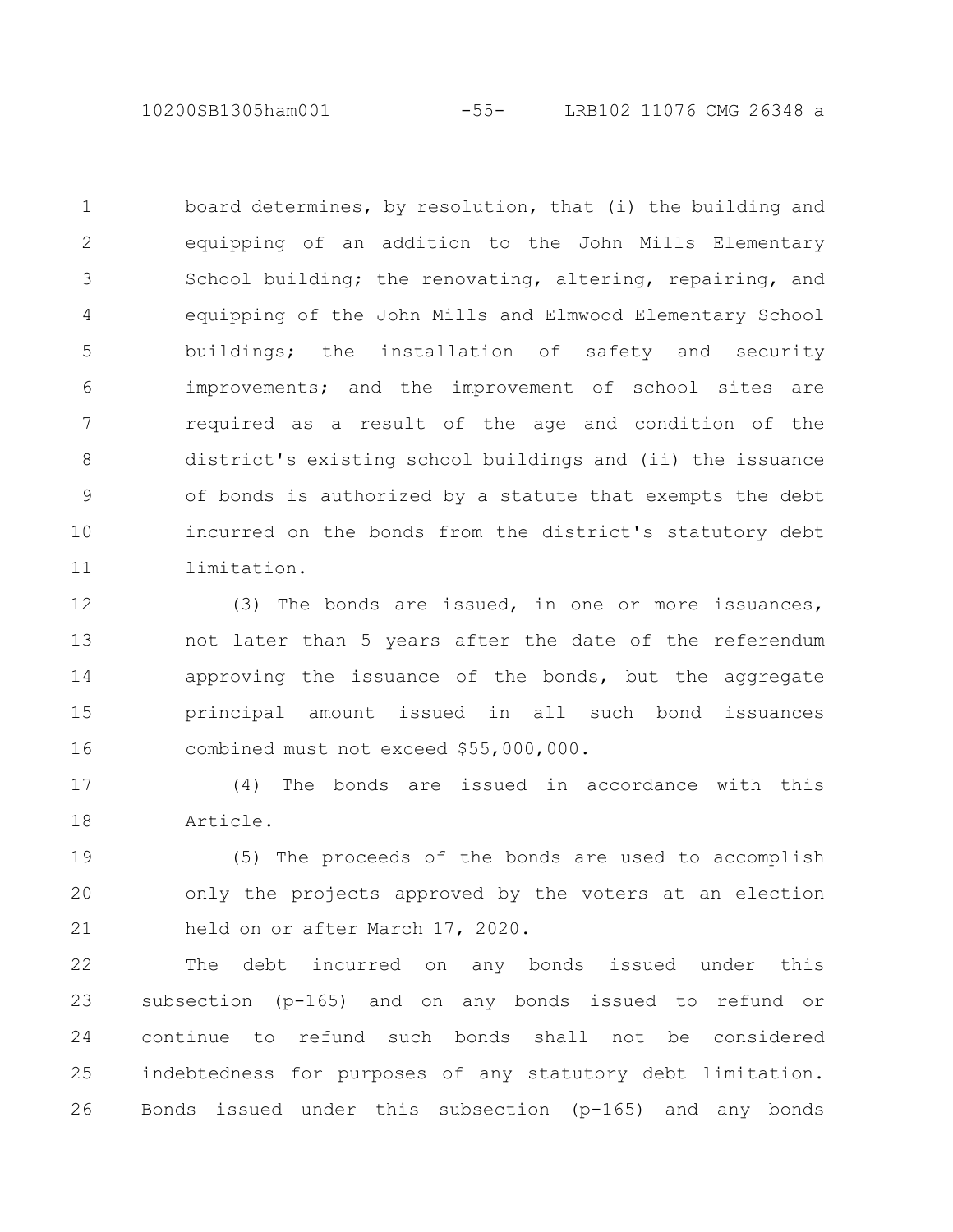10200SB1305ham001 -56- LRB102 11076 CMG 26348 a

issued to refund or continue to refund such bonds must mature within not to exceed 25 years from their date, notwithstanding any other law, including Section 19-3 of this Code, to the contrary. 1 2 3 4

(p-170) In addition to all other authority to issue bonds, Maroa-Forsyth Community Unit School District 2 may issue bonds with an aggregate principal amount not to exceed \$33,000,000, but only if all of the following conditions are met: 5 6 7 8

(1) The voters of the school district approve a proposition for the bond issuance at an election held on March 17, 2020. 9 10 11

(2) Prior to the issuance of the bonds, the school board determines, by resolution, that the projects set forth in the proposition for the bond issuance were and are required because of the age and condition of the school district's existing school buildings. 12 13 14 15 16

(3) The bonds are issued, in one or more issuances, not later than 5 years after the date of the referendum approving the issuance of the bonds, but the aggregate principal amount issued in all such bond issuances combined must not exceed \$33,000,000. 17 18 19 20 21

(4) The bonds are issued in accordance with this Article. 22 23

(5) The proceeds of the bonds are used to accomplish only the projects approved by the voters at an election held on March 17, 2020. 24 25 26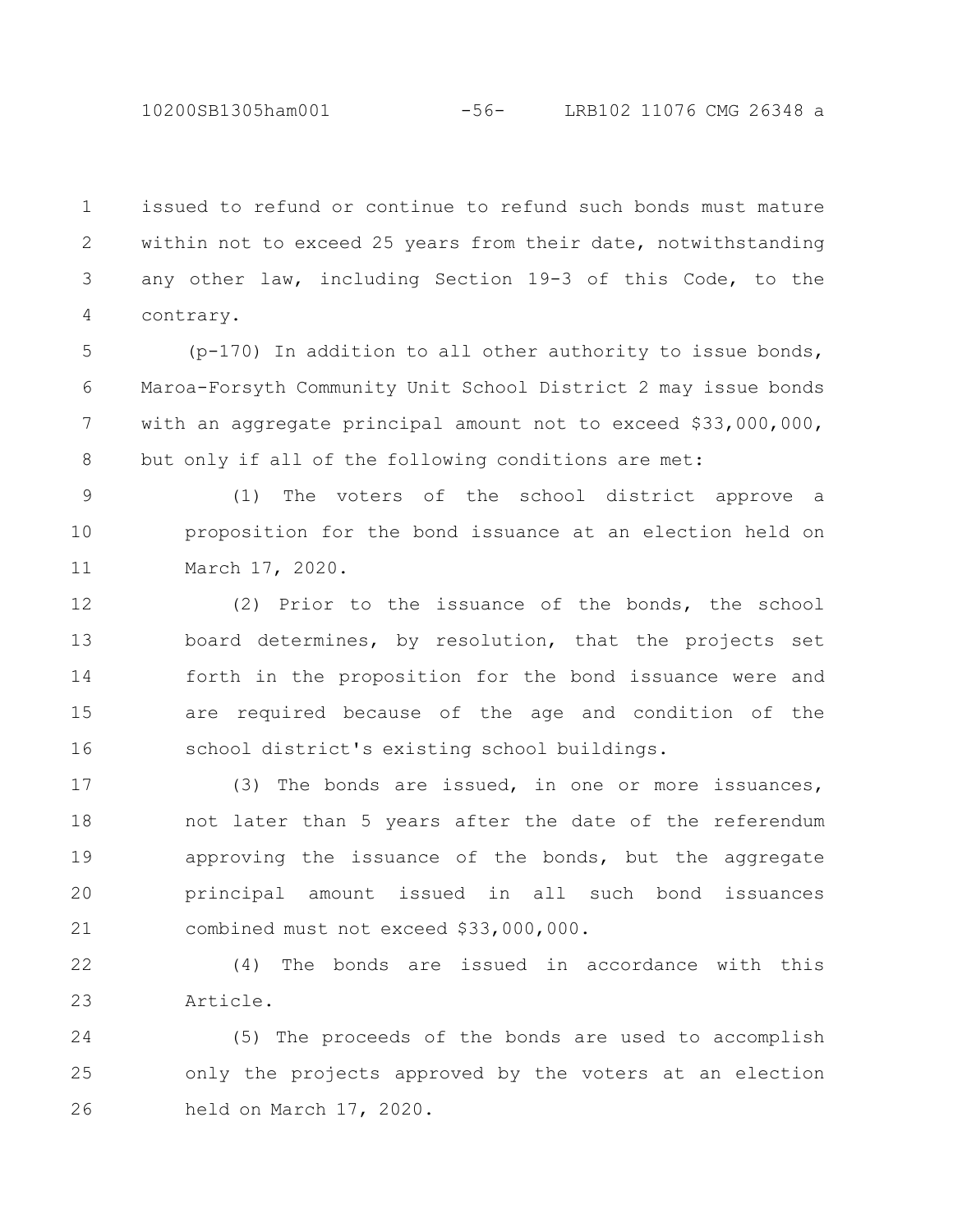10200SB1305ham001 -57- LRB102 11076 CMG 26348 a

The debt incurred on any bonds issued under this subsection (p-170) and on any bonds issued to refund or continue to refund such bonds shall not be considered indebtedness for purposes of any statutory debt limitation. Bonds issued under this subsection (p-170) and any bonds issued to refund or continue to refund such bonds must mature within not to exceed 25 years from their date, notwithstanding any other law, including Section 19-3 of this Code, to the contrary. 1 2 3 4 5 6 7 8 9

(p-175) In addition to all other authority to issue bonds, Schiller Park School District 81 may issue bonds with an aggregate principal amount not to exceed \$30,000,000, but only if all of the following conditions are met: 10 11 12 13

(1) The voters of the district approve a proposition for the bond issuance at an election held on or after March 17, 2020. 14 15 16

(2) Prior to the issuance of the bonds, the school board determines, by resolution, that (i) building and equipping a school building to replace the Washington Elementary School building, installing fire suppression systems, security systems, and federal Americans with Disability Act of 1990 compliance measures, acquiring land, and improving the site are required to accommodate enrollment growth, replace an outdated facility, and create spaces consistent with 21st century learning and (ii) the issuance of bonds is authorized by a statute that 17 18 19 20 21 22 23 24 25 26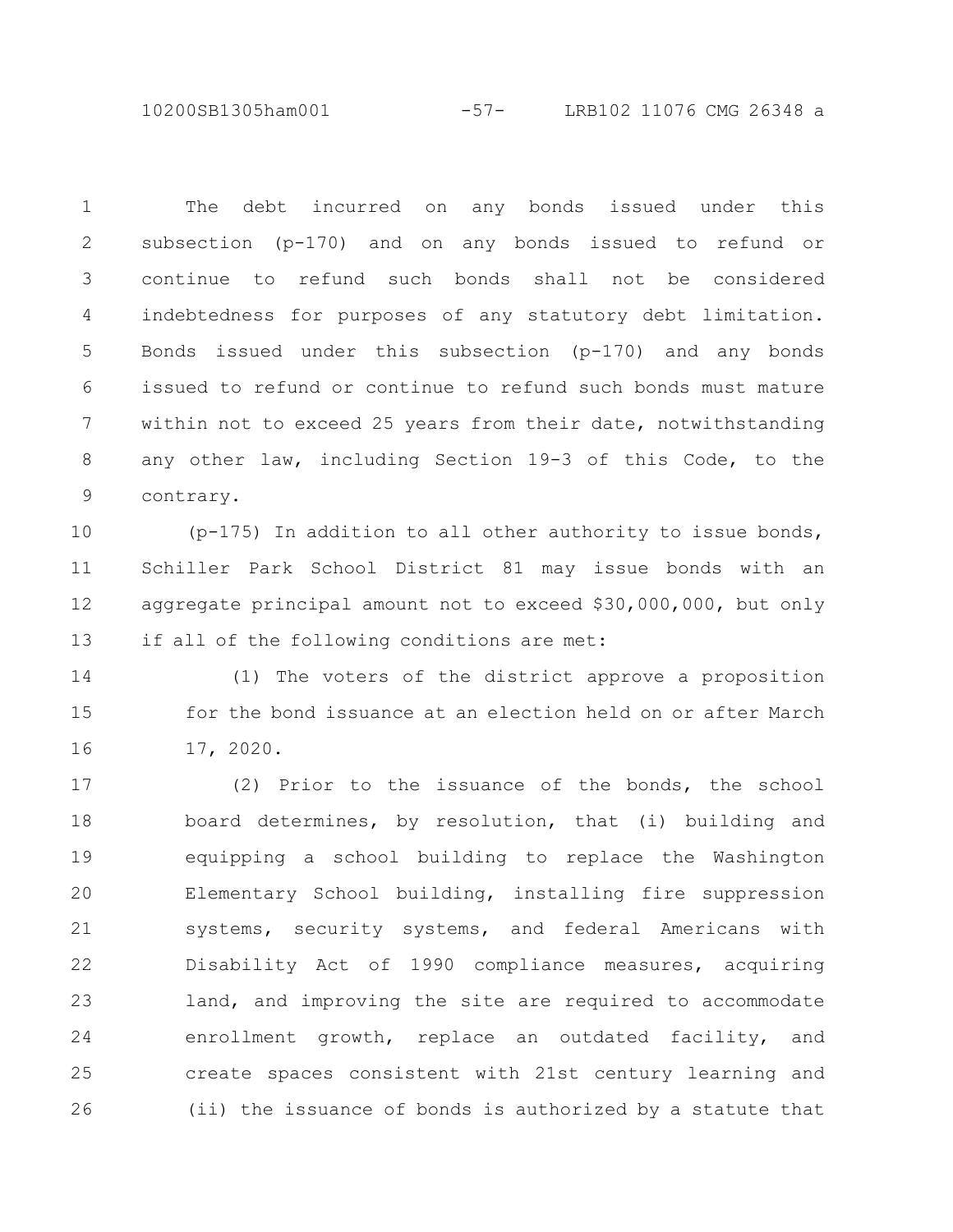exempts the debt incurred on the bonds from the district's statutory debt limitation. 1 2

(3) The bonds are issued, in one or more issuances, not later than 5 years after the date of the referendum approving the issuance of the bonds, but the aggregate principal amount issued in all such bond issuances combined must not exceed \$30,000,000. 3 4 5 6 7

(4) The bonds are issued in accordance with this Article. 8 9

(5) The proceeds of the bonds are used to accomplish only the projects approved by the voters at an election held on or after March 17, 2020. 10 11 12

The debt incurred on any bonds issued under this subsection (p-175) and on any bonds issued to refund or continue to refund such bonds shall not be considered indebtedness for purposes of any statutory debt limitation. Bonds issued under this subsection (p-175) and any bonds issued to refund or continue to refund such bonds must mature within not to exceed 27 years from their date, notwithstanding any other law, including Section 19-3 of this Code, to the contrary. 13 14 15 16 17 18 19 20 21

(p-180) In addition to all other authority to issue bonds, Iroquois County Community Unit School District 9 may issue bonds with an aggregate principal amount not to exceed \$17,125,000, but only if all of the following conditions are met: 22 23 24 25 26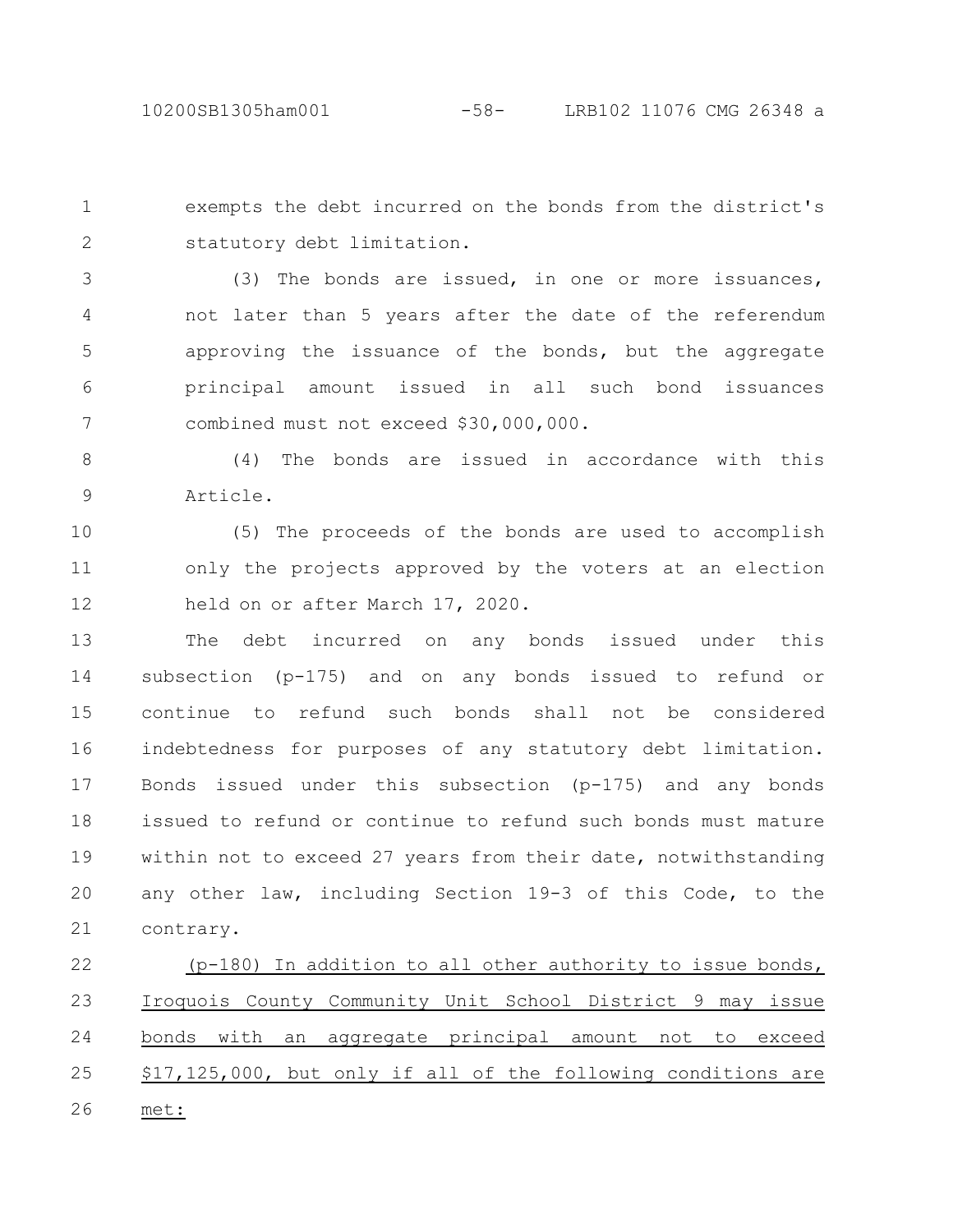| $\mathbf{1}$  | The voters of the district approve a proposition<br>(1)                  |
|---------------|--------------------------------------------------------------------------|
| $\mathbf{2}$  | for the bond issuance at an election held on or after April              |
| 3             | 6, 2021.                                                                 |
| 4             | Prior to the issuance of the bonds, the school<br>(2)                    |
| 5             | board determines, by resolution, that (i) building and                   |
| 6             | equipping a new school building in the City of Watseka;                  |
| 7             | altering, repairing, renovating, and equipping portions of               |
| 8             | the existing facilities of the district; and making site                 |
| $\mathcal{G}$ | improvements is necessary because of the age and condition               |
| 10            | of the district's existing school facilities and (ii) the                |
| 11            | issuance of bonds is authorized by a statute that exempts                |
| 12            | debt incurred on the bonds from the district's<br>the                    |
| 13            | statutory debt limitation.                                               |
| 14            | The bonds are issued, in one or more issuances,<br>(3)                   |
| 15            | not later than 5 years after the date of the referendum                  |
| 16            | approving the issuance of the bonds, but the aggregate                   |
| 17            | principal amount issued in all such bond issuances                       |
| 18            | combined must not exceed \$17,125,000.                                   |
| 19            | The<br>bonds are issued in accordance with<br>(4)<br>this                |
| 20            | Article.                                                                 |
| 21            | The proceeds of the bonds are used to accomplish<br>(5)                  |
| 22            | only the projects approved by the voters at an election                  |
| 23            | held on or after April 6, 2021.                                          |
| 24            | debt<br>this<br>The<br>incurred<br>bonds<br>issued<br>under<br>on<br>any |
| 25            | subsection (p-180)<br>and<br>any bonds issued to<br>on<br>refund or      |
| 26            | refund such<br>continue to<br>bonds<br>shall<br>not<br>be<br>considered  |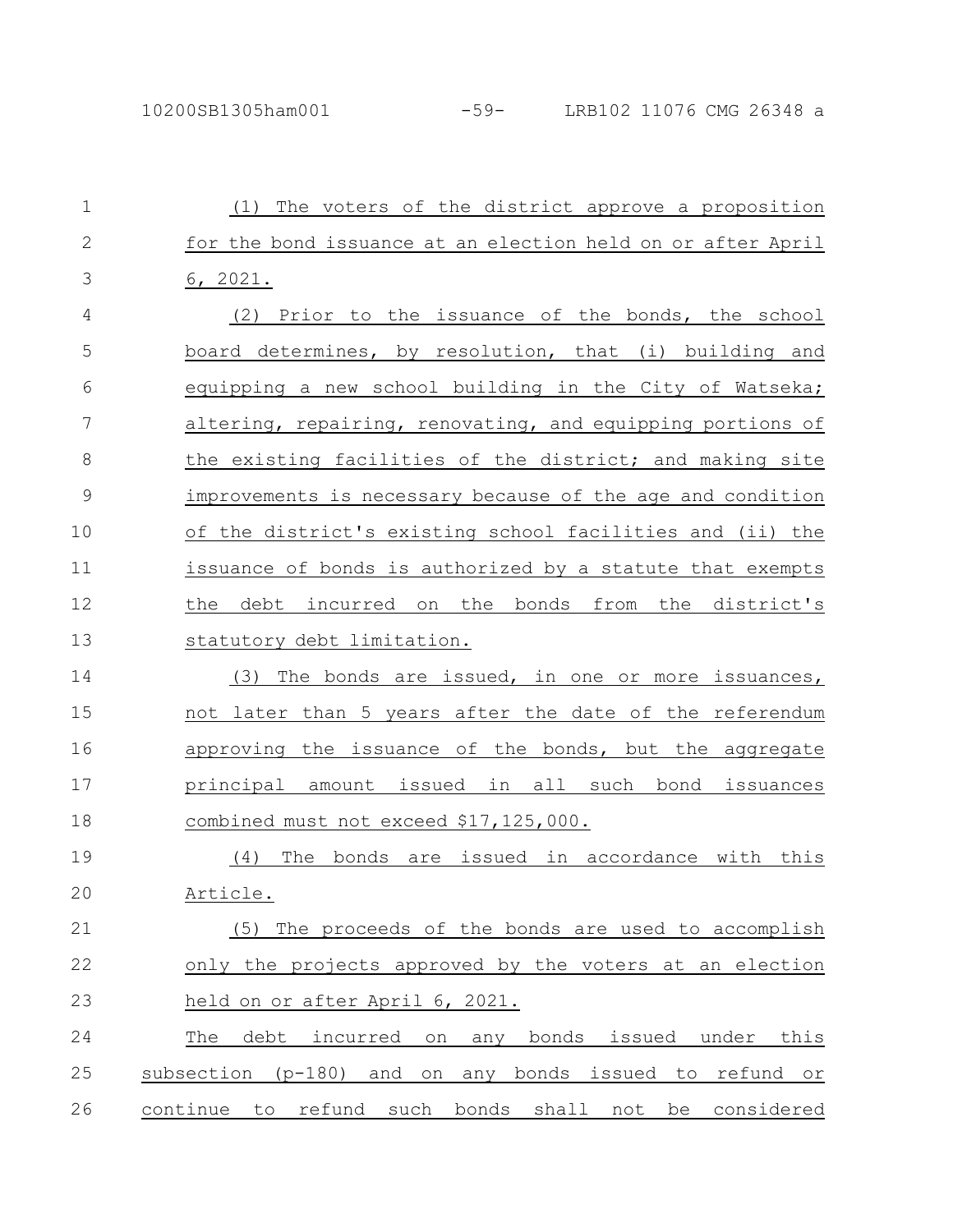10200SB1305ham001 -60- LRB102 11076 CMG 26348 a

| $\mathbf 1$  | indebtedness for purposes of any statutory debt limitation.    |
|--------------|----------------------------------------------------------------|
| $\mathbf{2}$ | issued under this subsection (p-180) and any bonds<br>Bonds    |
| 3            | issued to refund or continue to refund such bonds must mature  |
| 4            | within not to exceed 25 years from their date, notwithstanding |
| 5            | any other law, including Section 19-3 of this Code, to the     |
| 6            | contrary.                                                      |
| 7            | (p-185) In addition to all other authority to issue bonds,     |
| 8            | Field Community Consolidated School District 3 may issue bonds |
| $\mathsf 9$  | with an aggregate principal amount not to exceed \$2,600,000,  |
| 10           | but only if all of the following conditions are met:           |
| 11           | The voters of the district approve a proposition<br>(1)        |
| 12           | for the bond issuance at an election held on or after April    |
| 13           | 6, 2021.                                                       |
| 14           | (2) Prior to the issuance of the bonds, the school             |
| 15           | board determines, by resolution, that (i) it is necessary      |
| 16           | alter, repair, renovate, and equip the existing<br>to          |
| 17           | facilities of the district, including, but not limited to,     |
| 18           | roof replacement, lighting replacement, electrical             |
| 19           | upgrades, restroom repairs, and gym renovations, and make      |
| 20           | site improvements because of the age and condition of the      |
| 21           | district's existing school facilities and<br>$(i$ i)<br>the    |
| 22           | issuance of bonds is authorized by a statute that exempts      |
| 23           | debt<br>incurred on the bonds<br>from the district's<br>the    |
| 24           | statutory debt limitation.                                     |
| 25           | The bonds are issued, in one or more issuances,<br>(3)         |
| 26           | not later than 5 years after the date of the referendum        |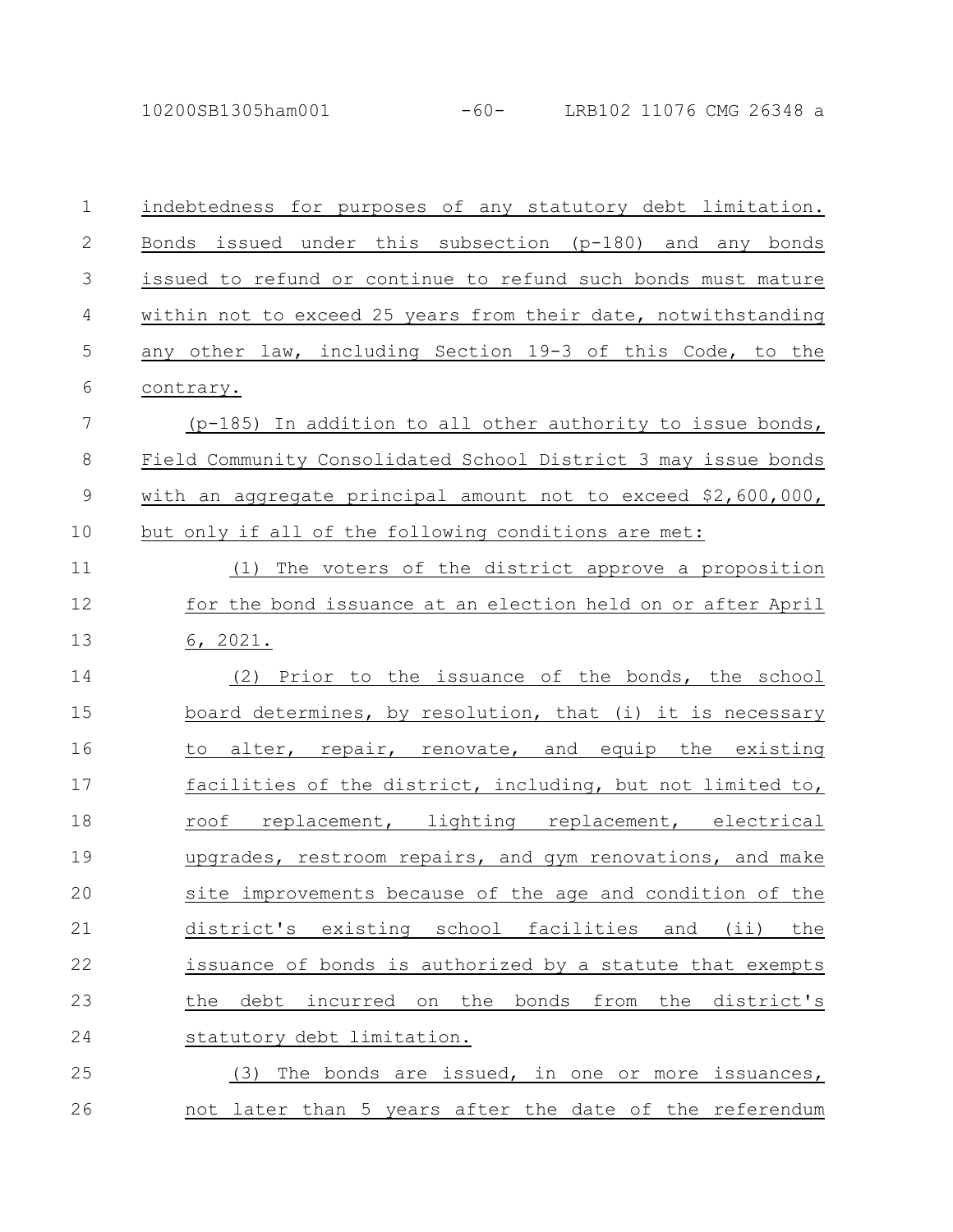approving the issuance of the bonds, but the aggregate principal amount issued in all such bond issuances combined must not exceed \$2,600,000. (4) The bonds are issued in accordance with this Article. (5) The proceeds of the bonds are used to accomplish only the projects approved by the voters at an election held on or after April 6, 2021. The debt incurred on any bonds issued under this subsection (p-185) and on any bonds issued to refund or continue to refund such bonds shall not be considered indebtedness for purposes of any statutory debt limitation. Bonds issued under this subsection (p-185) and any bonds issued to refund or continue to refund such bonds must mature within not to exceed 25 years from their date, notwithstanding any other law, including Section 19-3 of this Code, to the contrary. (q) A school district must notify the State Board of Education prior to issuing any form of long-term or short-term debt that will result in outstanding debt that exceeds 75% of the debt limit specified in this Section or any other provision of law. (Source: P.A. 100-531, eff. 9-22-17; 100-650, eff. 7-31-18; 100-863, eff. 8-14-18; 101-646, eff. 6-26-20.) 1 2 3 4 5 6 7 8 9 10 11 12 13 14 15 16 17 18 19 20 21 22 23 24

25

Section 10. The School Construction Law is amended by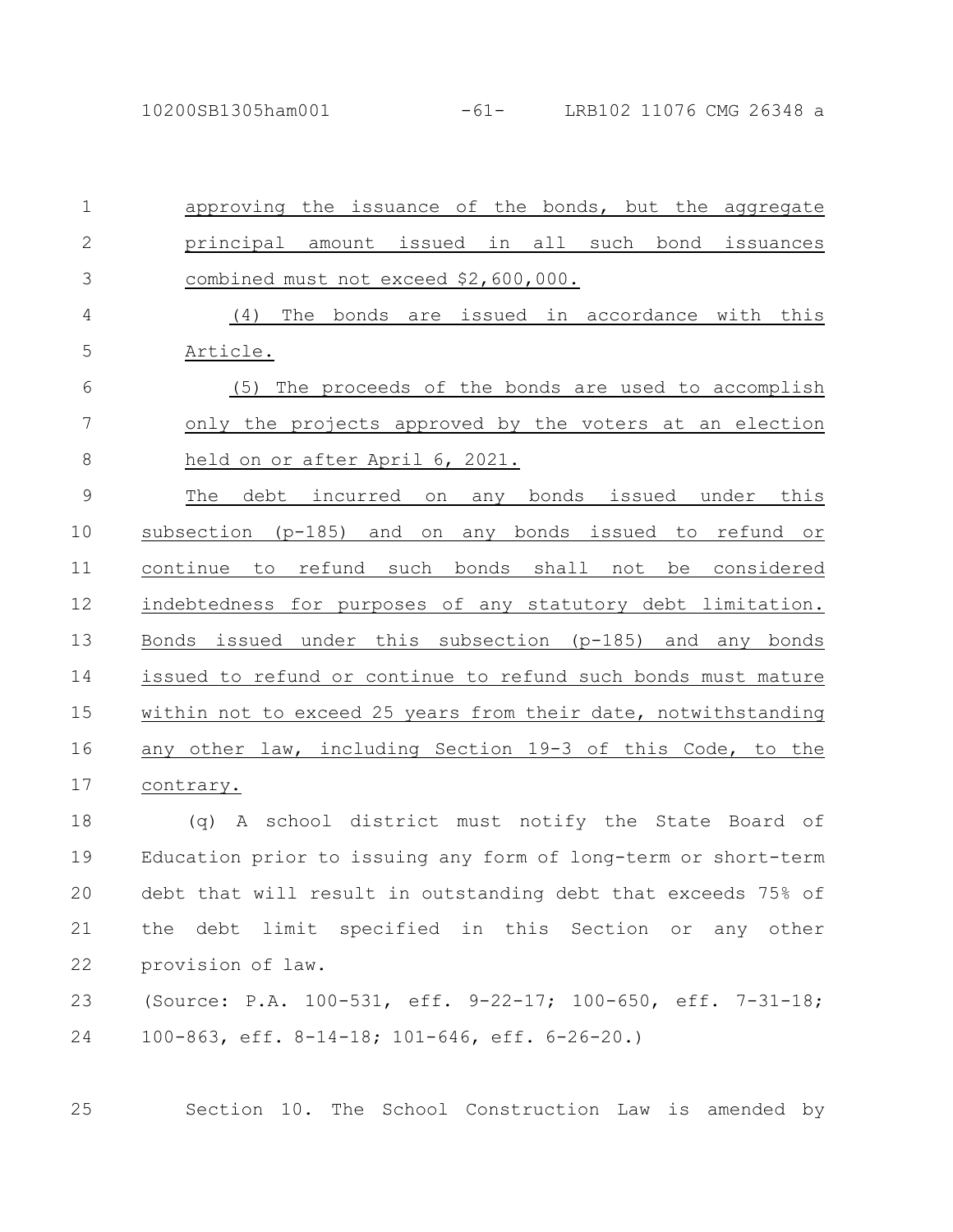changing Section 5-40 as follows: 1

2

(105 ILCS 230/5-40)

Sec. 5-40. Supervision of school construction projects; green projects. The Capital Development Board shall exercise general supervision over school construction projects financed pursuant to this Article. School districts, however, must be allowed to choose the architect and engineer for their school construction projects, and no project may be disapproved by the State Board of Education or the Capital Development Board solely due to a school district's selection of an architect or engineer. 3 4 5 6 7 8 9 10 11

With respect to those school construction projects for which a school district first applies for a grant on or after July 1, 2007, the school construction project must receive certification from the United States Green Building Council's Leadership in Energy and Environmental Design Green Building Rating System or the Green Building Initiative's Green Globes Green Building Rating System or must meet green building standards of the Capital Development Board and its Green Building Advisory Committee. With respect to those school construction projects for which a school district applies for a grant on or after July 1, 2009, the school construction project must receive silver certification from the United States Green Building Council's Leadership in Energy and Environmental Design Green Building Rating System unless all 12 13 14 15 16 17 18 19 20 21 22 23 24 25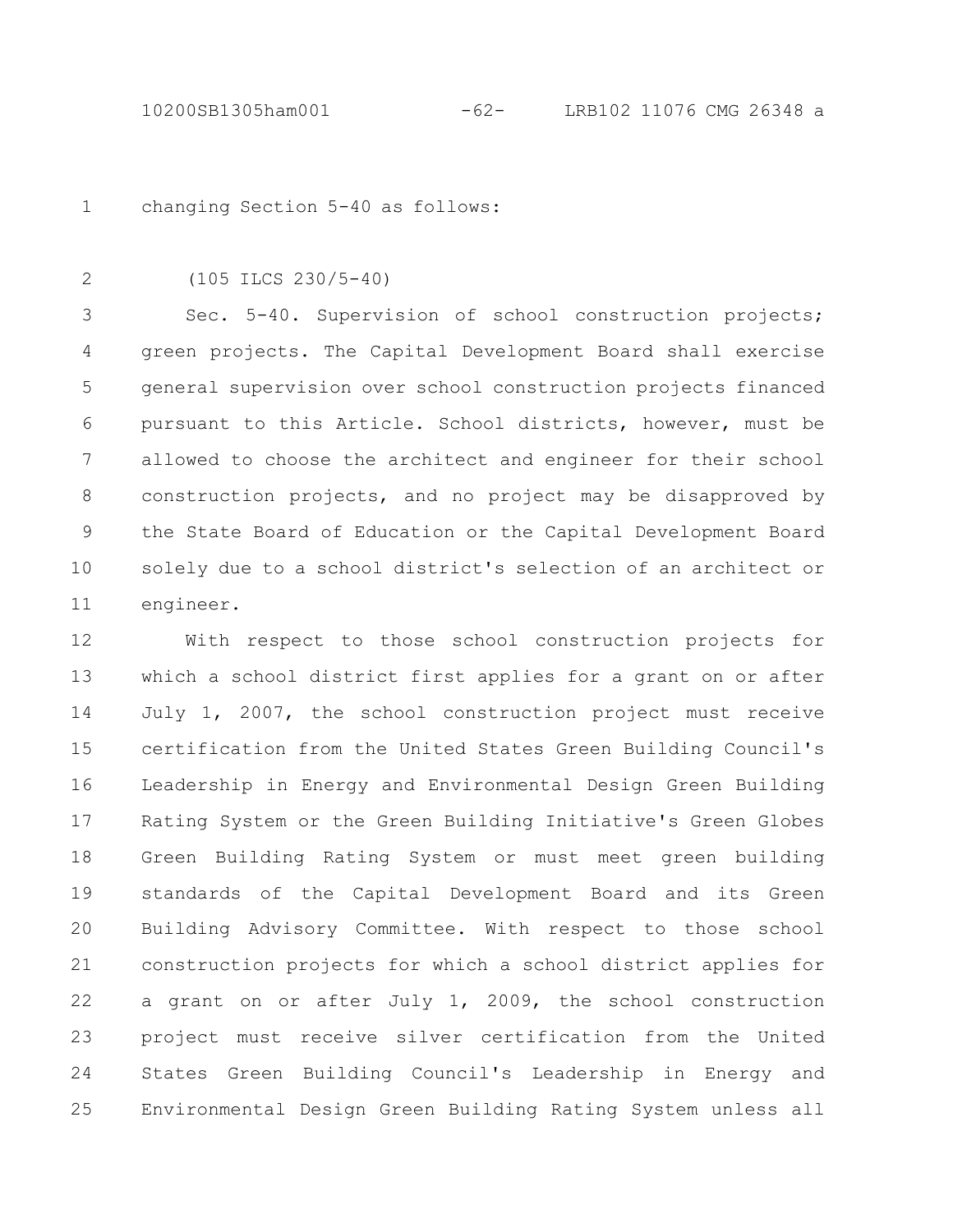3

4

of the following are met: (1) (blank); the application submitted can be 1 2

categorized as a capital need prioriti of Section 5-30 of this Law;

 $(2)$  (blank); the renovation or replacement school construction project is less than 40% replacement the project has been granted a waiver by the Capital Development Board in consultation with the State Board Education in accordance with rules promulgated pursuant this Law; 5 6 7 8 9 10

(3) the school construction project is located in a county with a population of more than 38,000 and less than 39,000 that borders the Mississippi River with population of more than 33,000 and according to the 2010 decennial census; 11 12 13 14 15

(4) the school district for which the school construction grant will be issued has no more than 500 1,100 students, with the relevant school facility housing no more than 150 700 students; 16 17 18 19

(5) the facilities for which the school construction grant will be used have been in use as of August 2019 eondemned as of July 23, 2012; and 20 21 22

(6) the application for the school construction grant has been approved prior to the effective date of this amendatory Act of the 102nd 98th General Assembly. 23 24 25

(Source: P.A. 98-623, eff. 1-7-14.) 26